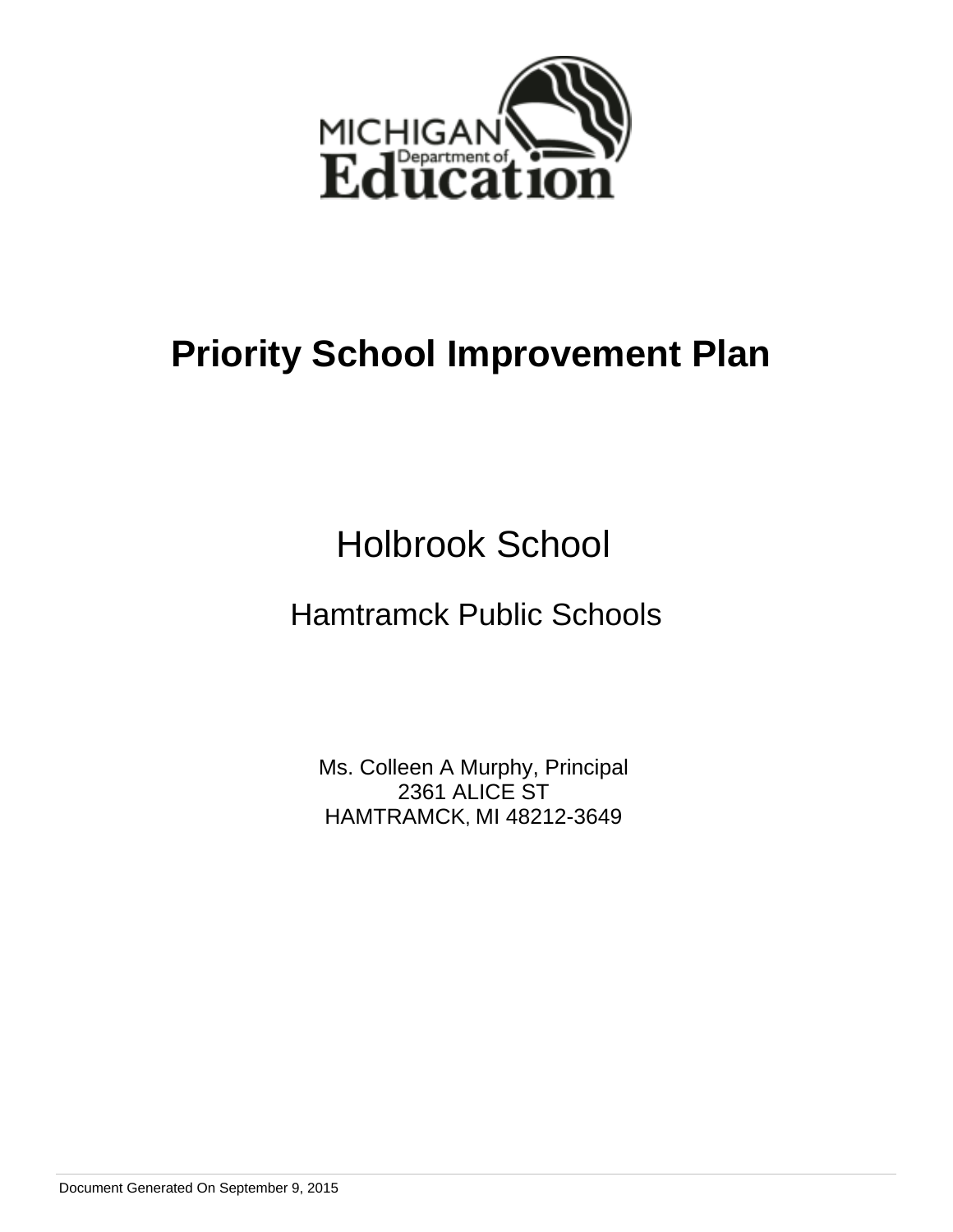# **TABLE OF CONTENTS**

# **School Data Analysis**

# **School Additional Requirements Diagnostic**

# **Title I Schoolwide Diagnostic**

| $Introduction \dots 30$ |  |
|-------------------------|--|
|                         |  |
|                         |  |
|                         |  |
|                         |  |
|                         |  |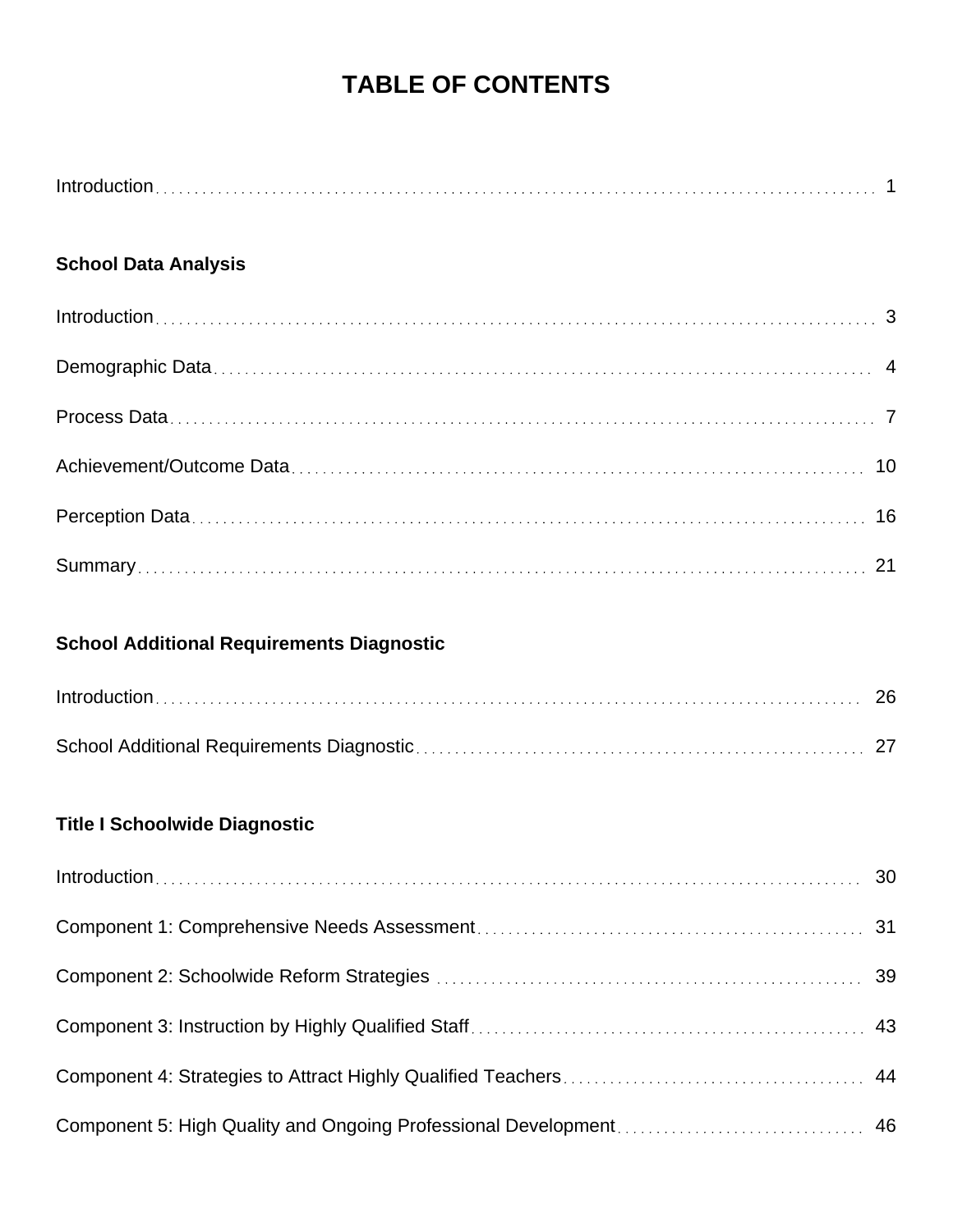|    | Component 9: Timely and Additional Assistance to Students Having Difficulty Mastering the     |  |
|----|-----------------------------------------------------------------------------------------------|--|
| 60 | Component 10: Coordination and Integration of Federal, State and Local Programs and Resources |  |
|    |                                                                                               |  |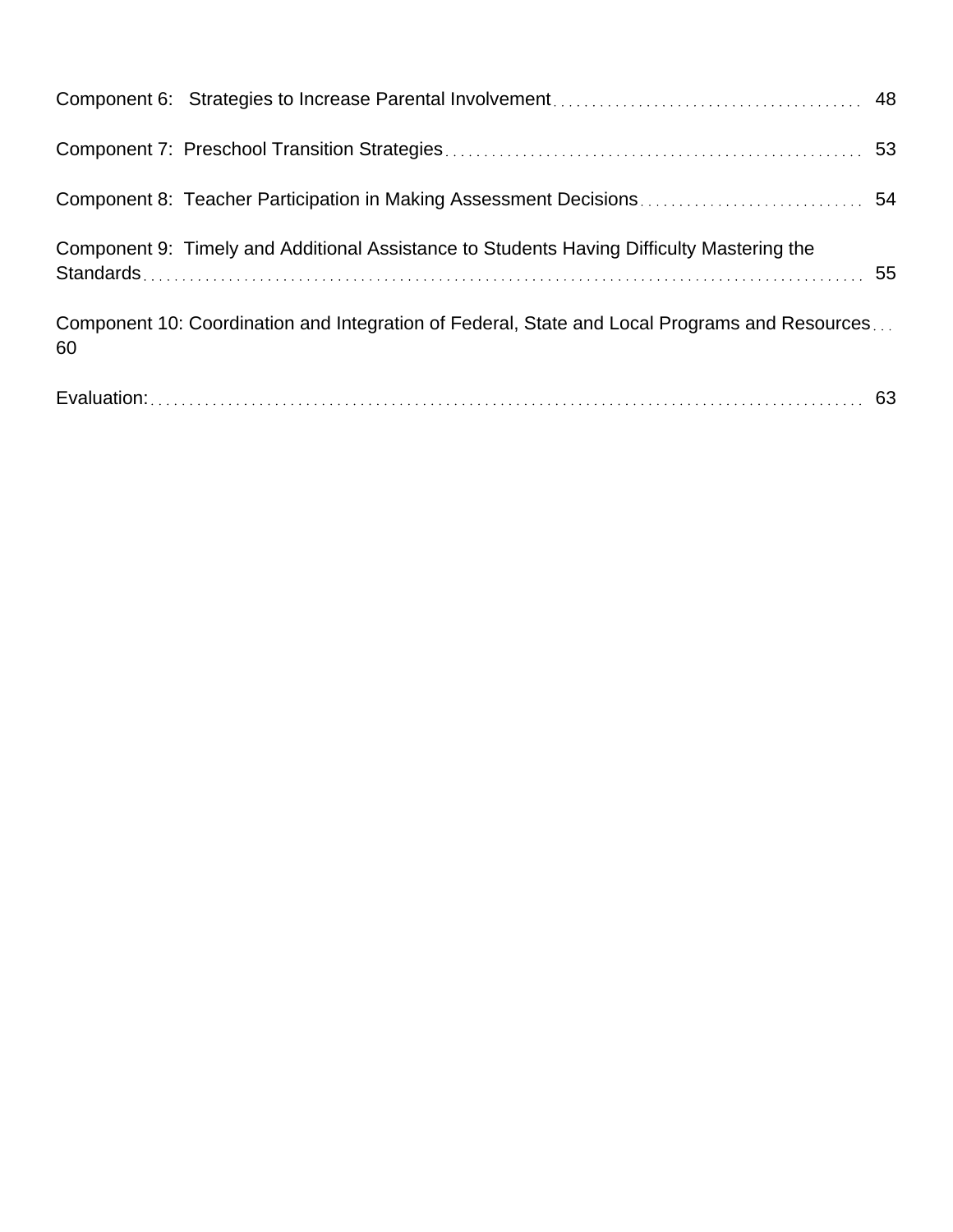# **Introduction**

The SIP is a planning tool designed to address student achievement and system needs identified through the school's comprehensive needs assessment (CNA). Additionally, the SIP provides a method for schools to address the school improvement planning requirements of Public Act 25 of the Revised School Code and the Elementary and Secondary Education Act (ESEA) as applicable.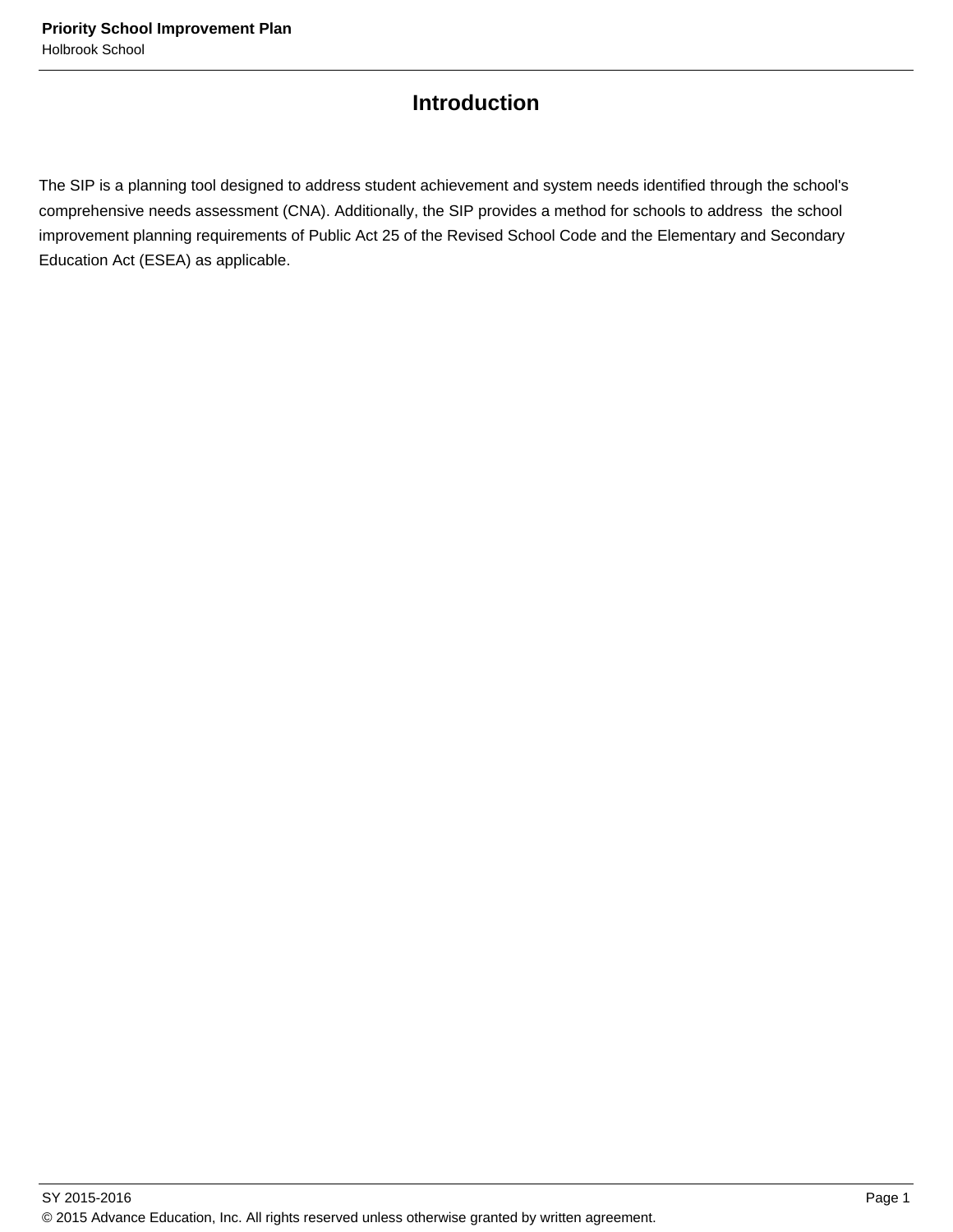# **School Data Analysis**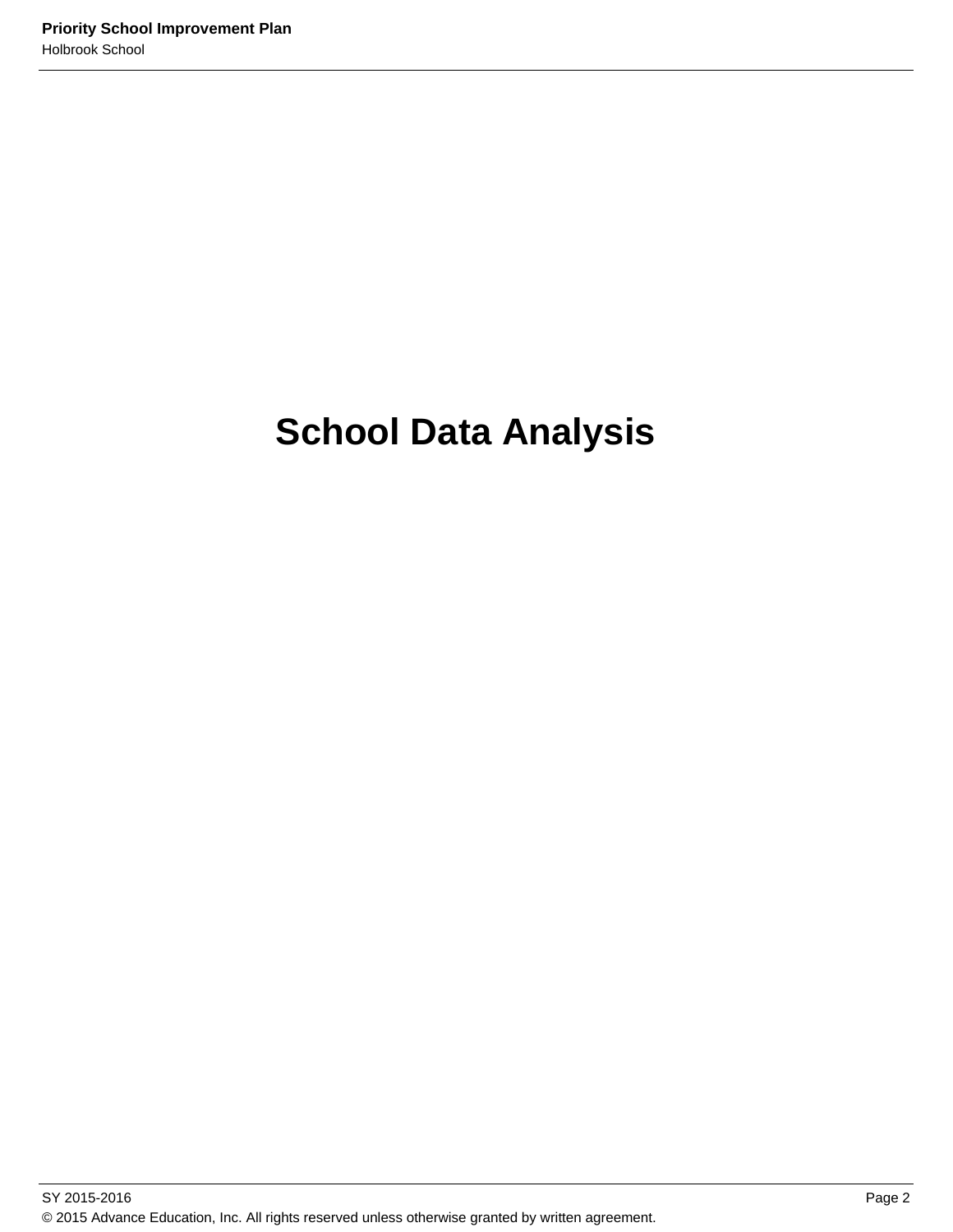# **Introduction**

The School Data Analysis (SDA) is a diagnostic tool intended to facilitate rich and deep collaborative discussions among staff members about school data. The SDA can serve as a guide to determine a school's strengths and challenges as well as directions for improvement based on an analysis of data and responses to a series of data - related questions in content areas. This data collection and analysis process should include the identification of achievement gaps as well as reflections on possible causes for these gaps. This diagnostic represents the various types of data that should be continuously collected, reviewed, analyzed and evaluated. Completion of the SDA is one piece of a school's comprehensive needs assessment process.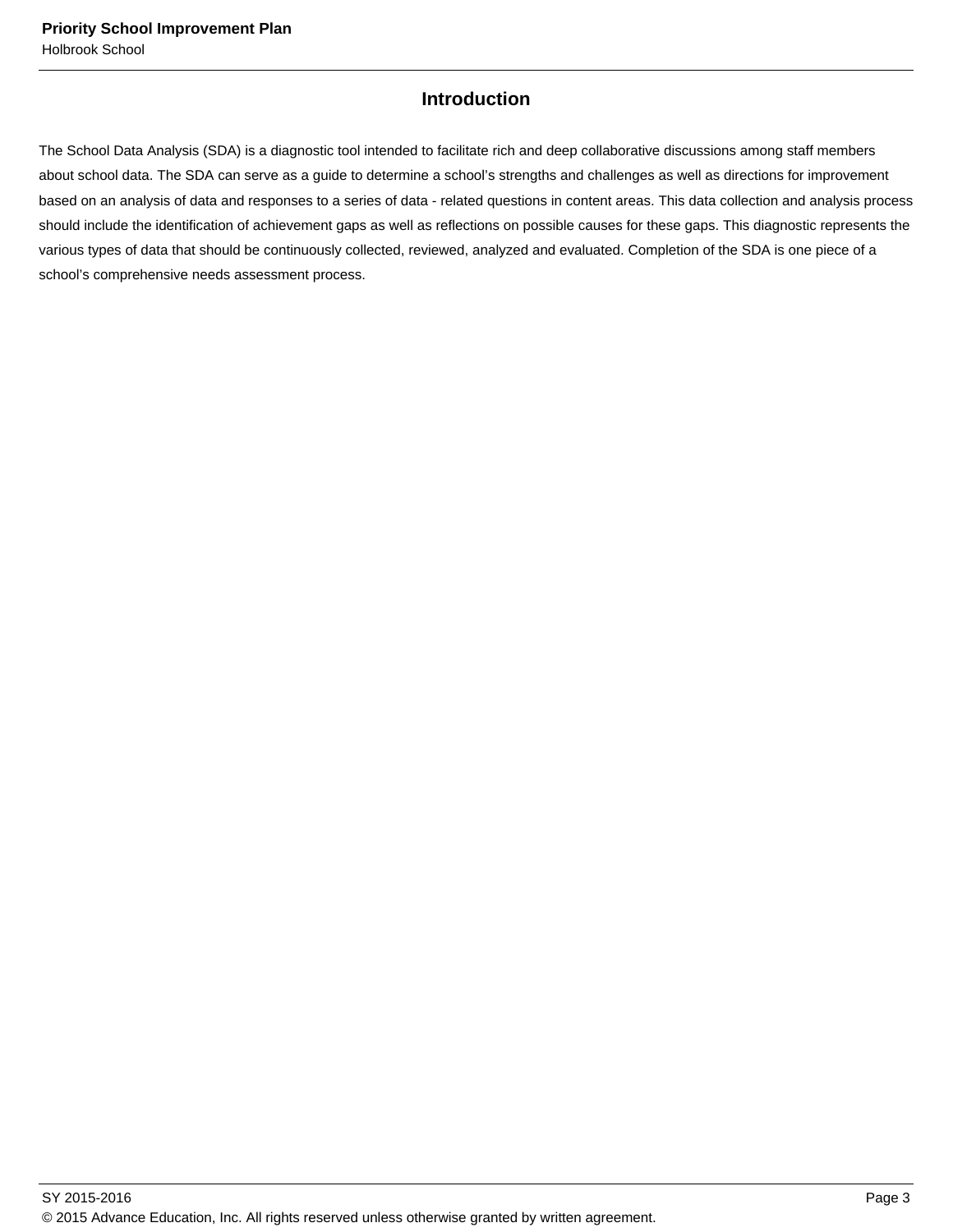# **Demographic Data**

Demographic data is data that provides descriptive information about the school community. Examples may include enrollment, attendance, grade levels, race/ethnicity, gender, students with disabilities, English learners, socio-economic status, graduation rate, suspensions/expulsions, etc.

#### **Student Demographic Data**

#### **1. In looking at the three year trend in student enrollment data, what challenges have been identified?**

 Enrollment has been stable at Holbrook over the past 3 years. Most classrooms are at full capacity with 30 or more students. Enrollment tends to be lower in K/1. Our biggest challenge for enrollment is recruiting kindergartners to begin in the fall. Kindergarten and first grade see a steady trickle of enrollment across the school year.

#### **Student Demographic Data**

#### **2. In looking at the three year trend in student attendance data, what challenges have been identified?**

The overall school attendance rate continually averages between 95 and 98%. In 2014-2015, the overall attendance rate was 95%. The attendance rate for our African American subgroup has been a concern in the past at 90%. This year, the African American subgroup had an attendance rate of 89%. The past year data shows we have maintained approximately the same attendance level aligned with our 3 year trend data. We will continue to monitor truancy for individual violators and have included the majority of these students as part of the Superintendent's Dropout Challenge program to provide them with an additional measure of support.

#### **Student Demographic Data**

# **3. In looking at the three year trend in student behavior data (discipline referrals, suspensions and expulsions), what challenges have been identified?**

During the 2012-13 school year, 2% of the student body received an out-of-school suspension. During the 2013-14 school year, approximately 5% of student received an out-of-school suspension. In 2014-15, 17% of the student body had at least one day of suspension out-of-school, but only 3% have had more than five cumulative suspension days. The challenge that has been identified is an increasing rate of suspension resulting in a learning loss for students affected. To combat this issue, a behavior interventionist position was reinstated at the end of the 2014-2015 school year, and teachers are utilizing restorative practices approaches throughout the building.

#### **Student Demographic Data**

## **4. What action(s) could be taken to address any identified challenges with student demographic data?**

To address enrollment challenges, we have implemented community outreach programs to recruit incoming kindergartners. One specific program is our Kindergarten Round-Up, which is scheduled concurrently with Family Math Night each spring to facilitate attendance. Additionally, we continue our quest to improve the quality of instruction at Holbrook to ensure our families stay enrolled here. We are responsive to concerns that parents bring to our attention while also proactively providing parents with information and contacting families when there is reason to suspect they have concerns.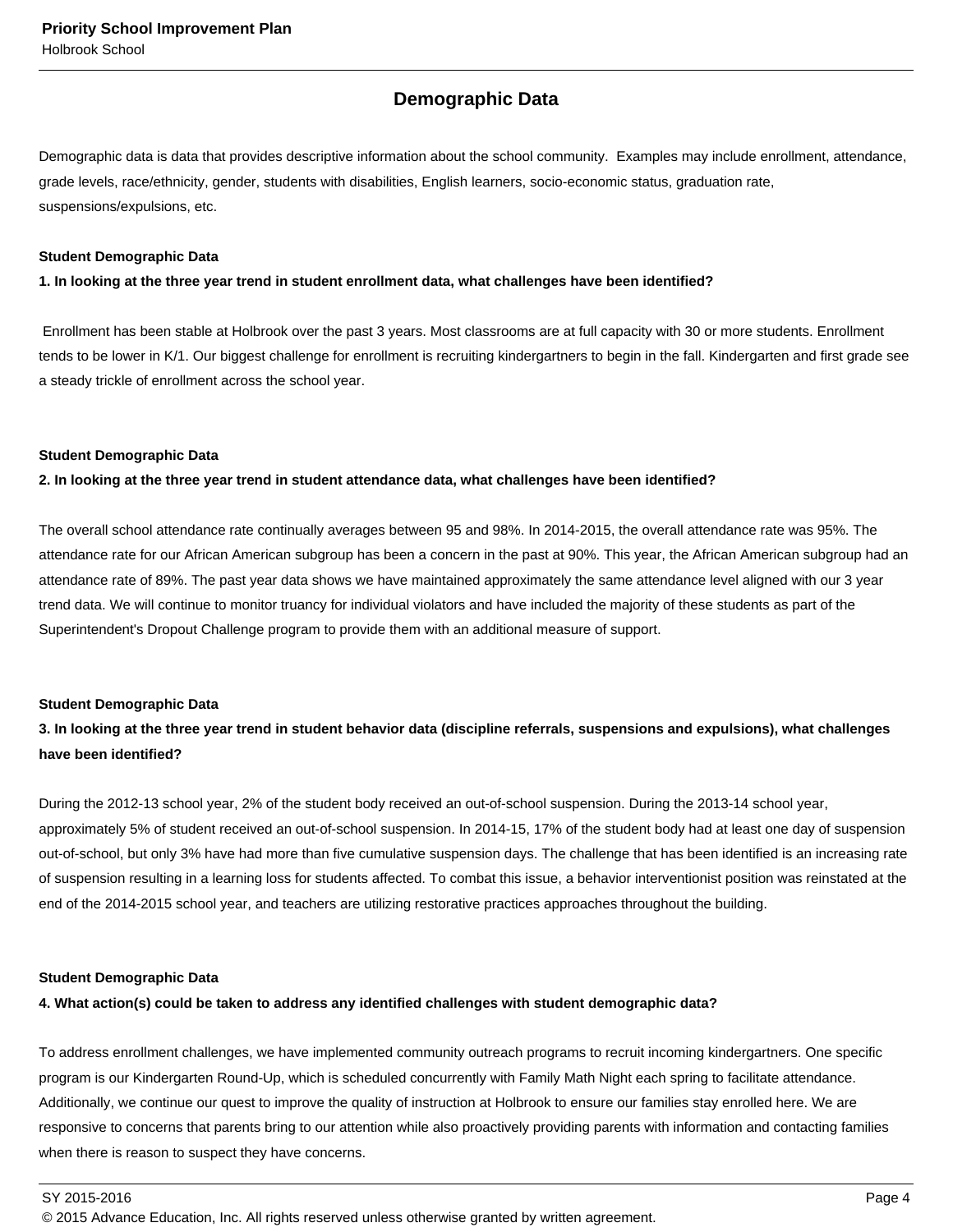Holbrook School

To address absenteeism, we will continue to monitor for chronic truancy violators. Once these students are identified, we include as many as possible in the Superintendent's Dropout Challenge program to ensure they have additional attendance support.

To address behavior challenges, we reinstated the behavioral interventionist position. This position had existed in previous school years but had been eliminated due to budget cuts. It is clear that the role is necessary given the increase in suspensions.

#### **Teacher/School Leader(s) Demographic Data**

# **5. As you review the number of years of teaching and administrative experience of the school leader(s) in your building, what impact might this have on student achievement?**

Holbrook has just had a new administrator join us for the 2015-2016 school year. This will be his first year as an administrator, but comes with a wide variety of teaching experience. Prior to moving into a leadership role, he taught for 8 years in a variety of grades. He also has served as a dean of students and a restorative practice coordinator, both in a middle school setting. His experience has been in a wide variety of communities, including overseas working with non-English speakers. Mr. Miller's experience working with middle school students, experience with ELL students, and his strong background with Restorative Practices will support our challenge areas and lead to increased achievement in the upcoming year.

#### **Teacher/School Leader(s) Demographic Data**

# **6. As you review the number of years of teaching experience of teachers in your building, what impact might this have on student achievement?**

Our staff has a broad range in amount of teaching experience. Out of our 16 faculty members, 75% have more than 4 years of experience, and one-third of that group has more than 15 years of experience. The remaining 25% have fewer than 4 years of experience. This balance of experience at our school positively impacts student achievement. Most of our faculty has spent years developing their craft, and the veteran teachers are able to support new teachers in their growth. Additionally, our most seasoned veterans preserve institutional memory and are well known and widely regarded in the close-knit neighborhood. The newer teachers, on the other hand, provide fresh perspectives and keep everyone current on cutting edge research and trends in education.

#### **Teacher/School Leader(s) Demographic Data**

## **7. As you review the total number of days for school leader absences and note how many were due to professional learning and /or due to illness, what impact might this have on student achievement?**

The school leader had six absences this school year. Four were sick or personal days and 1.5 days were spent on professional development. Her total absences amounted to less than 0.5% of the year. Regardless of the reason for an absence, school functioning is impaired when the school leader is not present. However, our school leader's attendance is more than adequate and would not negatively affect student achievement.

#### **Teacher/School Leader(s) Demographic Data**

**8. As you review the total number of days for teacher absences due to professional learning and/or illness, what impact might this have on student achievement?**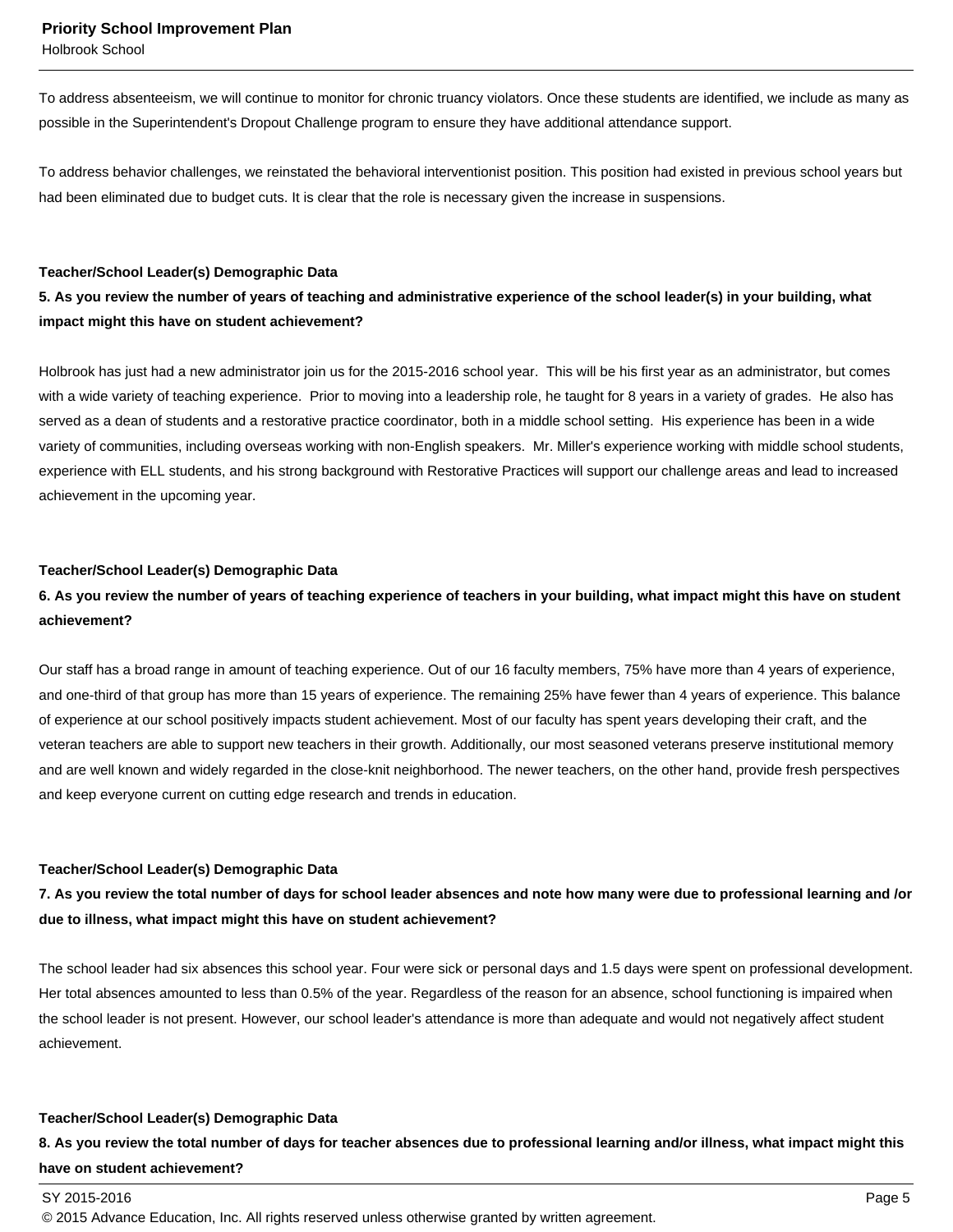Fourteen teachers were absent for a cumulative 234.5 days. Seventy-nine percent were sick or personal days, and 21% were professional development. Regardless of the reason behind an absence, student learning is negatively impacted on days when a substitute teacher fills in. Additionally, classroom teacher absences sometimes necessitate non-classroom teachers to fill in, causing lost intervention time for their regularly scheduled students. When non-classroom teachers are absent, there are no substitute teachers assigned, which also results in lost intervention time. Teacher attendance undoubtedly has a negative impact on student achievement.

#### **Teacher/School Leader(s) Demographic Data**

## **9. What actions might be taken to address any identified challenges regarding teacher/school leader demographics?**

We view our broad range of teacher experience as an asset rather than a challenge given that we have a small fraction of less experienced teachers who are being adequately supported by veterans. Regarding school leader demographics, our administrator's lack of experience, despite her long teaching tenure, may have negatively impacted student achievement.

Chronic illness of one teacher partially accounts for the high number of teacher absences. Removing the 46.5 days she missed lowers the cumulative total for all teachers to 139 days for illness-related absences. Additionally, paternity leave of another teacher also elevated this total. It is unlikely that these absences will occur next year, so we expect our faculty attendance rate to be higher. Professional development accounted for more than 25% of total absences once the outliers were removed, and in the upcoming school year, there will be fewer days of out-of-building professional development, which will cut the number further. It is worth noting that having a more seasoned staff does correlate to more absences since those further along in their career are considerably more likely to need to miss work than younger teachers for family-related illnesses.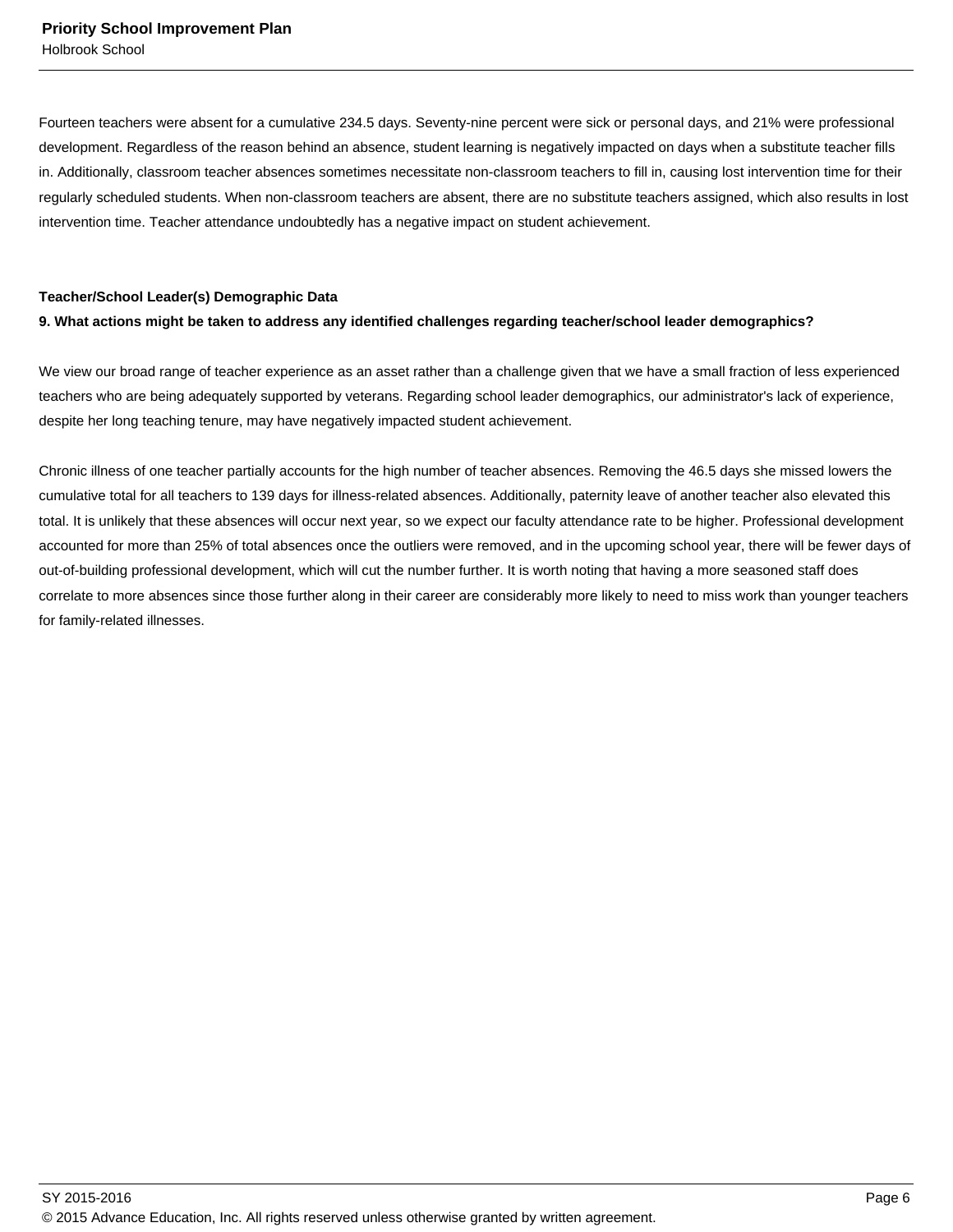# **Process Data**

Process data is information about the practices and procedures schools use to plan, deliver and monitor curriculum, instruction and assessment.

# **10. In reviewing the results of the School Systems Review or the Interim Self Assessment/Self Assessment, what strands/standards/indicators stand out as strengths?**

-Communication with regard to cultural responsiveness (Indicator X) -Learning Environment with regard to Instruction (Indicator E) -School, Family and Community Relations (Strand IV)

# **11. In reviewing the results of the School Systems Review or the Interim Self Assessment/Self Assessment, what strands/standards/indicators stand out as challenges?**

Standard 5 - "A Culture for Learning" stands out as a challenge because we are still in the beginning phase of implementation. Additionally, Indicator J - "Student Involvement in the Assessment Process" is still in the beginning phase of implementation, as is Indicator O - "Shared Leadership for Learning."

## **12. How might these challenges impact student achievement?**

Standard 5 Indicator O: Shared Leadership for Learning impacts our students achievement because as a small staff there are few mentors to assist many new teachers and build capacity. Singleton teachers have limited collaboration opportunities and limited data for comparison and reflection.

Similarly, Standard 6 Indicator R resources allocation: Holbrook has a high percentage of ESL students, at risk students and socioeconomically disadvantage students. Due to financial constraints of the district

Indicator J Student Involvement in Assessment Process: The staff is currently developing formative assessments and common assessments therefore students are not yet actively involved in the process , thus impacting their ability to self-assess and reflect.

## **13. What actions could be taken and incorporated into the School Improvement Plan to address these challenges from the School Systems Review or the Interim Self Assessment/Self Assessment.**

To move students towards having greater ownership over their learning, we have begun developing formative assessment protocols, as well as student portfolios and student-led conferences.

SY 2015-2016 Page 7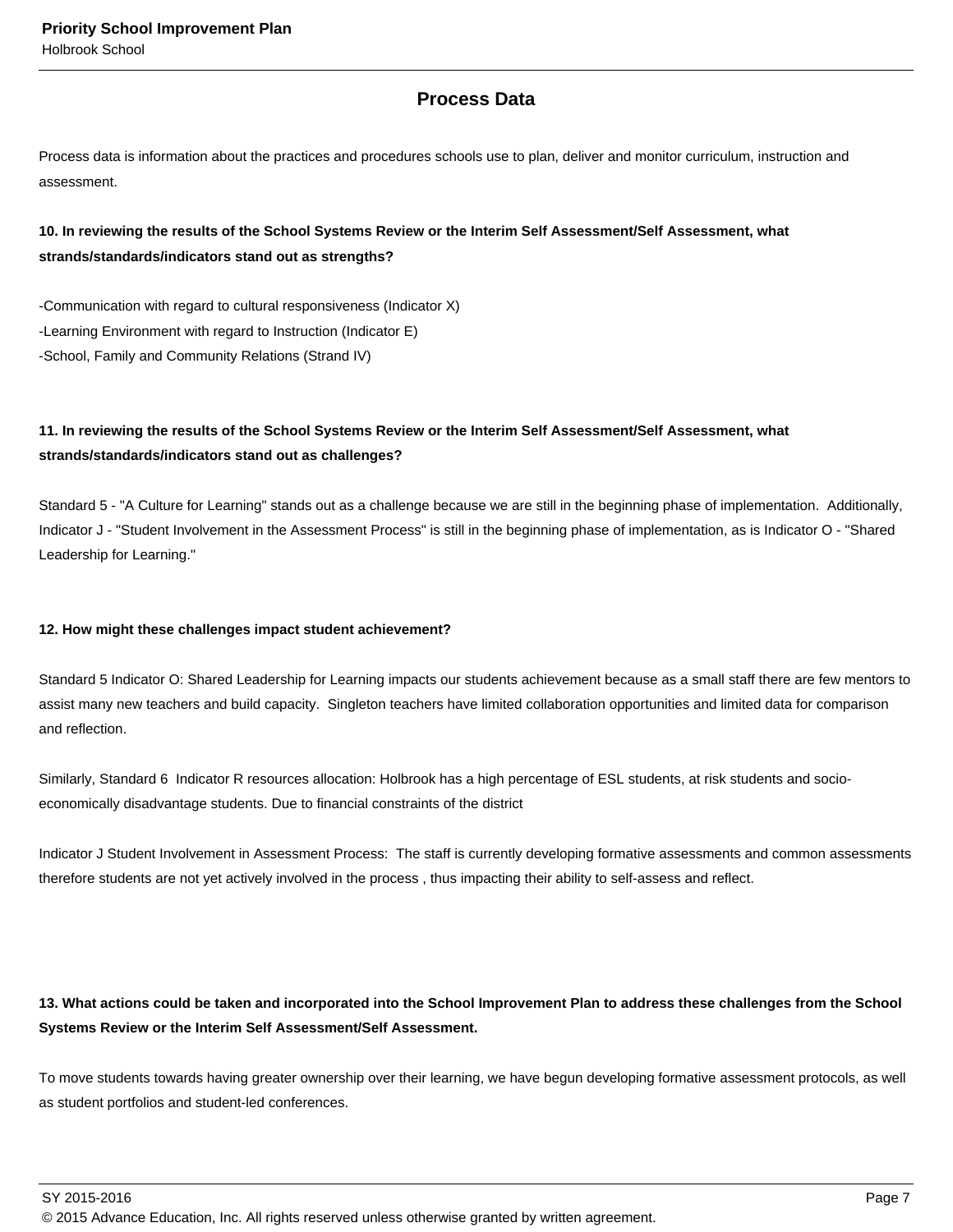# 14. How do you ensure that students with disabilities have access to the full array of intervention programs available i.e. Title I, Title **III, Section 31a, IDEA, credit recovery, extended learning opportunities?**

The school has regularly scheduled data meetings, in which we review the progress of students teachers and specialists are concerned with. Building support staff (reading specialists, ELL teacher, math specialist) review provided services to ensure students needs are being met.

## **15. Describe the Extended Learning Opportunities that are available for students and in what grades they are available?**

Students in grades 2-6 have the opportunity to become part of the after school program that extends their learning opportunities. Title funds are allocated to ensure each class has opportunities to visit community, cultural, and authentic environments. We offer 4 evenings of core curriculum nights that allow parents and students to develop common language, goals and insight. Students in grade 6-8 participated in the development of science fair projects.

8th grade students who are high achievers in math, or show aptitude in math, and showed above average growth in 7th grade, are offered the Algebra 1 class to enhance and challenge them.

Summer school is also available to 1/4 of the population.

# **16. What is the process for identifying students for Extended Learning Opportunities and how are parents notified of these opportunities?**

Students are identified for extended learning opportunities by using varying pieces of data. While we do our best to afford opportunities to everyone through family curriculum nights, school-wide assemblies, field trips, etc., we also look at students that are lacking skills that are monitored by our school assessments. We use data sources from DRAs, NWEA, progress monitoring, and classroom teacher input. We also take into consideration behavioral/social concerns to support those students in their areas of need to provide opportunities for success.

Parents are notified of these opportunities through a wide range of outlets including our school-wide phone message system (English and Arabic), our school website, monthly calendar, personal phone calls, fliers sent home, permission slips, and through the city newspaper (The Hamtramck Review) column "School Bell".

# **17. What evidence do you have to indicate the extent to which the state content standards are being implemented with fidelity i.e. horizontal and vertical alignment, in all content courses and grade levels?**

Teachers have begun to unpack the CCSS in their collaborative meetings, using the standards as a guide for planning instruction. Teachers who have attended professional development series through RESA, including the ELA 21st Century Literacy series, TIPMS, and the Priority School support series, have worked in teams to further understand the major instructional shifts of the Common Core State Standards.

# **18. How does your school use health survey/screener results (i.e. MIPHY) to improve student learning? Answer only if you completed a health survey/ screener.**

n/a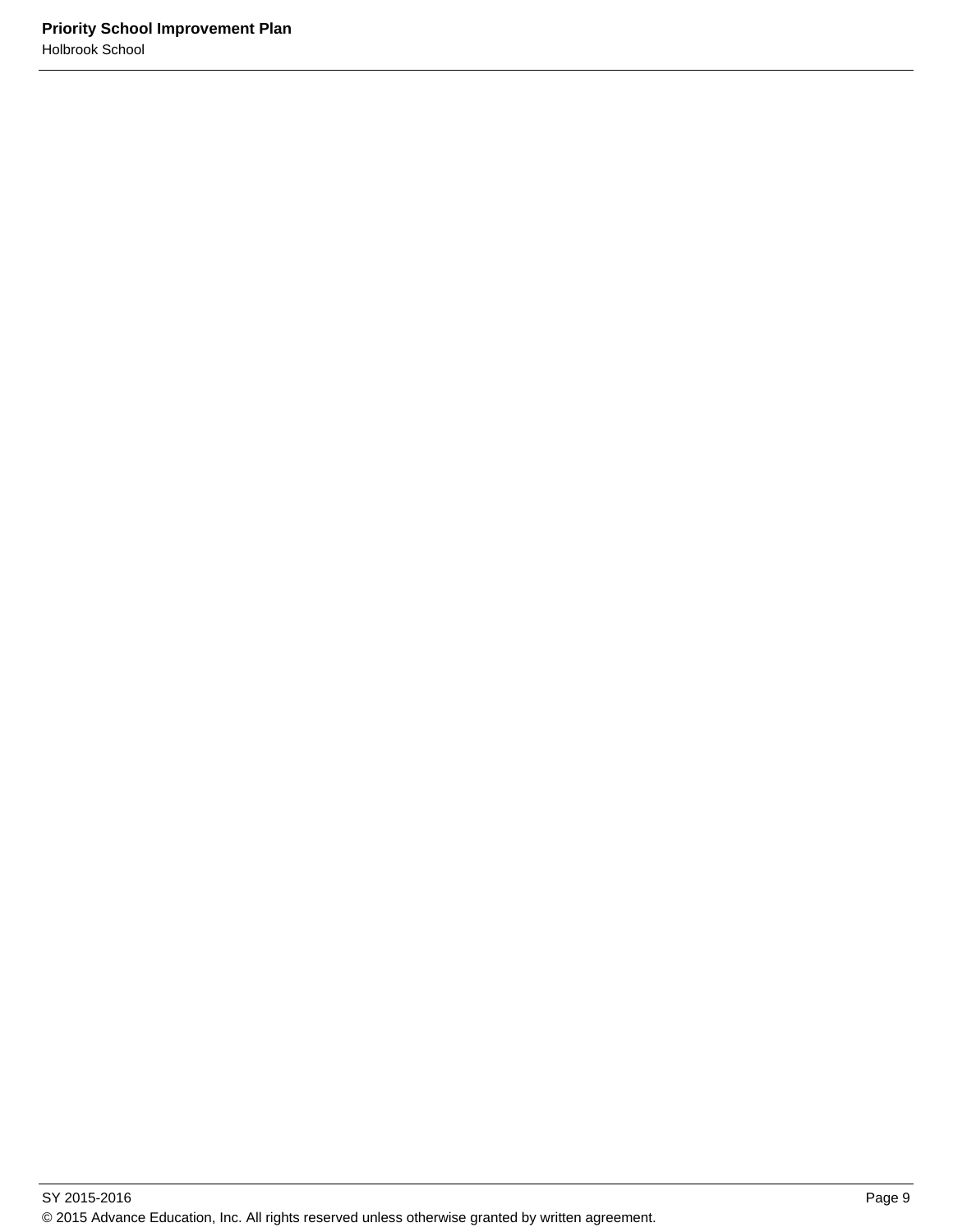# **Achievement/Outcome Data**

Achievement/outcome data tell us what students have learned. These include classroom-level, benchmark, interim and formative assessment data as well as summative data such as standardized test scores from annual district and state assessments. If the school completed the Student Performance Diagnostic for the AdvancED External Review, please insert 'See Student Performance Diagnostic' in each text box.

## **19a. Reading- Strengths**

Strengths:

Kindergarten and 1st grade- 80% or more students met their NWEA reading goals School Wide - 87% of students grew in reading this year (Fall to Spring) School Wide 5% more students are at or above the norm in reading. Kindergarten had 20% more students at or above the norm in reading than in the Fall 1st Grade has 23% more students at or above the norm in reading than in the Fall 6th Grade has 11% more students at or above the norm in reading than in the Fall

## **19b. Reading- Challenges**

Challenges: Schoolwide- 67% met their goals or are at or above the norm for reading 3rd grade- only 42% of students met their goals Decrease in the number of students at or above the norm in reading in grade 3,4,5 and 8

#### **19c. Reading- Trends**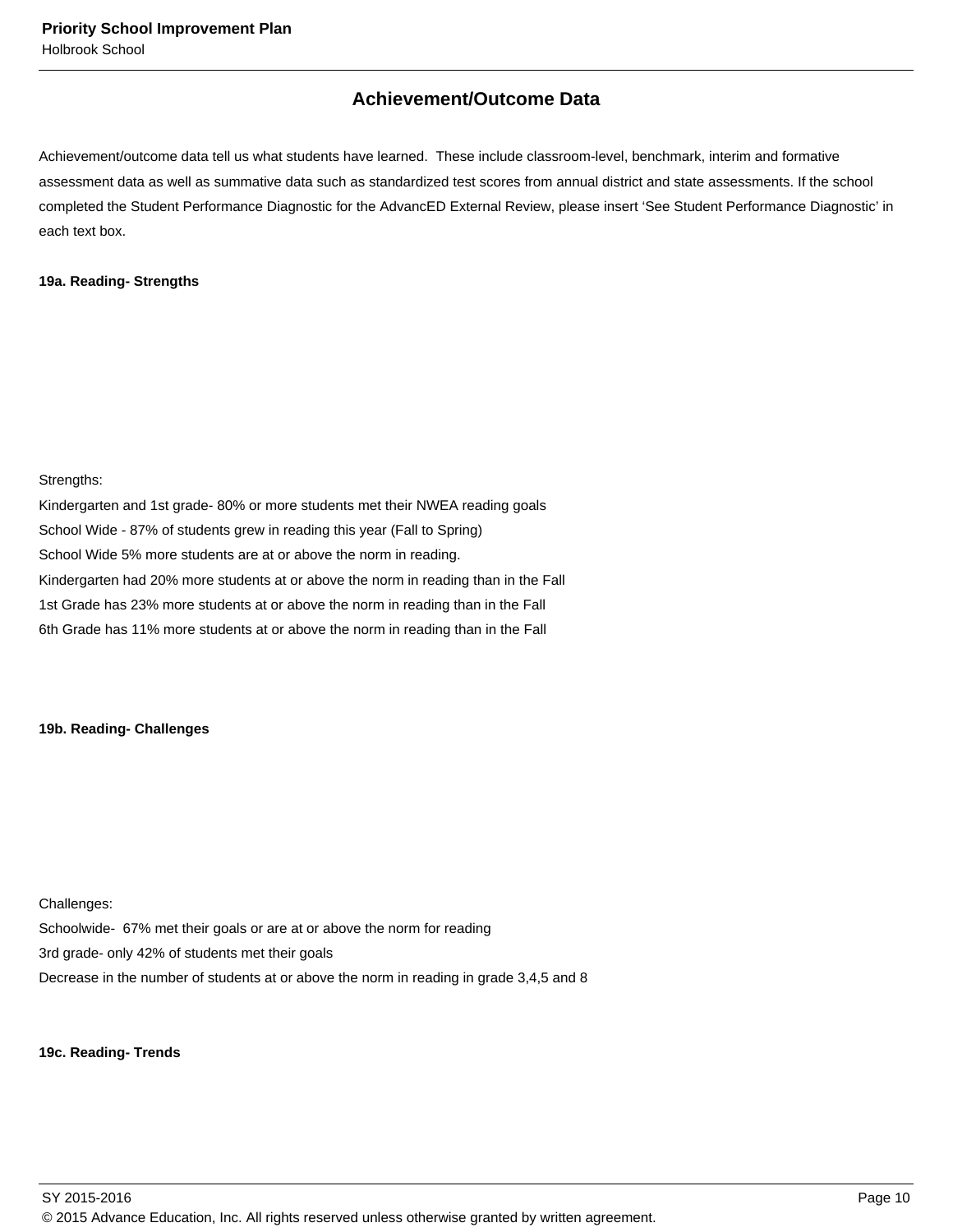Holbrook School

As we are no longer doing MEAP and do not have multiple years for MSTEP we can only compare trends from NWEA data which we have starting Fall 2013.

#### Trends:

Overall School Wide Meeting Growth Targets: Spring 14- 75% Spring '15 64% Decrease of 11% Decrease in Growth Target Achievement from 2nd grade cohort into 3rd grade cohort of 33% With the exception of 4th grade- all cohort groups decreased their percentage of students meeting NWEA growth targets

#### **19d. Reading- Summary**

**Summarize how these challenges will be addressed in your School Improvement Plan. Indicate Not Applicable (NA) if there is no challenge or this challenge will not be addressed at this time in the School Improvement Plan. Indicate the relevance or impact on tiered instruction if appropriate.**

Holbrook has 1 reading specialist who provide smaller group instruction in reading and push in to support classroom reading instruction in a Daily 5 model. Holbrook also has a literacy coach that supports the implementation of schoolwide program as well as develops reading strategies across all content areas. The Direction Instruction Program is used in Grade K-3.This year our ELL teacher began push-in support in ELA lessons for our large ELL population. We have 3 bilingual paraprofessional who support ELL students within the classrooms. We have programs like DISE,Rosetta Stone, Lexia and Raz Kids to support students english language learning and reading development.

## **20a. Writing- Strengths**

Due to the switch from MEAP to MSTEP we do not have writing data. We only have NWEA language usage data.

School Wide we had an increase of 8% of student at or above the grade level norms. In 5th grade we had an increase of 29% of students at or above the grade level norm.

#### **20b. Writing- Challenges**

School Wide only 19% of our students were at or above the grade level norm this spring. SchoolWide only 65% of our students met their growth targets for language usage. K-2 do not take the Language Usage NWEA test, we are lacking K-2 writing data.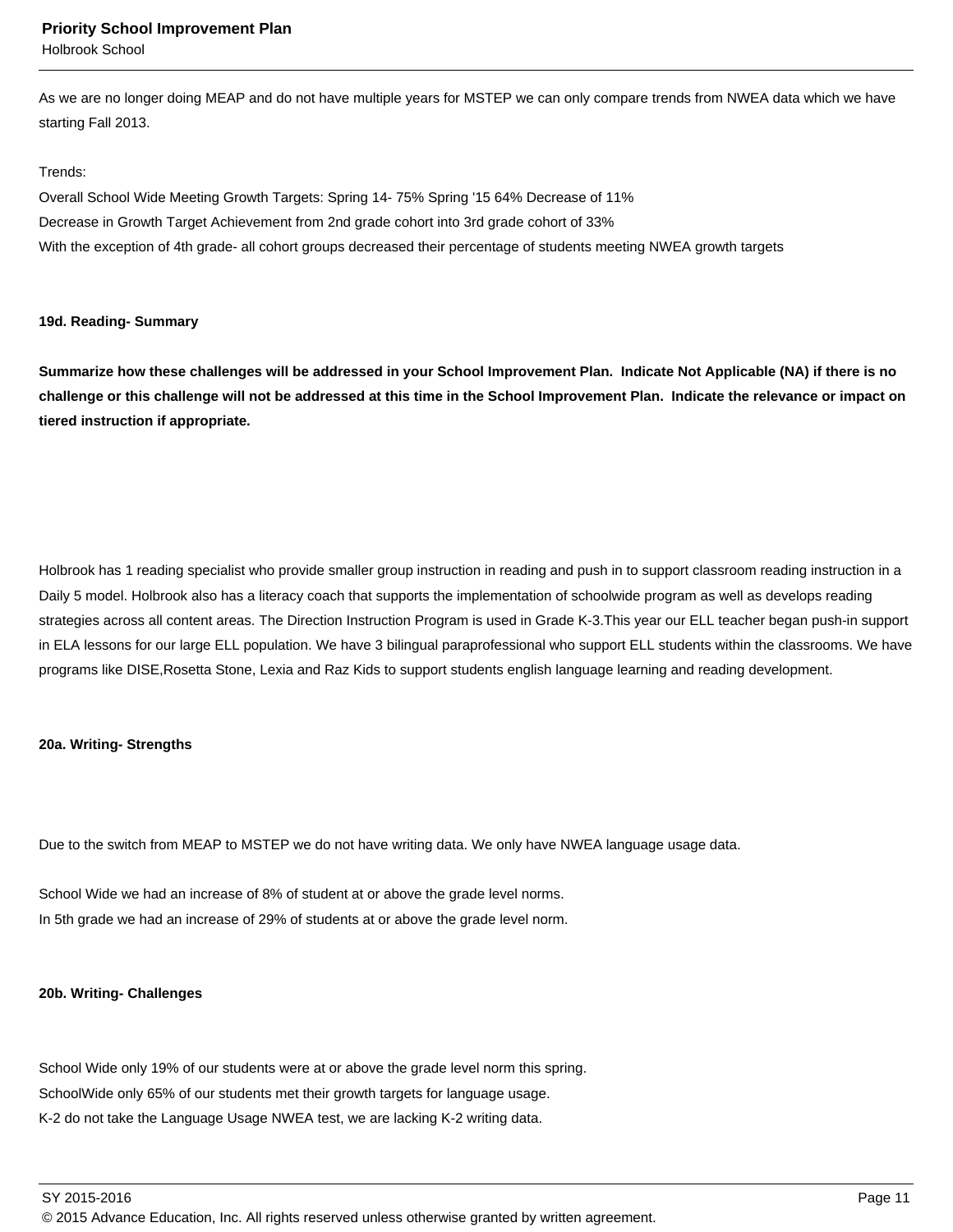#### **20c. Writing- Trends**

School Wide we are seeing an increase in students at or above the norm however its still only 20% of our students. Just over 1/3 of our student population isn't meeting their language usage goal.

#### **20d. Writing- Summary**

**Summarize how these challenges will be addressed in your School Improvement Plan. Indicate Not Applicable (NA) if there is no challenge or this challenge will not be addressed at this time in the School Improvement Plan. Indicate the relevance or impact on tiered instruction if appropriate.**

After having a year to better understand the CCSS, as well as the MStep, teachers are now better able teach our young writers in more authentic and fluid ways. Outside of the typical "writing block," teachers will continue to make connections between what they have learned about writing and how to apply it across all content subjects. Additionally, teachers have begun to increase the rigor with which they teach writing: equally emphasizing the three main writing genres, using sources in writing, using rubrics to improve their writing.

While there are always areas we can improve it, we know that the data we are presently looking at to assess growth in writing is primarily focused on language usage. Finding time to more explicitly teach grammar continues to be a challenge at times, given how much our teachers work to both meet students' individual needs, as well as ensure they are learning grade-level content.

#### **21a. Math- Strengths**

#### Strengths:

28% of students were at of above the grade level norm in mathematics, this is a 16% increase from the Fall. School Wide 92% of students grew from the Fall to Spring on NWEA Math. K,1st ,2nd,and 5th- had 100% of students grow from their FAll NWEA scores

#### **21b. Math- Challenges**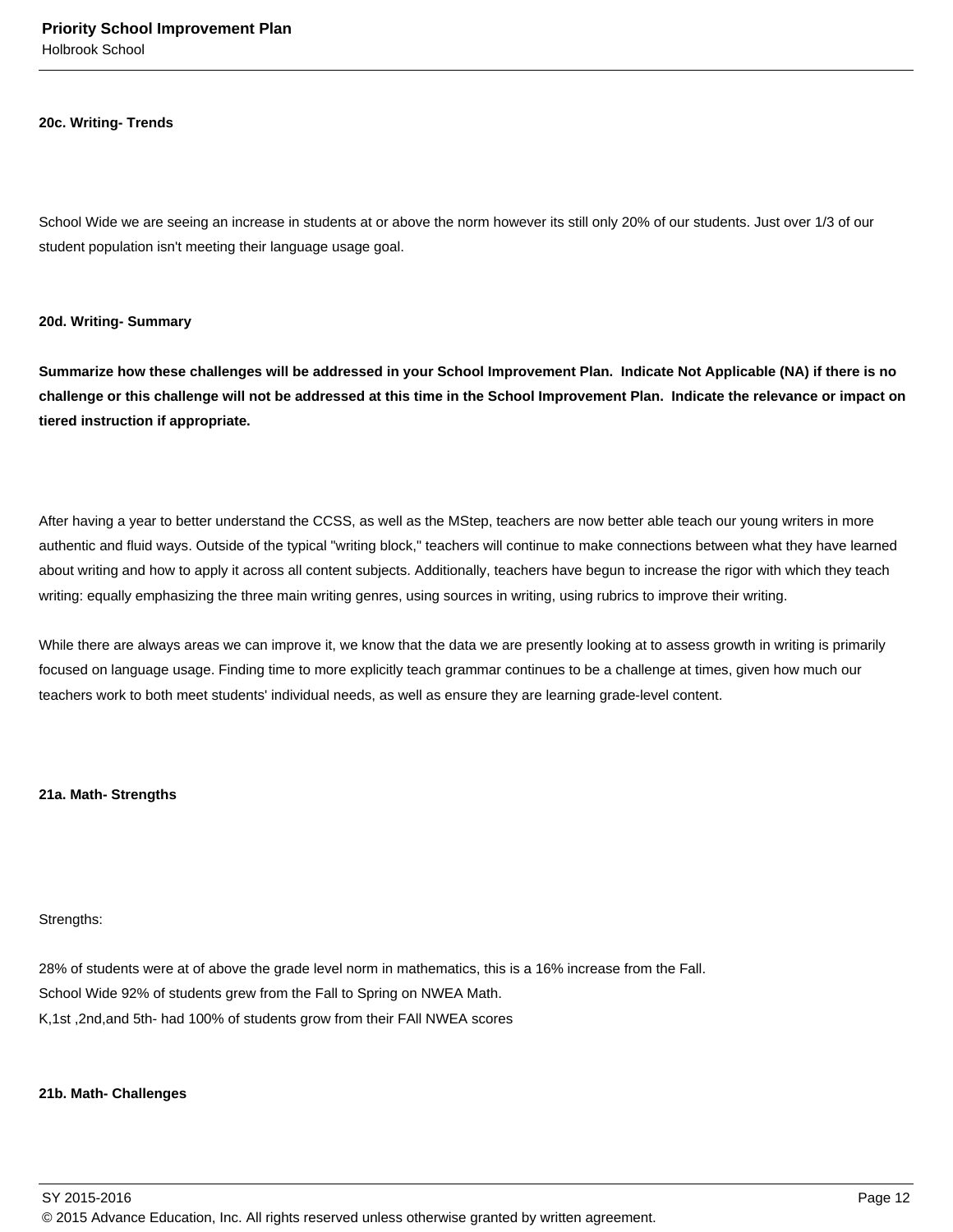#### Challenges:

35% decrease in the number of students meeting their math goals from 2nd grade to 3rd grade. Only 72% of students school wide meet their NWEA math goals. 3rd grade had a decrease in number of students at or above grade level proficient by 3% 7th grade maintained the number of students at or above the grade level norm,

## **21c. Math- Trends**

Math data has maintained approximately the same percent of students achieving their NWEA growth targets over the past two year. When students switch from taking the 2nd grade math test with audio, to the 3rd grade test without audio, we notice a large drop off (over 30%) in the amount of students meeting their goal. A similar drop off can be noted from when students switch from the 5th grade test to 6+ NWEA math test approximately 25% decrease.

#### **21d. Math- Summary**

**Summarize how these challenges will be addressed in your School Improvement Plan. Indicate Not Applicable (NA) if there is no challenge or this challenge will not be addressed at this time in the School Improvement Plan. Indicate the relevance or impact on tiered instruction if appropriate.**

Grades 3-5 have moved to a center based model with classroom teacher and a math special or other highly qualified math teacher assisting allowing for more differentiated instruction and timely feedback.K-2 continues to be strong in mathematics instruction and have a new CCSS aligned Everyday Math Curriculum. Grade 6 began this year with a new CCSS version of connected math which will be rolled up each grade level. Intervention block/Advanced math block were schedule this year to meet the needs of the 8th grade class and extended your higher ability math students. Additionally, we have programs like Study Island and accelerated math that are used for interventions. Our 6-8 Math instructor and our Math Specialist attended PD throughout the year with follow up coaching to help improve their practice.

#### **22a. Science- Strengths**

**Strengths** 4th grade 27% at or above the norm on Spring NWEA 7th Grade 23% at or above the norm on Spring NWEA 80% of students in 4th grade met their NWEA goals from Fall to Spring

#### SY 2015-2016 Page 13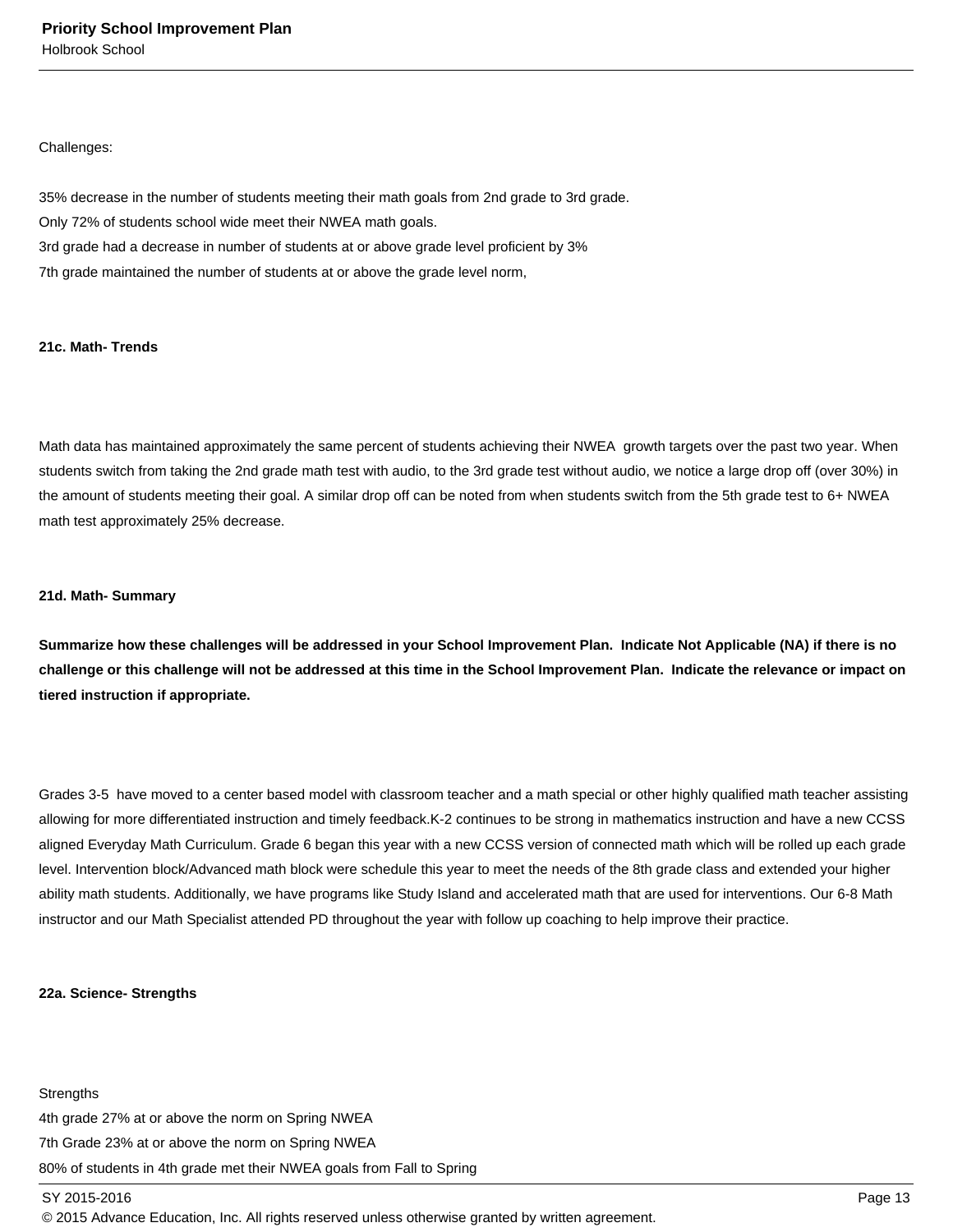Holbrook School

School Wide 84% of student grew in science

#### **22b. Science- Challenges**

Only 4% of students are at or above the norm in 3rd grade and 6th grade Only 43% of students met their growth goals in third grade Only 15% of the students school wide are at or above the grade level norm

#### **22c. Science- Trends**

Historically in Science on the MEAP Holbrook has had scores of 0% proficient. NWEA growth scores show a trend of higher levels of achievement. Our highest percent proficiency grade levels are 4th and 7th which are the MSTEP science testing grades.

#### **22d. Science- Summary**

**Summarize how these challenges will be addressed in your School Improvement Plan. Indicate Not Applicable (NA) if there is no challenge or this challenge will not be addressed at this time in the School Improvement Plan. Indicate the relevance or impact on tiered instruction if appropriate.**

Having NWEA growth data allows, teachers to unpack data and see which areas our students are strong or weak in. We completed a program evaluation on the Foss kits which have been our main resource for teaching science. Evaluations this year were focused on science instruction. Teachers were required to use SIOP planning template for science lessons.

#### **23a. Social Studies- Strengths**

We do not currently have common assessment data and MEAP has changed to MSTEP so we do not have Social Studies data to determine strengths and weaknesses.

#### **23b. Social Studies- Challenges**

We do not currently have common assessment data and MEAP has changed to MSTEP so we do not have Social Studies data to determine strengths and weaknesses.

#### **23c. Social Studies- Trends**

We do not currently have common assessment data and MEAP has changed to MSTEP so we do not have Social Studies data to determine strengths and weaknesses.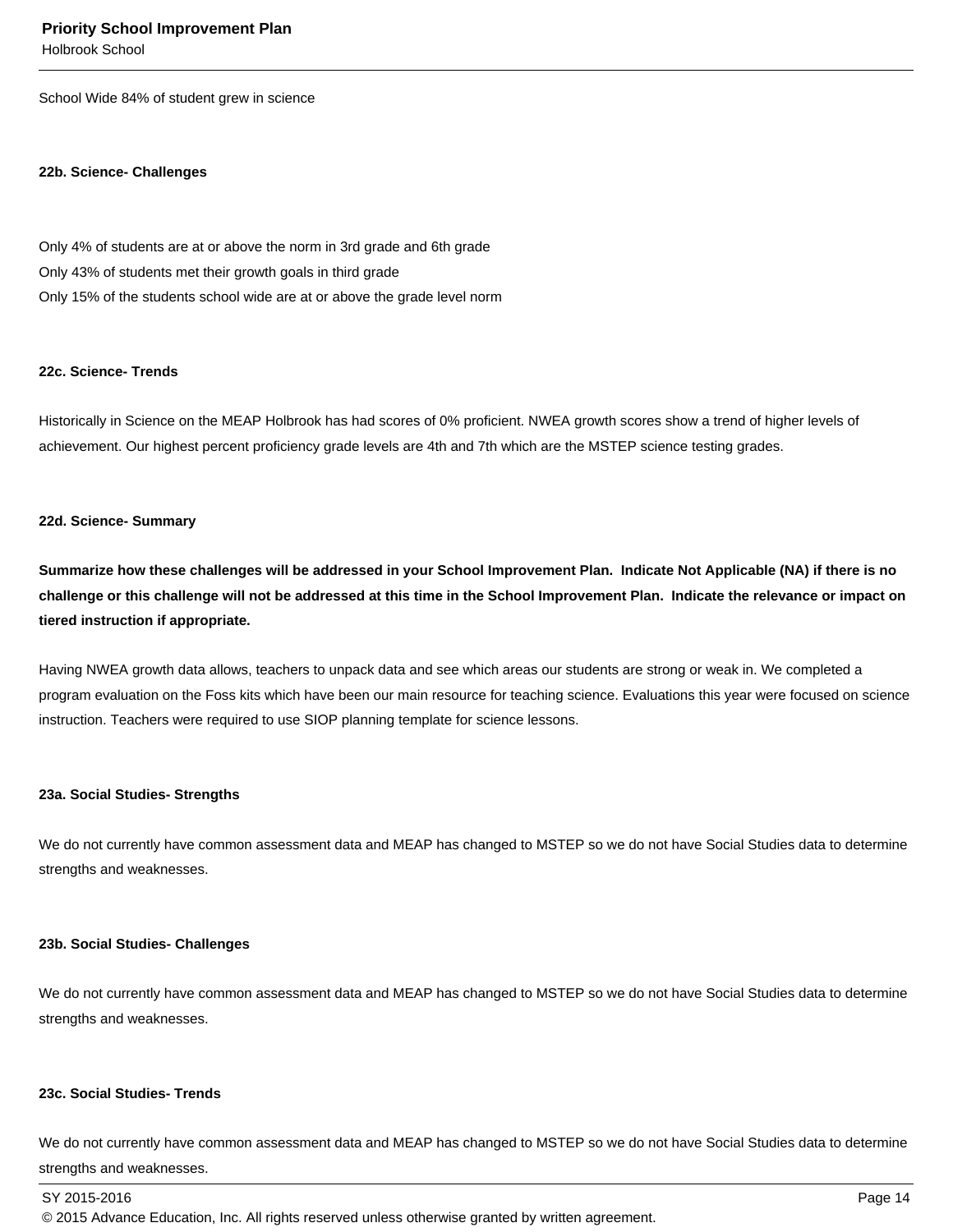**23d. Social Studies- Summary**

**Summarize how these challenges will be addressed in your School Improvement Plan. Indicate Not Applicable (NA) if there is no challenge or this challenge will not be addressed at this time in the School Improvement Plan. Indicate the relevance or impact on tiered instruction if appropriate.**

We do not currently have common assessment data and MEAP has changed to MSTEP so we do not have Social Studies data to determine strengths and weaknesses.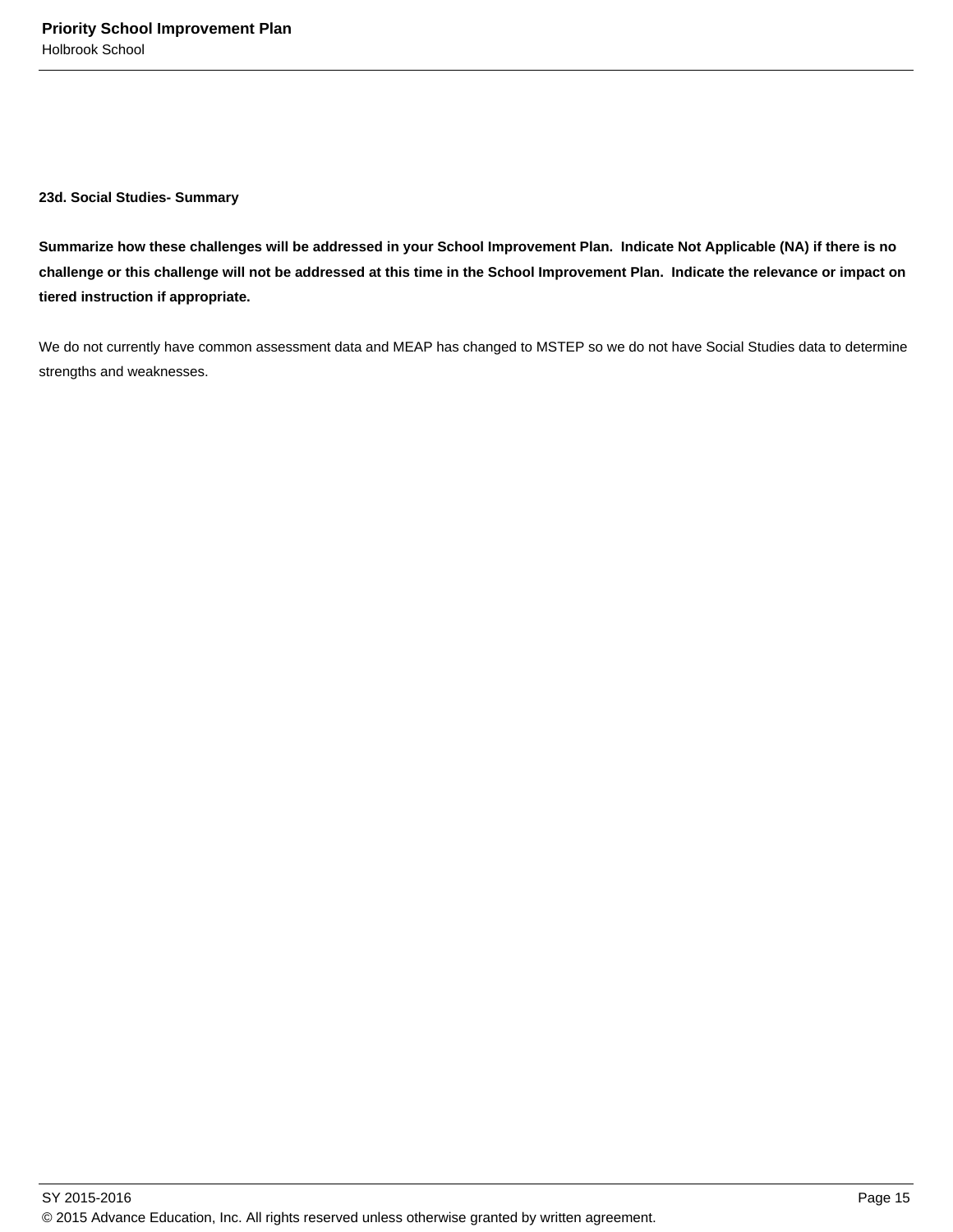# **Perception Data**

Perception data is information collected that reflects the opinions and views of stakeholders. If the school completed the Stakeholder Feedback Diagnostic for the AdvancED External Review, please insert 'See Stakeholder Feedback Diagnostic' in each text box for survey feedback already collected from students, parents and staff.

#### **24a. Student Perception Data**

## **Which area(s) indicate the overall highest level of satisfaction among students?**

Overall, the domains that received the highest ratings by students were "Purpose & Direction" and "Teaching and Assessing for Learning". Also worthy

of note is the fact that a statement about motivation to learn received either the first or second highest rating in all grade levels: "In my school my principal and teachers want every student to learn."

The four highest rated responses (by overall average) for each grade level are listed below (in order of rating):

## Grades 3-5:

- In my school my principal and teachers want every student to learn.
- My teachers want me to do my best work.
- In my school I am learning new things that will help me.
- My school has computers to help me learn.

## Grades 6-8:

- In my school. teachers work together to improve student learning.
- My school motivates me to learn new things.
- In my school, programs and services are available to help me succeed.
- In my school, the principal and teachers have high expectations of me.

## **24b. Student Perception Data**

## **Which area(s) indicate the overall lowest level of satisfaction among students?**

Students in grades 3-5 expressed their area of concern in the standard of "Governance and Leadership" while the 6-8 grade students expressed dissatisfaction in the "Resources and Support Systems".

Overall, there appears to be general dissatisfaction in areas of respect among students in the school. Many of the lowest satisfaction scores or the 3-5 group and the 6-8 group all deal with respect: "In my school students treat adults with respect" (3-5), "In my school, students treat adults with respect" (6-8), "In my school, all students are treated with respect" (6-8), and "In my school, students respect the property of others"

## Grades 3-5:

- My principal and teachers ask me what I think about school.

## $\,$  SY 2015-2016  $\,$  Page 16  $\,$  Page 16  $\,$  Page 16  $\,$  Page 16  $\,$  Page 16  $\,$  Page 16  $\,$  Page 16  $\,$  Page 16  $\,$  Page 16  $\,$  Page 16  $\,$  Page 16  $\,$  Page 16  $\,$  Page 16  $\,$  Page 16  $\,$  Page 16  $\,$  Pag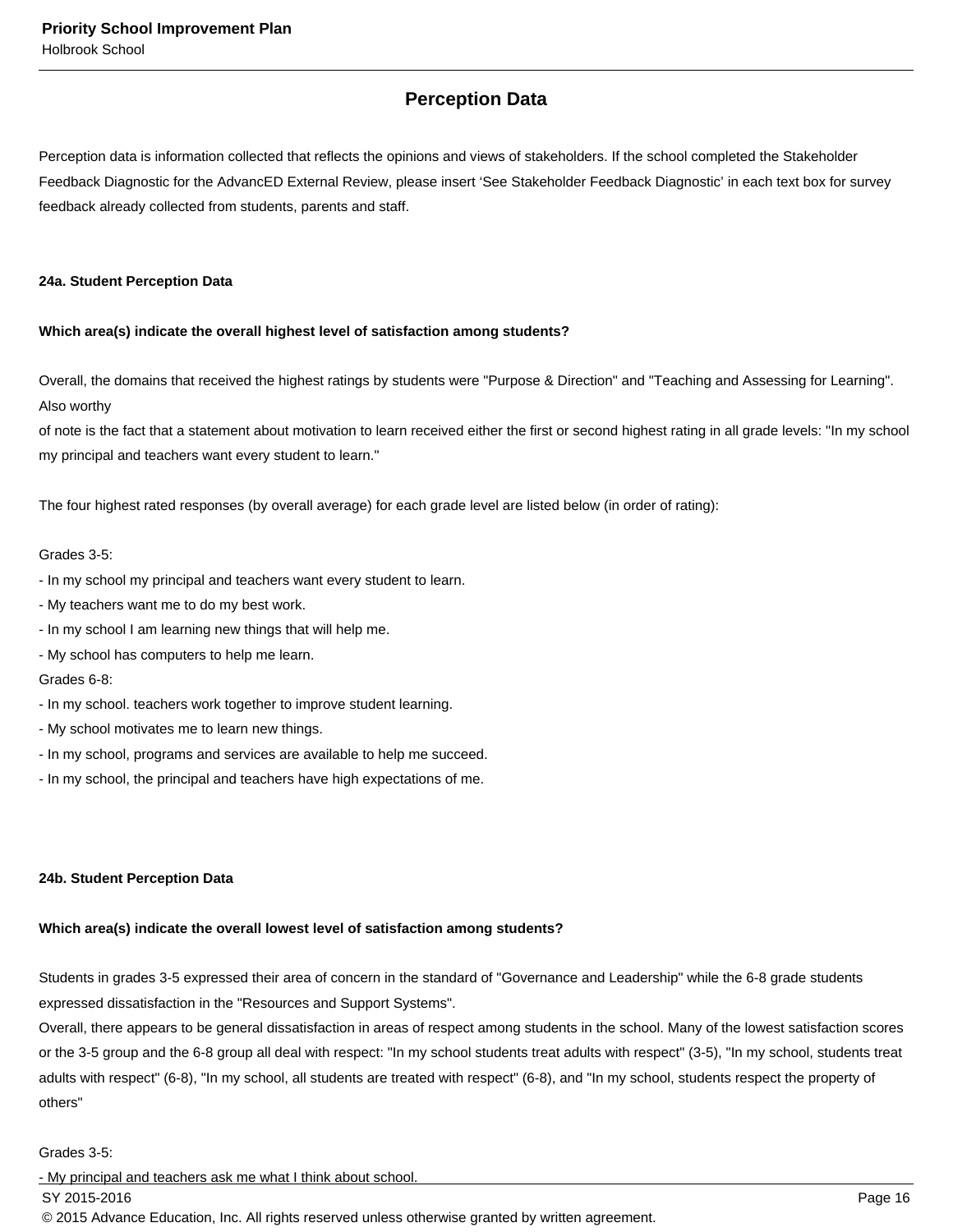Holbrook School

- In my school students treat adults with respect.
- My school is safe and clean.
- In my school I am treated fairly.

Grades 6-8:

- In my school, all students are treated with respect.
- In my school, students help each other even if they are not friends.
- In my school, students treat adults with respect.
- In my school, students respect the property of others.

#### **24c. Student Perception Data**

#### **What actions will be taken to improve student satisfaction in the lowest area(s)?**

There are significant cultural hurdles in place at our school: one of gender relations and one of indifference about education. These differences cause tension within classrooms, between genders, and sometimes between teachers and students. As teachers continue to have high expectations for students and families they are confronted by an apathetic view towards education. In addition, we do a lot to make sure that we are communicating effectively with our parents and community, but we sometimes have difficulty due to the language differences. We will continue our work of improving parental involvement by organizing more family nights and continuing to utilize our bilingual paraprofessionals. Noted earlier, these lowest areas are still not a significant percent, but our goal is to achieve 100% satisfaction. We will also look to the work of our student academic and behavior specialist to bring about a culture of respect in our building. We will hold character assemblies each month coordinated by our staff but performed by our students to help with our development of respect and understanding.

## **25a. Parent/Guardian Perception Data**

#### **What area(s) indicate the overall highest level of satisfaction among parents/guardians?**

Overall, the parent survey appears to reveal that parents are satisfied with the instruction that their children are receiving in the classroom. The four highest rated responses from parents are listed below (in order of rating), followed by an overall summary:

- Our school provides a safe learning environment.
- Our school maximizes learning time.
- Teachers work as a team to help my child learn.
- Teachers and staff are always improving for student learning.

#### **25b. Parent/Guardian Perception Data**

#### **What area(s) indicate the overall lowest level of satisfaction among parents/guardians?**

Overall, the parents surveyed expressed satisfaction with our school. There were not any areas of concern indicated this year. We understand that we must not take that for granted and will continue to develop a more concise survey to extract more specific feedback for

SY 2015-2016 Page 17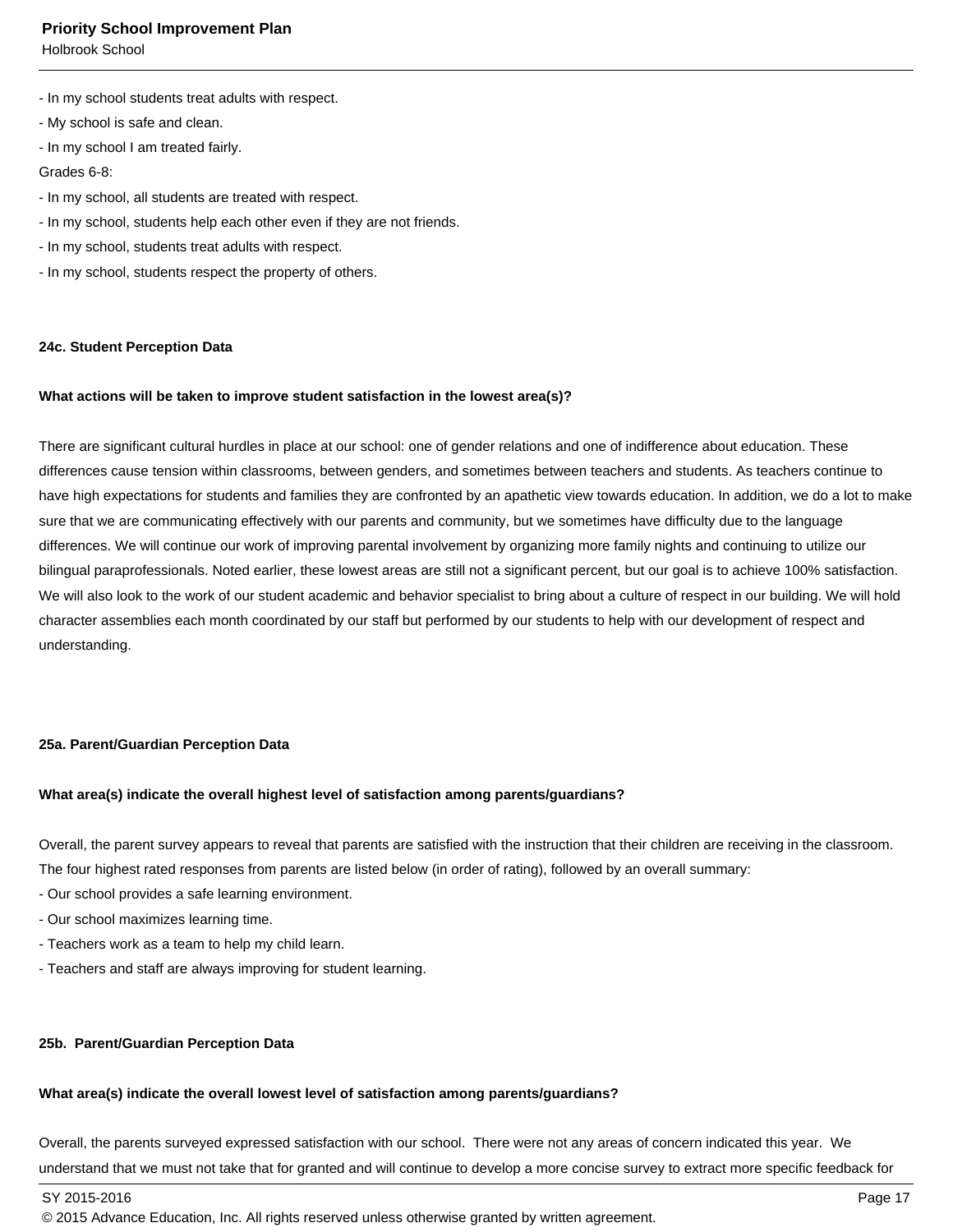Holbrook School

next year. We will continue to work in the previous areas of concern to ensure that all stakeholders are satisfied. In the past, the areas of concern were the following:

- The three lowest rated responses (by overall average) from parents are listed below (in order of rating)
- Our school provides up-to-date learning resources and tools for learning.
- Our school provides opportunities for students to participate in activities that interest them.
- The school informs me of all activities available on a regular basis.

#### **25c. Parent/Guardian Perception Data**

#### **What actions will be taken to improve parent/guardian satisfaction in the lowest area(s)?**

One possible cause for the patterns we have identified deals with the language and cultural barriers inherent in our school population and community. Often families have limited access to phones so the teleparent system does not reach them consistently. In addition, due to staffing and funding issues, we do not offer many extra-curricular activities to target the personal, non-academic interests of our students. We have hired numerous paraprofessionals, brought more parents in to the building, and hired a parent coordinator who will all help to ensure there is outreach into the community. These stakeholders should significantly improve relations and build a solid base of communication across cultural and language barriers. We also have a larger staff than in previous years, so we will look to implement more activities to target the academic and non-academic interests of our students.

#### **26a. Teacher/Staff Perception Data**

#### **What area(s) indicate the overall highest level of satisfaction among teachers/staff?**

Overall, the domains that received the highest ratings by teachers and staff were "Purpose & Direction" and "Using Results for Continuous Improvement". The common theme among many of these statements is that the teachers and staff appear to be satisfied with the way data is being monitored and the academic expectations that students are held to.

The four highest rated responses (by overall average) from teachers/staff are listed below (in order of rating):

- Our school's purpose statement is clearly focused on student success.
- Our school's leaders expect staff members to hold all students to high academic standards.
- Our school leaders monitor data related to school continuous improvement goals.
- Our school's leaders hold themselves accountable for student learning

#### **26b. Teacher/Staff Perception Data**

## **What area(s) indicate the overall lowest level of satisfaction among teachers/staff?**

Overall, the domain that received the lowest ratings by teachers and staff was "Teaching & Assessing for Learning", which received three of the

four lowest responses. Also worthy of note is the fact that the lowest rated statement scored significantly lower (2.96 out of 5.00) than any of the other responses ("Our school provides opportunities for students to participate in activities that interest them").

SY 2015-2016 Page 18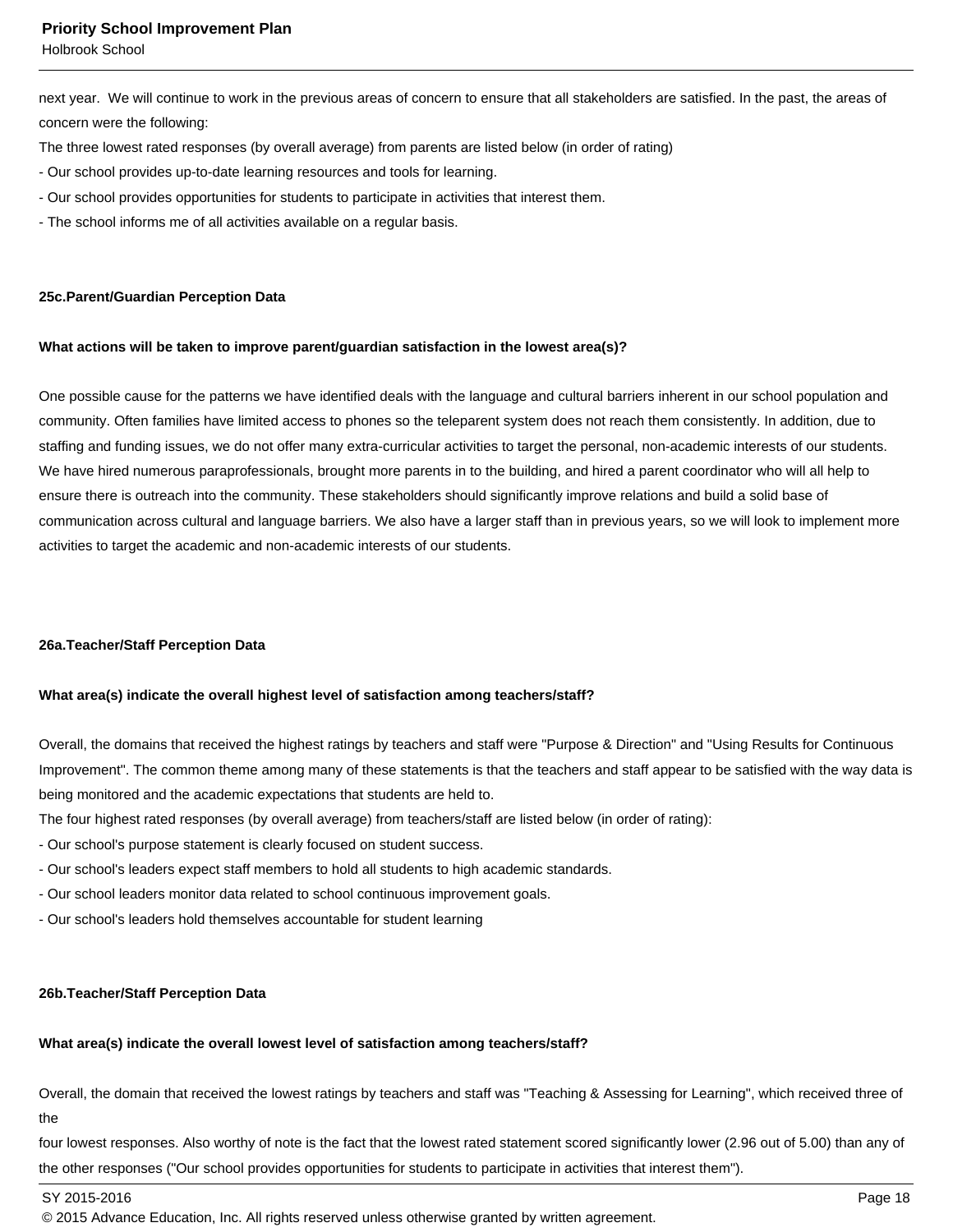Holbrook School

The four lowest rated responses (by overall average) from teachers/staff are listed below (in order of rating):

- Our school provides opportunities for students to participate in activities that interest them.

- In our school, a formal process is in place to support new staff members in their professional practice.

- All teachers in our school use consistent common grading and reporting policies across grade levels and courses based on clearly defined criteria.

- All teachers in our school have been trained to implement a formal process that promotes discussion about student learning.

#### **26c. Teacher/Staff Perception Data**

#### **What actions will be taken to improve teacher/staff satisfaction in the lowest area(s)?**

Comparinging last two year's staff perception data to this year's, we see many similarities. Again, "Teaching & Assessing for Learning" is our lowest scored section. Moreover, the statement that scored, by far, the lowest overall average was the same last year and this year ("Our school

provides opportunities for students to participate in activities that interest them"), even though the average slightly improved this year.

Although the size of our school and staff limits our capabilities in this area, we have added electives for students this year and will continue to build our robotics program, science fair, writing club, the after school HOPE program, and reach out to existing programs in the community to provide those opportunities to our students.

In the area of Teaching & Assessing for Learning, our staff will be participating on a district wide assessment team to engage in professional collaboration to build district-wide assessments to support the gaps in our data.

#### **27a. Stakeholder/Community Perception Data**

## **What area(s) indicate the overall highest level of satisfaction among stakholders/community?**

n/a

## **27b. Stakeholder/Community Perception Data**

**What area(s) indicate the overall lowest level of satisfaction among stakeholders/community?**

n/a

#### **27c. Stakeholder/Community Perception Data**

#### **What actions will be taken to improve the level of stakeholder/community satisfaction in the lowest area(s)?**

## n/a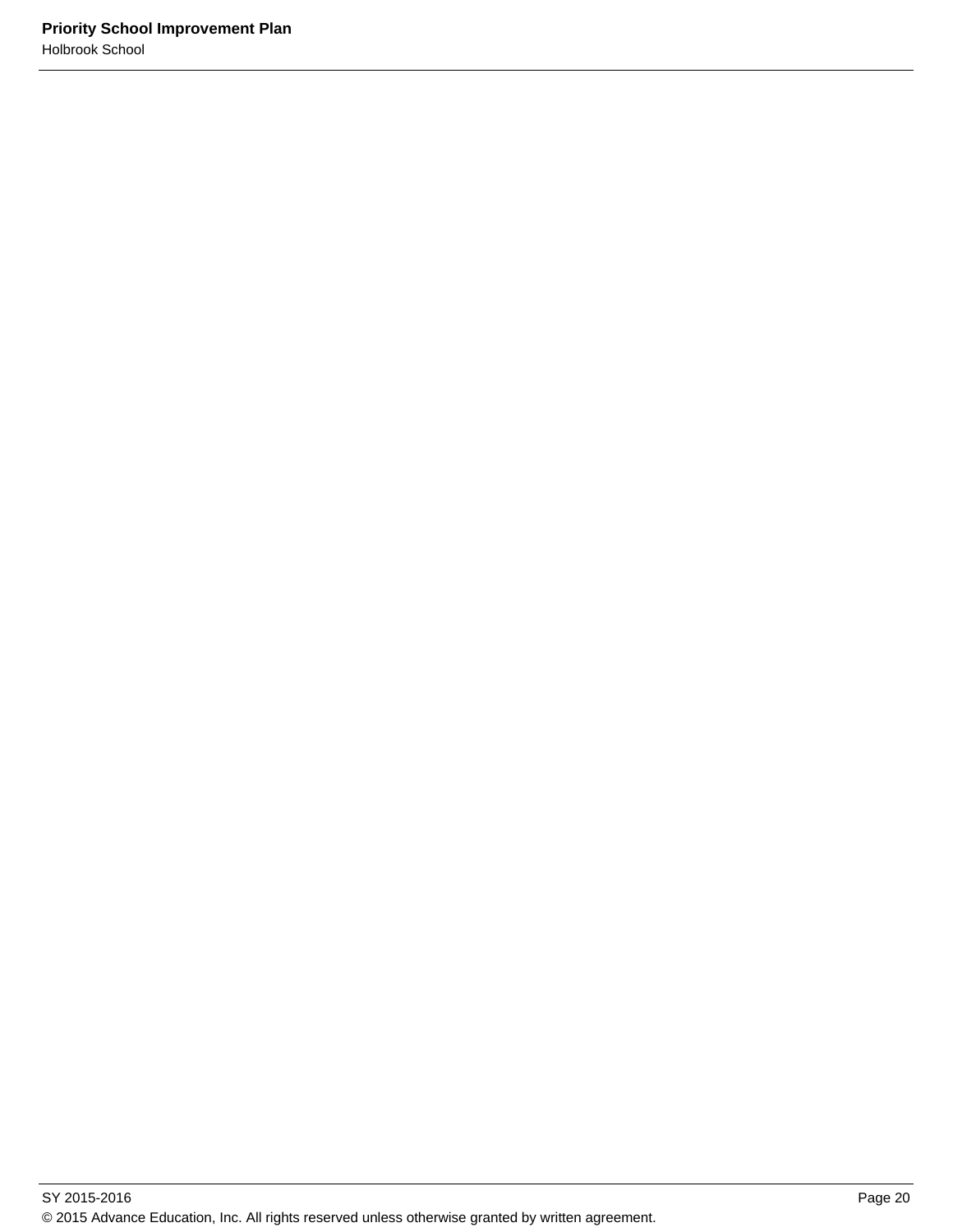# **Summary**

## **28a. Summary**

**Briefly summarize the strengths and challenges identified in the four kinds of data-demographic, process, achievement/outcomes and perception.**

#### Demographic Data-

#### **Challenges**

- K-1 Enrollment (Increasing, but not at capacity)
- Increase in out of school suspensions by 12% in 2014-2015
- Teacher Attendance

#### **Strengths**

- 2-8 Enrollment (Maintained 30 per class)
- Low teacher turnover
- Diverse teaching staff (years of experience)

#### Process Data

**Challenges** 

- Culture for learning
- Student involvement in the assessment process
- Shared leadership for learning

#### **Strengths**

- Communication (cultural understanding)
- Learning environment with regards to instruction
- School, family, and community relations

#### Achievement Data

#### **Challenges**

- Lack of writing data (used NWEA Language Usage MAP test)
- Lack of Social Studies data
- Students meeting growth targets (NWEA MAP) in Reading (67%), Writing/Language Usage (65%), Math (72%)

## **Strengths**

- Increase in school wide proficiency on NWEA MAP in subject areas of Reading (5% increase), Writing/Language (8% \ increase), Math (16% increase)
- School wide science growth from fall to spring was 84%

## Perception Data

**Challenges**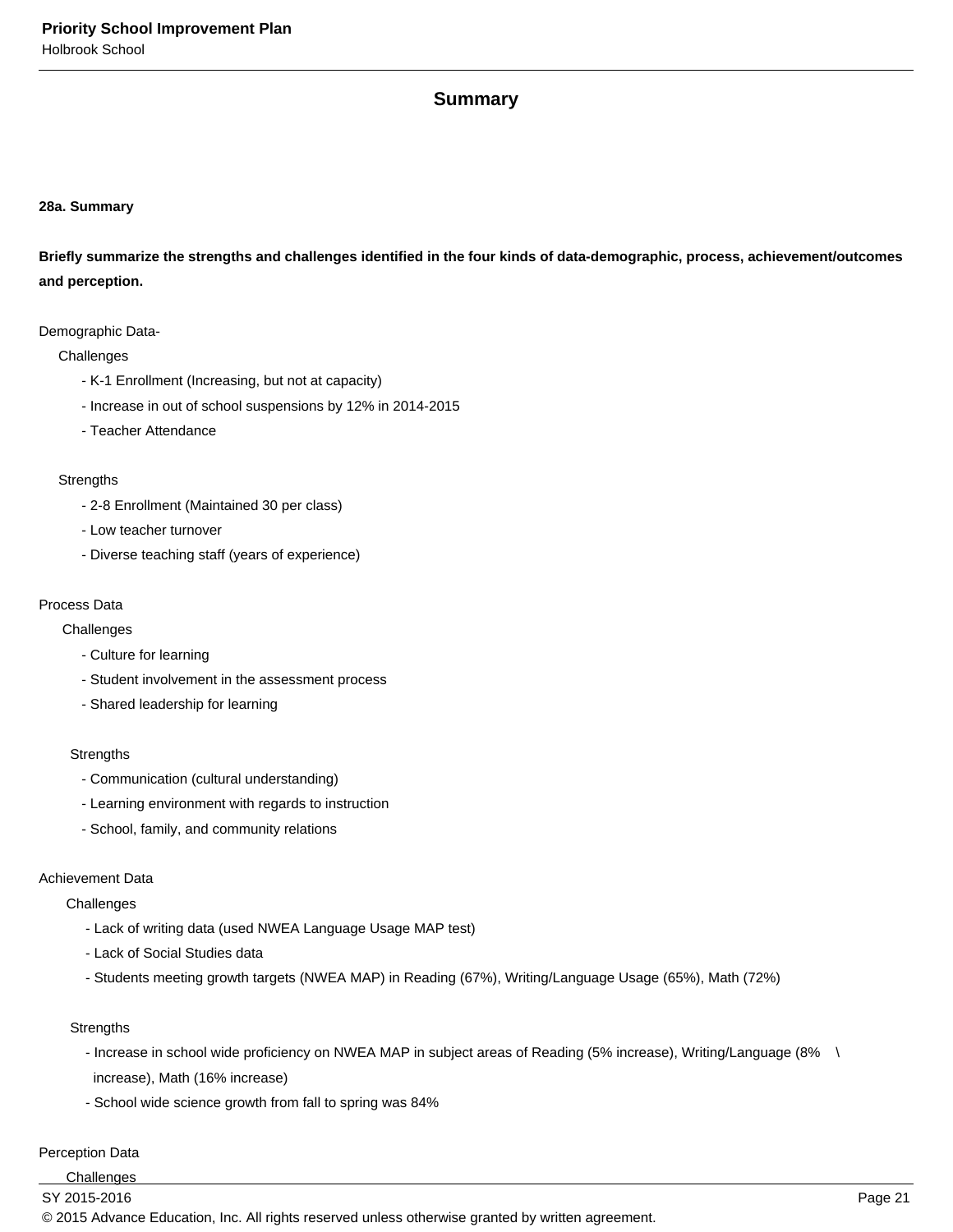Holbrook School

- Respect among students/students and teachers/students
- Extra Curricular Opportunities

#### **Strengths**

- Student Learning (especially highlighting opportunities for all students to receive appropriate support)
- Academics
- Motivation

#### **28b. Summary**

#### **How might the challenges identified in the demographic, process and perception data impact student achievement?**

#### Demographic Data-

**Challenges** 

- K-1 Enrollment (Increasing, but not at capacity)
- Increase in out of school suspensions by 12% in 2014-2015
- Teacher Attendance

These challenges that I have been identified may impact student achievement by a lack of consistent and high quality instruction. Students that are serving an out of school suspension are not able to receive consistent instruction and lose time spent on task. This also is affected by the rise experienced in teacher attendance this year.

#### Process Data

**Challenges** 

- Culture for learning
- Student involvement in the assessment process
- Shared leadership for learning

Without all stakeholders feeling like they have control or a voice in their education, students, teachers and parents begin to lose motivation; creating a fixed mind-set atmosphere. This has been a focus of our this year to begin to engage all stakeholders in the process of developing this growth mind-set to facilitate learners that have confident problem solving skills.

#### Perception Data

**Challenges** 

- Respect among students/students and teachers/students
- Extra Curricular Opportunities

At Holbrook, we strive to provide a safe and enjoyable academic community. As we reflect, we understand the impact that feeling unsafe or disrespected has on a student's and teacher's ability to strive for excellence. We work hard to create a community where diversity and creativity is respected and will continue to do so through building programs that allow all stakeholders to feel respected and valued.

SY 2015-2016 Page 22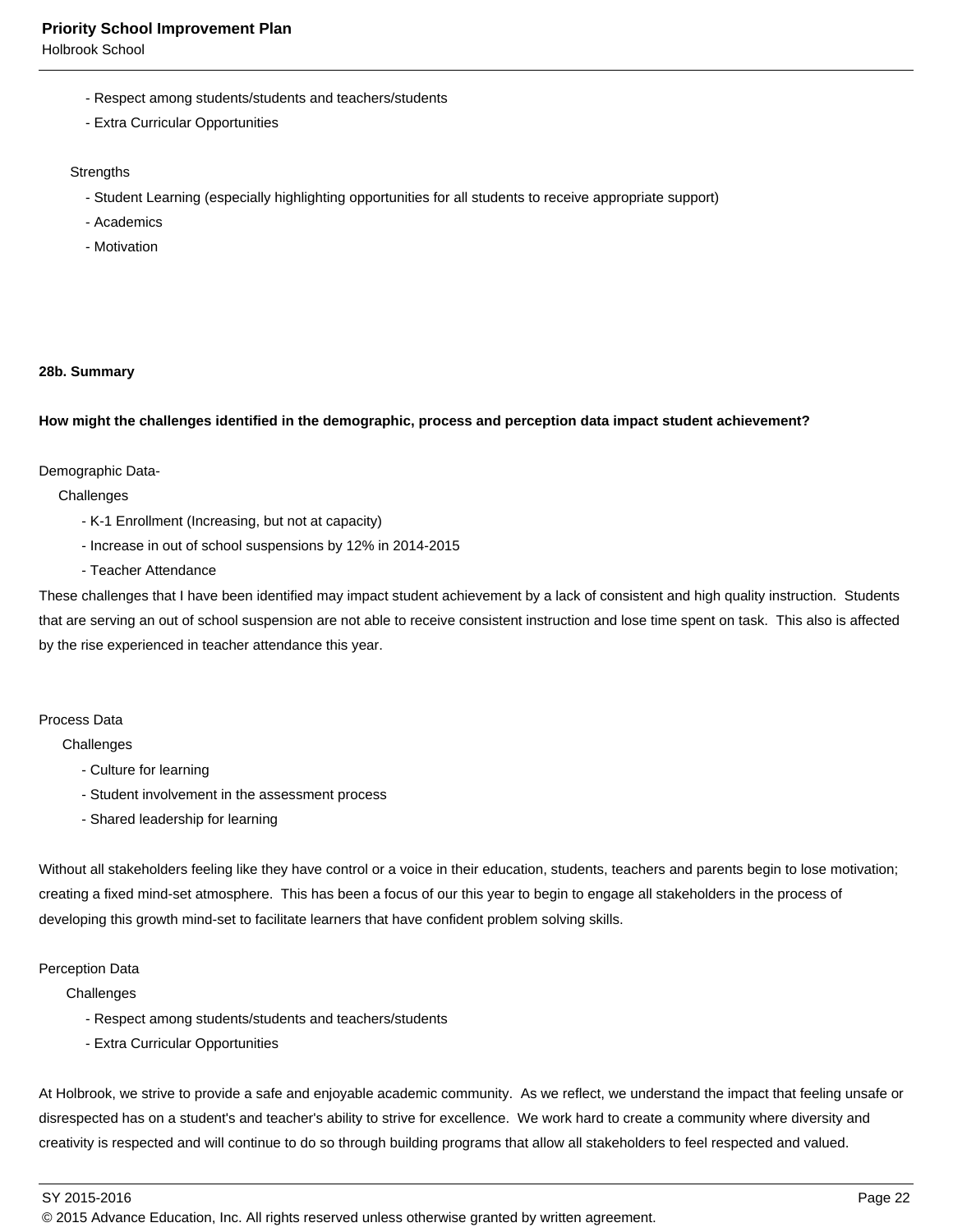#### **28c. Summary**

**How will these challenges be addressed in the School Improvement Plan's Goals, Measurable Objectives, Strategies and Activities for the upcoming year? For Priority Schools, which of these high need areas will inform the Big Ideas and the Reform/Redesign Plan?**

Big Ideas

- 1) Using Data to Drive Instruction
- 2) Improving Classroom Instruction
- 3) Developing Robust Professional Learning Communities (PLCs)

To address enrollment challenges, we have implemented community outreach programs to recruit incoming kindergartners. One specific program is our Kindergarten Round-Up, which is scheduled concurrently with Family Math Night each spring to facilitate attendance. Additionally, we continue our quest to improve the quality of instruction at Holbrook to ensure our families stay enrolled here. We are responsive to concerns that parents bring to our attention while also proactively providing parents with information and contacting families when there is reason to suspect they have concerns.

To address behavior challenges, we reinstated the behavioral interventionist position. This position had existed in previous school years but had been eliminated due to budget cuts. It is clear that the role is necessary given the increase in suspensions.

Chronic illness of one teacher partially accounts for the high number of teacher absences. Removing the 46.5 days she missed lowers the cumulative total for all teachers to 139 days for illness-related absences. Additionally, paternity leave of another teacher also elevated this total. It is unlikely that these absences will occur next year, so we expect our faculty attendance rate to be higher. Professional development accounted for more than 25% of total absences once the outliers were removed, and in the upcoming school year, there will be fewer days of out-of-building professional development, which will cut the number further. It is worth noting that having a more seasoned staff does correlate to more absences since those further along in their career are considerably more likely to need to miss work than younger teachers for family-related illnesses.

Holbrook has 1 reading specialist who provide smaller group instruction in reading and push in to support classroom reading instruction in a Daily 5 model. Holbrook also has a literacy coach that supports the implementation of schoolwide program as well as develops reading strategies across all content areas. The Direction Instruction Program is used in Grade K-3.This year our ELL teacher began push-in support in ELA lessons for our large ELL population. We have 3 bilingual paraprofessional who support ELL students within the classrooms. We have programs like DISE,Rosetta Stone, Lexia and Raz Kids to support students english language learning and reading development.

Grades 3-5 have moved to a center based model with classroom teacher and a math special or other highly qualified math teacher assisting allowing for more differentiated instruction and timely feedback.K-2 continues to be strong in mathematics instruction and have a new CCSS aligned Everyday Math Curriculum. Grade 6 began this year with a new CCSS version of connected math which will be rolled up each grade level. Intervention block/Advanced math block were schedule this year to meet the needs of the 8th grade class and extended your higher

SY 2015-2016 Page 23

<sup>© 2015</sup> Advance Education, Inc. All rights reserved unless otherwise granted by written agreement.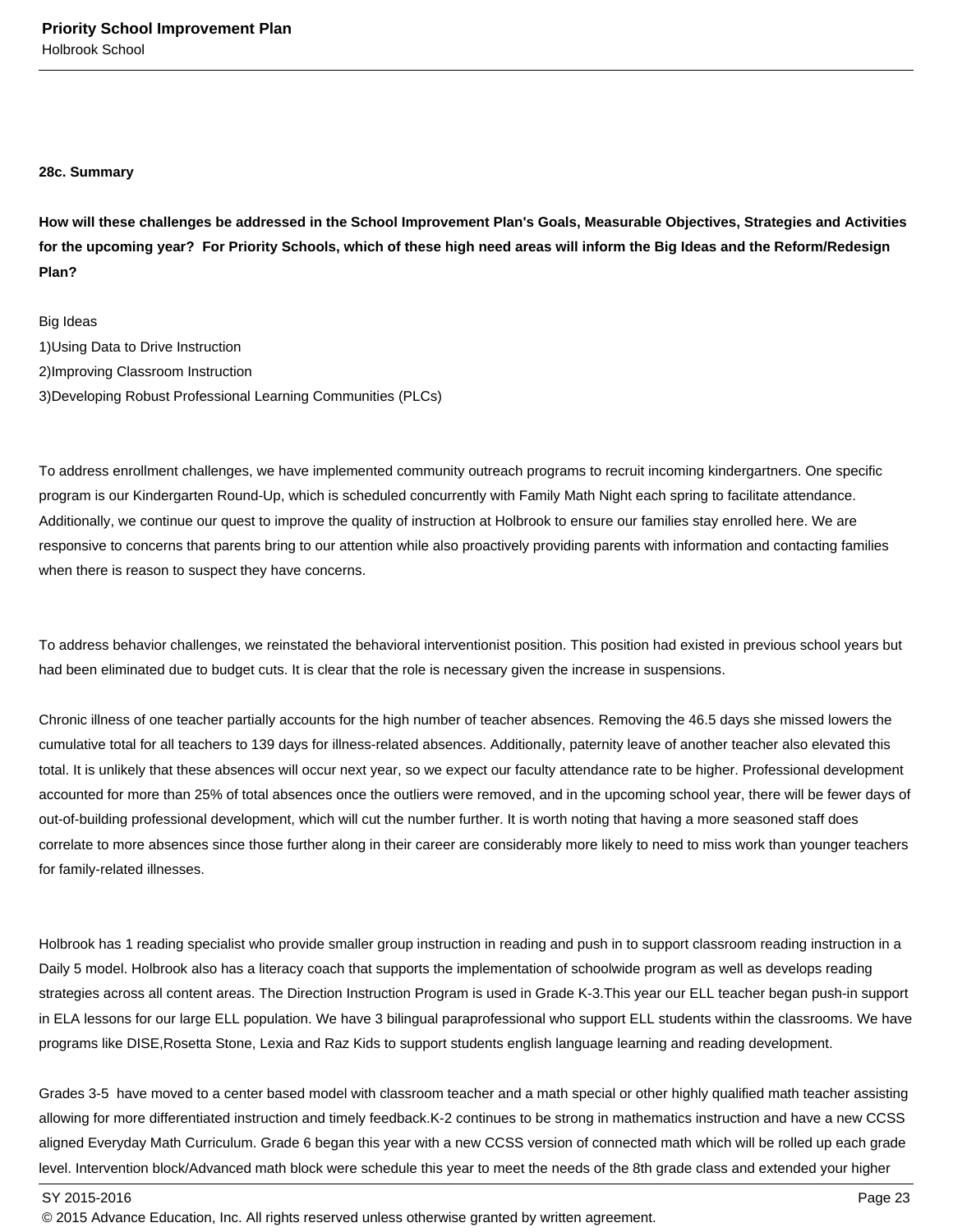Holbrook School

ability math students. Additionally, we have programs like Study Island and accelerated math that are used for interventions. Our 6-8 Math instructor and our Math Specialist attended PD throughout the year with follow up coaching to help improve their practice.

After having a year to better understand the CCSS, as well as the MStep, teachers are now better able teach our young writers in more authentic and fluid ways. Outside of the typical "writing block," teachers will continue to make connections between what they have learned about writing and how to apply it across all content subjects. Additionally, teachers have begun to increase the rigor with which they teach writing: equally emphasizing the three main writing genres, using sources in writing, using rubrics to improve their writing.

While there are always areas we can improve it, we know that the data we are presently looking at to assess growth in writing is primarily focused on language usage. Finding time to more explicitly teach grammar continues to be a challenge at times, given how much our teachers work to both meet students' individual needs, as well as ensure they are learning grade-level content.

Having NWEA growth data allows, teachers to unpack data and see which areas our students are strong or weak in. We completed a program evaluation on the Foss kits which have been our main resource for teaching science. Evaluations this year were focused on science instruction. Teachers were required to use SIOP planning template for science lessons.

We are confident that an overall strengthening of our instructional programs will support those challenge areas and support our Big Ideas. As our PLCs continue to develop and strengthen, the concerns and challenges addressed by stakeholders will be analyzed to find solutions that support our school community of learners.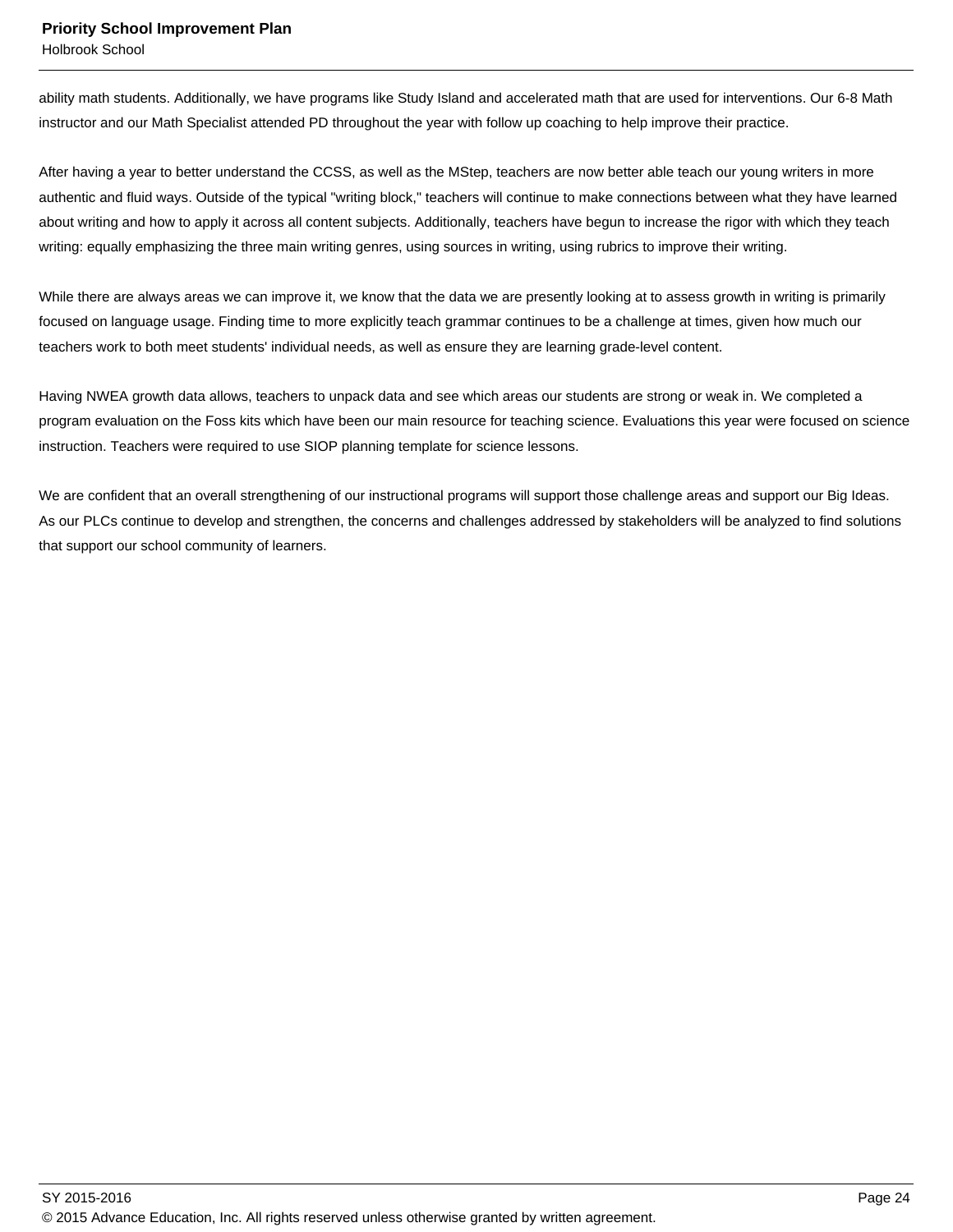# **School Additional Requirements Diagnostic**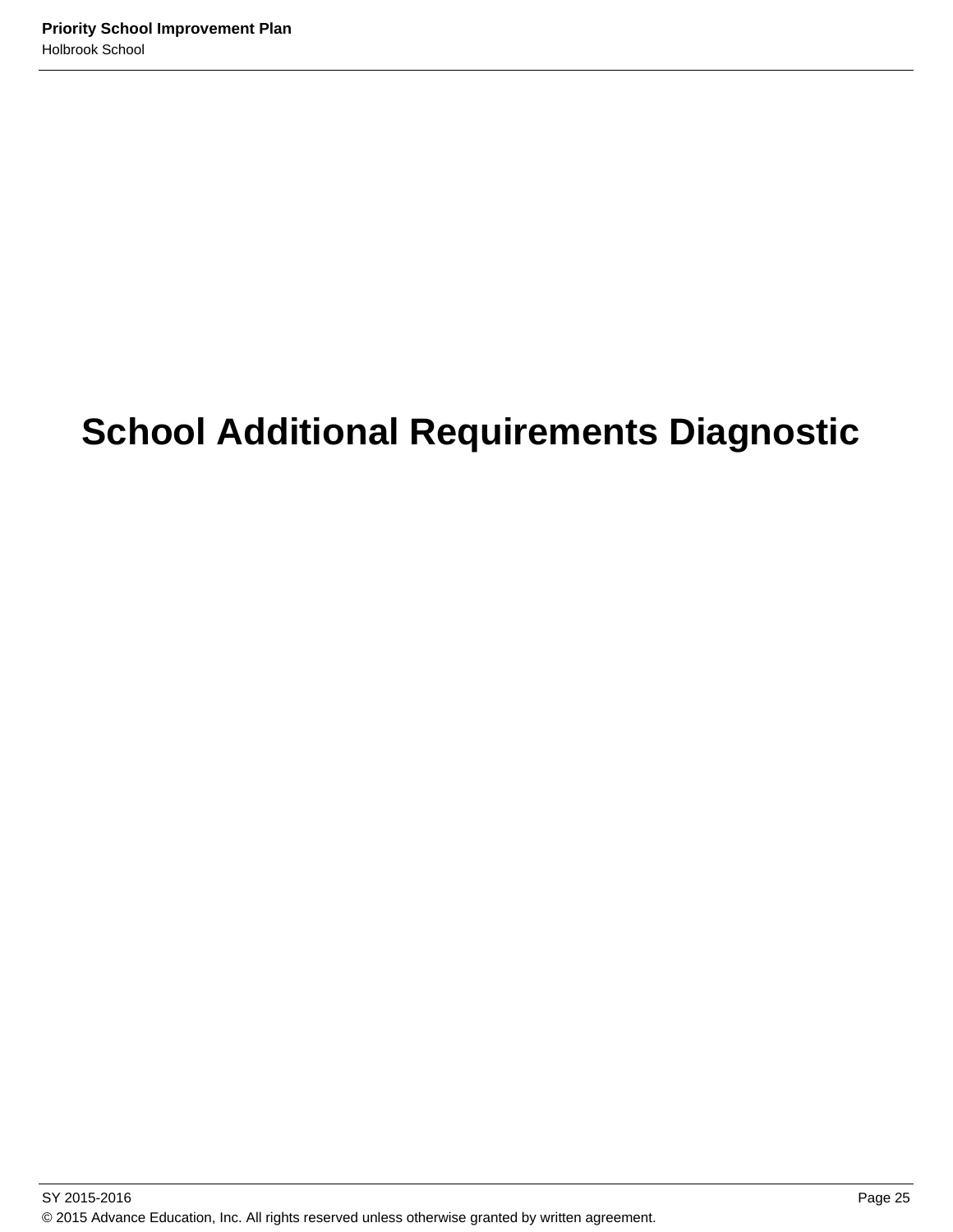# **Introduction**

This diagnostic contains certification requirements for Michigan schools. This diagnostic must be completed by all schools.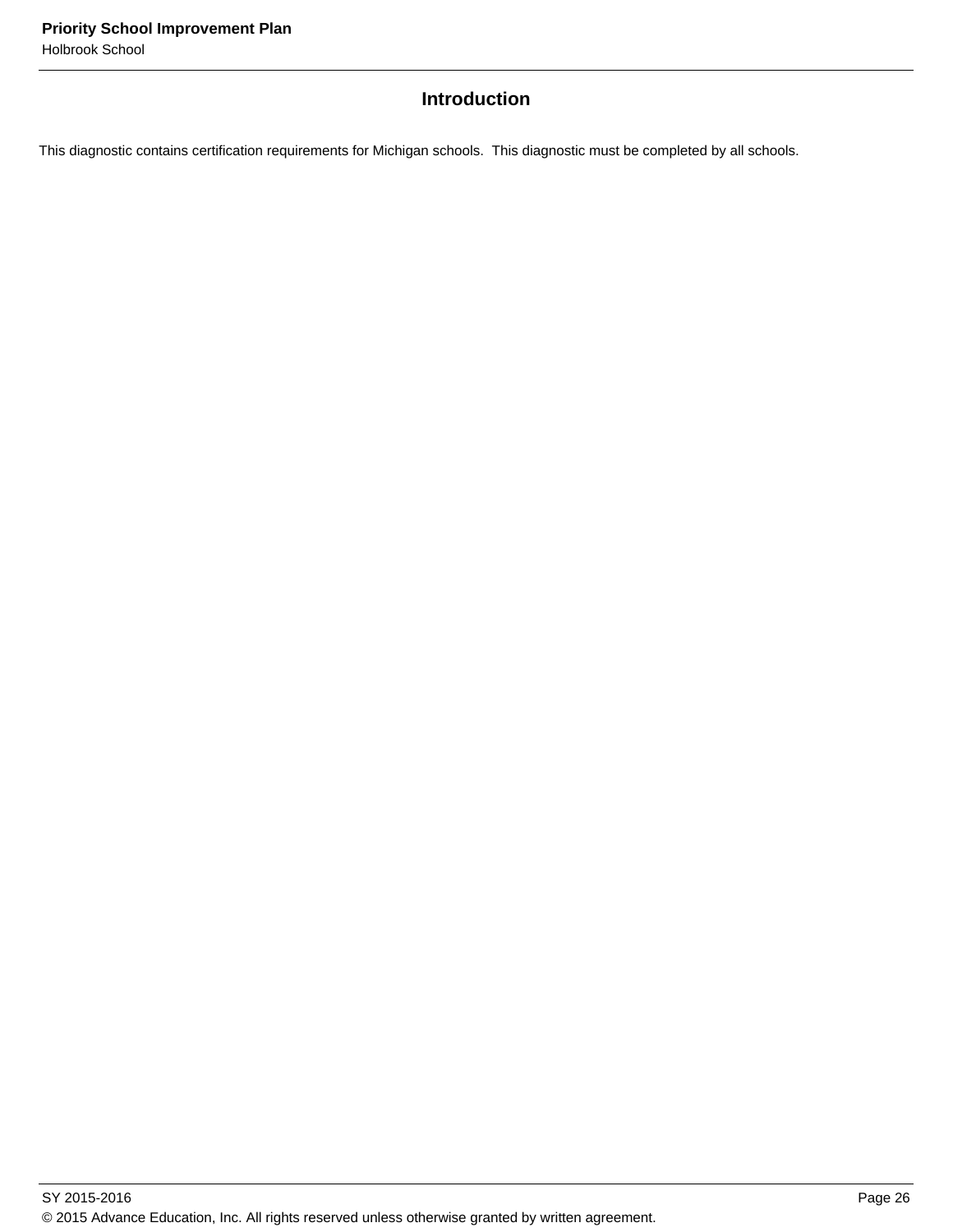# **School Additional Requirements Diagnostic**

| Label | <b>Assurance</b>                                              | <b>Response</b> | <b>Comment</b>                                                                                                                                                                                                                                                                                | <b>Attachment</b> |
|-------|---------------------------------------------------------------|-----------------|-----------------------------------------------------------------------------------------------------------------------------------------------------------------------------------------------------------------------------------------------------------------------------------------------|-------------------|
|       | Literacy and math are tested annually in grades   Yes<br>1-5. |                 | IAII students in Grades 1-5 are<br>tested annually on Literacy and<br>Math using a variety of<br>assessments, including the new<br>M-STEP assessment beginning<br>Spring 2015, Developmental<br>Reading Assessment, the<br>Northwest Evaluation Association<br>Measures of Academic Progress. |                   |

| Label | <b>Assurance</b>                                                                                                                                                                 | Response | <b>Comment</b>                                                                            | <b>Attachment</b> |
|-------|----------------------------------------------------------------------------------------------------------------------------------------------------------------------------------|----------|-------------------------------------------------------------------------------------------|-------------------|
|       | Our school published a fully compliant annual<br>report. (The Annual Education Report (AER)<br>satisfies this). If yes, please provide a link to the<br>report in the box below. | Yes      | Our school's Annual Education<br>Report (AER) can be accessed<br>from the following link: |                   |
|       |                                                                                                                                                                                  |          | http://www.hamtramck.k12.mi.us/<br>documents/annual education re<br>l port                |                   |

| Label | <b>Assurance</b>                                                                              | Response | <b>Comment</b>                                                                         | ∣Attachment |
|-------|-----------------------------------------------------------------------------------------------|----------|----------------------------------------------------------------------------------------|-------------|
|       | Our school has the 8th grade parent approved<br>Educational Development Plans (EDPs) on file. | 'Yes     | These EDPs are started in 7th<br>grade and worked on throughout<br>the 8th grade year. |             |

| ∣Label | Assurance                                                                                          | <b>Response</b> | <b>Comment</b>                                                                                                                                                                                                                | <b>Attachment</b> |
|--------|----------------------------------------------------------------------------------------------------|-----------------|-------------------------------------------------------------------------------------------------------------------------------------------------------------------------------------------------------------------------------|-------------------|
|        | Our school reviews and annually updates the<br>IEDPs to ensure academic course work<br> alignment. | Yes             | Educational Development Plans<br>are initially completed at the end<br>of a students 8th grade year.<br>These plans follow students to<br>high school and are annually<br>updated in conjunction with<br>Istudent portfolios. |                   |

| Label | <b>Assurance</b>                                                                                                                                                                                                                                                                                                                                                                                                                                                                                                                                                                                                                                                                                                                                                                                                                                                     | <b>Response</b> | <b>Comment</b>                                                                                                                                                                                                                                                                                                                                                                      | <b>Attachment</b> |
|-------|----------------------------------------------------------------------------------------------------------------------------------------------------------------------------------------------------------------------------------------------------------------------------------------------------------------------------------------------------------------------------------------------------------------------------------------------------------------------------------------------------------------------------------------------------------------------------------------------------------------------------------------------------------------------------------------------------------------------------------------------------------------------------------------------------------------------------------------------------------------------|-----------------|-------------------------------------------------------------------------------------------------------------------------------------------------------------------------------------------------------------------------------------------------------------------------------------------------------------------------------------------------------------------------------------|-------------------|
|       | The institution complies with all federal laws<br>and regulations prohibiting discrimination and<br>with all requirements and regulations of the<br>U.S. Department of Education. It is the policy of<br>this institution that no person on the basis of<br>race, color, religion, national origin or ancestry,<br>age, gender, height, weight, marital status or<br>disability shall be subjected to discrimination in<br>any program, service or activity for which the<br>institution is responsible, or for which it receives<br>financial assistance from the U.S. Department<br>lof Education.<br>References: Title VI of the Civil Rights Act of<br>1964, Section 504 of the Rehabilitation Act of<br>1973, The Age Discrimination Act of 1975, The<br>Americans with Disabilities Act of 1990, Elliott-<br>Larsen prohibits discrimination against religion. | <b>Yes</b>      | The Bylaws and Policies of the<br><b>Hamtramck Public Schools</b><br>(Section 1422) ensure that the<br>institution complies with all<br>federal laws and regulations<br>prohibiting discrimination and with<br>all requirements and requlations<br>of the U.S. Department of<br>Education.<br>The School Board bylaws can be<br>found at:<br>http://www.neola.com/hamtramck<br>-mi/ |                   |

SY 2015-2016 Page 27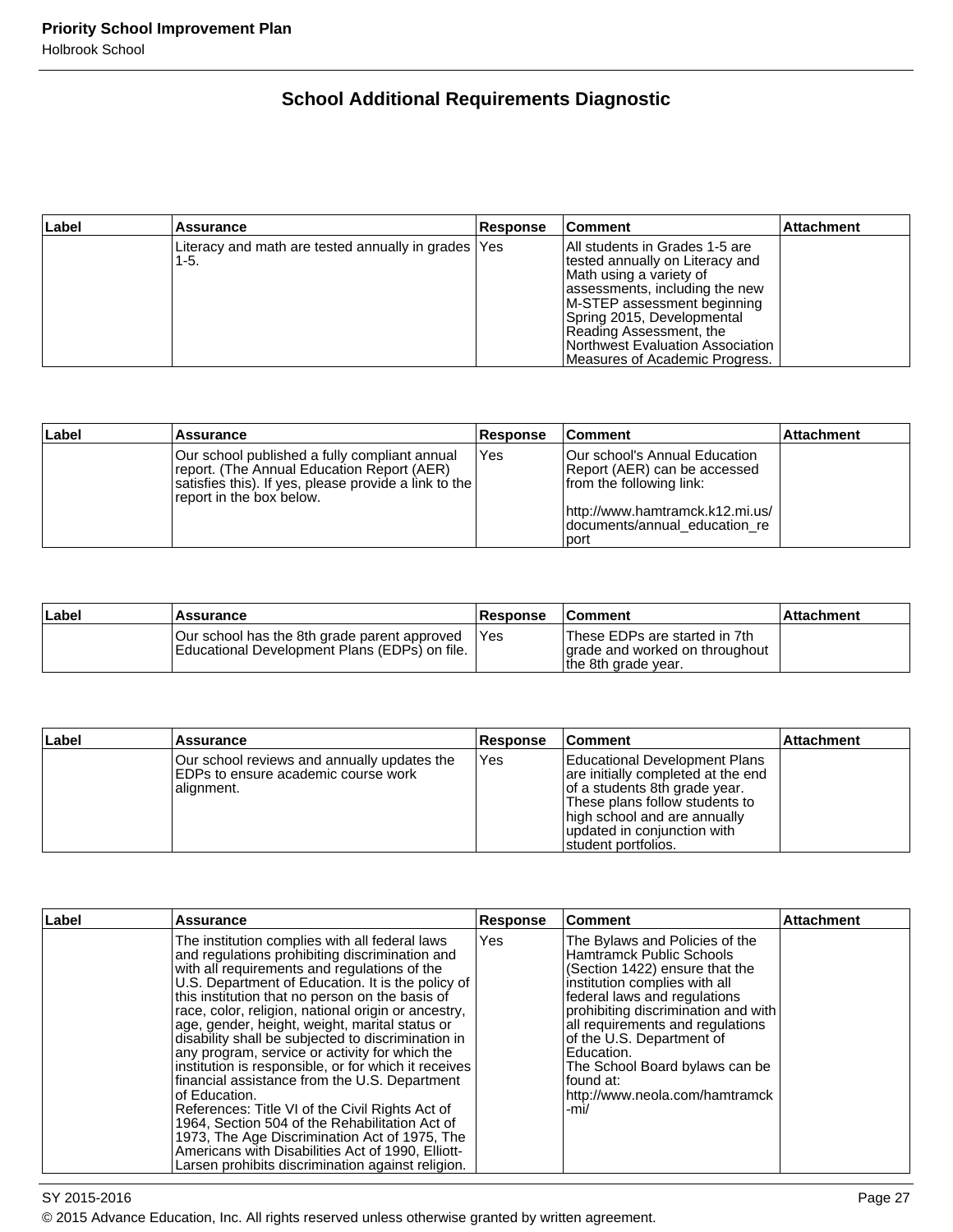Holbrook School

| ∣Label | <b>Assurance</b>                                                                                                                                                                                                                                     | <b>Response</b> | <b>Comment</b>                                                                                                                                 | <b>Attachment</b> |
|--------|------------------------------------------------------------------------------------------------------------------------------------------------------------------------------------------------------------------------------------------------------|-----------------|------------------------------------------------------------------------------------------------------------------------------------------------|-------------------|
|        | The institution has designated an employee to<br>coordinate efforts to comply with and carry out<br>Inon-discrimination responsibilities. If yes, list<br>the name, position, address and telephone<br>Inumber of the employee in the comment field. | <b>IYes</b>     | Mr. Thomas Niczay,<br><b>Superintendent</b><br>Hamtramck Public Schools 3201<br>I Roosevelt<br>Hamtramck, Michigan 48212<br>$(313) 872 - 9270$ |                   |

| ∣Label | <b>Assurance</b>                                                                                                                                                                                                                     | <b>Response</b> | <b>Comment</b>                                                                                                                                                                      | <b>Attachment</b>         |
|--------|--------------------------------------------------------------------------------------------------------------------------------------------------------------------------------------------------------------------------------------|-----------------|-------------------------------------------------------------------------------------------------------------------------------------------------------------------------------------|---------------------------|
|        | The institution has a School-Parent Involvement Yes<br><b>Plan (that addresses Section 1118 activities)</b><br>that is aligned to the District's Board Policy. If<br>yes, please attach the School-Parent<br>Involvement Plan below. |                 | <b>The School-Parent Involvement</b><br>Plan is attached here and also to Plan 2015-2016<br>Ithe School Improvement Plan in<br>Component 6 of the Title I<br>Schoolwide Diagnostic. | <b>Parent Involvement</b> |

| Label | <b>Assurance</b>                                                                                                | <b>Response</b> | ⊺Comment                                                                                                                                             | <b>Attachment</b>                |
|-------|-----------------------------------------------------------------------------------------------------------------|-----------------|------------------------------------------------------------------------------------------------------------------------------------------------------|----------------------------------|
|       | The institution has a School-Parent Compact. If IYes<br>lyes, please attach the School-Parent Compact<br>below. |                 | The School-Parent Compact is<br>lattached here and also to the<br>School Improvement Plan in<br>Component 6 of the Title I<br>Schoolwide Diagnostic. | <b>School-Parent</b><br> Compact |

| ∣Label | <b>Assurance</b>                                                                                   | <b>Response</b> | <b>Comment</b>                                                                                                                                                                                                                      | <b>Attachment</b>                                                                        |
|--------|----------------------------------------------------------------------------------------------------|-----------------|-------------------------------------------------------------------------------------------------------------------------------------------------------------------------------------------------------------------------------------|------------------------------------------------------------------------------------------|
|        | The School has additional information<br>necessary to support your improvement plan<br>(optional). | Yes             | The Professional Development<br>Icalendar is attached here and<br>also to the School Improvement<br>Plan in Component 5 of the Title I   Professional<br>Schoolwide Diagnostic.<br>The updated Unpacking Tool is<br>Ialso attached. | <b>Holbrook</b><br>Unpacking Tool<br>Update 2015-2016<br>lDevelopment Plan<br>12015-2016 |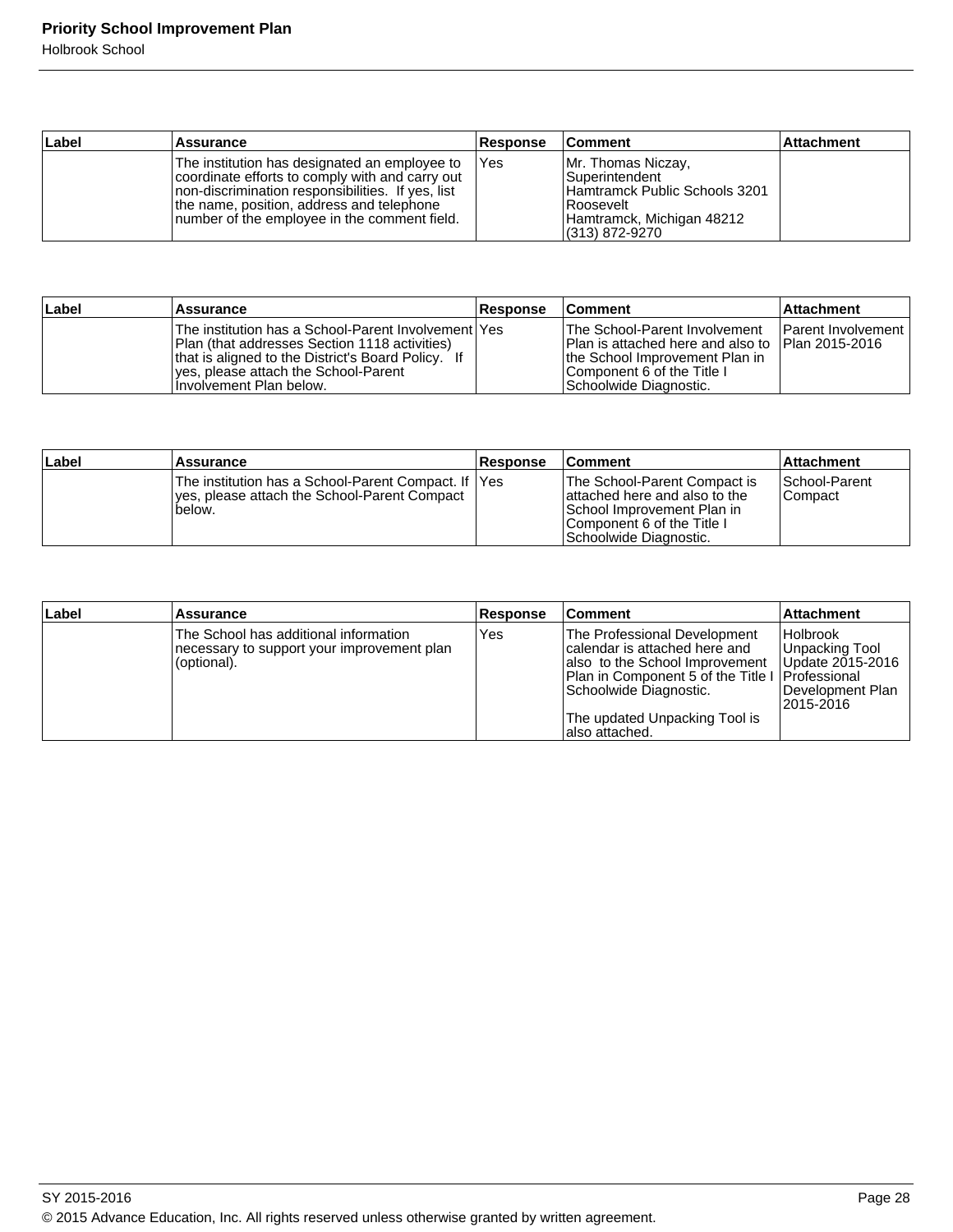# **Title I Schoolwide Diagnostic**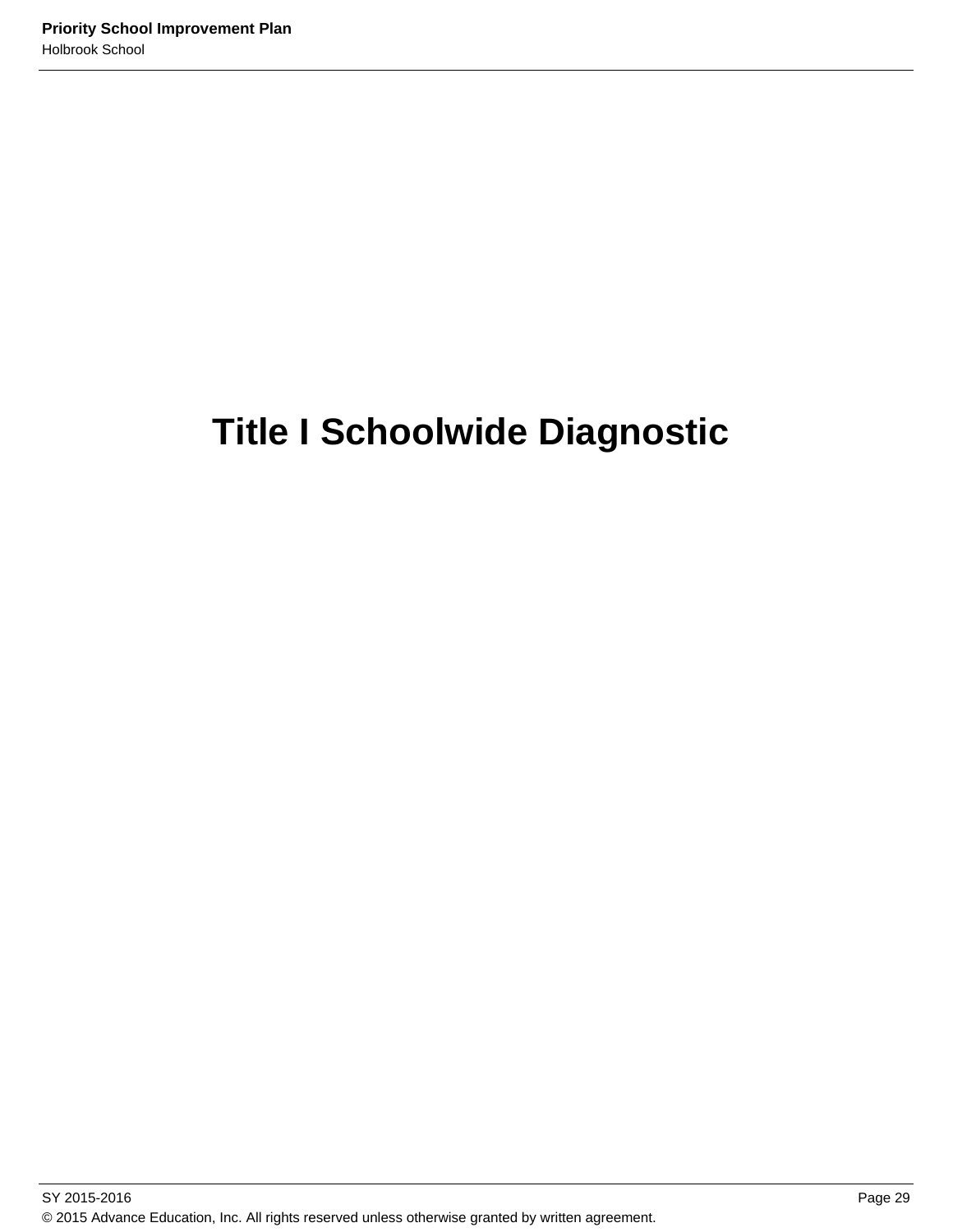# **Introduction**

This diagnostic tool is aligned to requirements for Title I Schoolwide schools. As described in sections 1111(b)(1), 1114 (b)(1)(A) and 1309(2) of the Elementary and Secondary Education Act (ESEA), the Comprehensive Needs Assessment (CNA) requirement is met by completing a School Data Analysis (SDA) and School Process Profile (SPP). The Comprehensive Needs Assessment must be completed prior to creating a new plan or annually updating an existing school improvement plan. Use the results of the Comprehensive Needs Assessment to develop Goals/Objectives/Strategies and Activities. Ensure that the Comprehensive Needs Assessment addresses all four types of data: student achievement data, school programs/process data, perceptions data (must include teachers and parents; student data is encouraged), and demographic data. The Comprehensive Needs Assessment must also take into account the needs of migratory children as defined in Title I, Part C, Section 1309(2).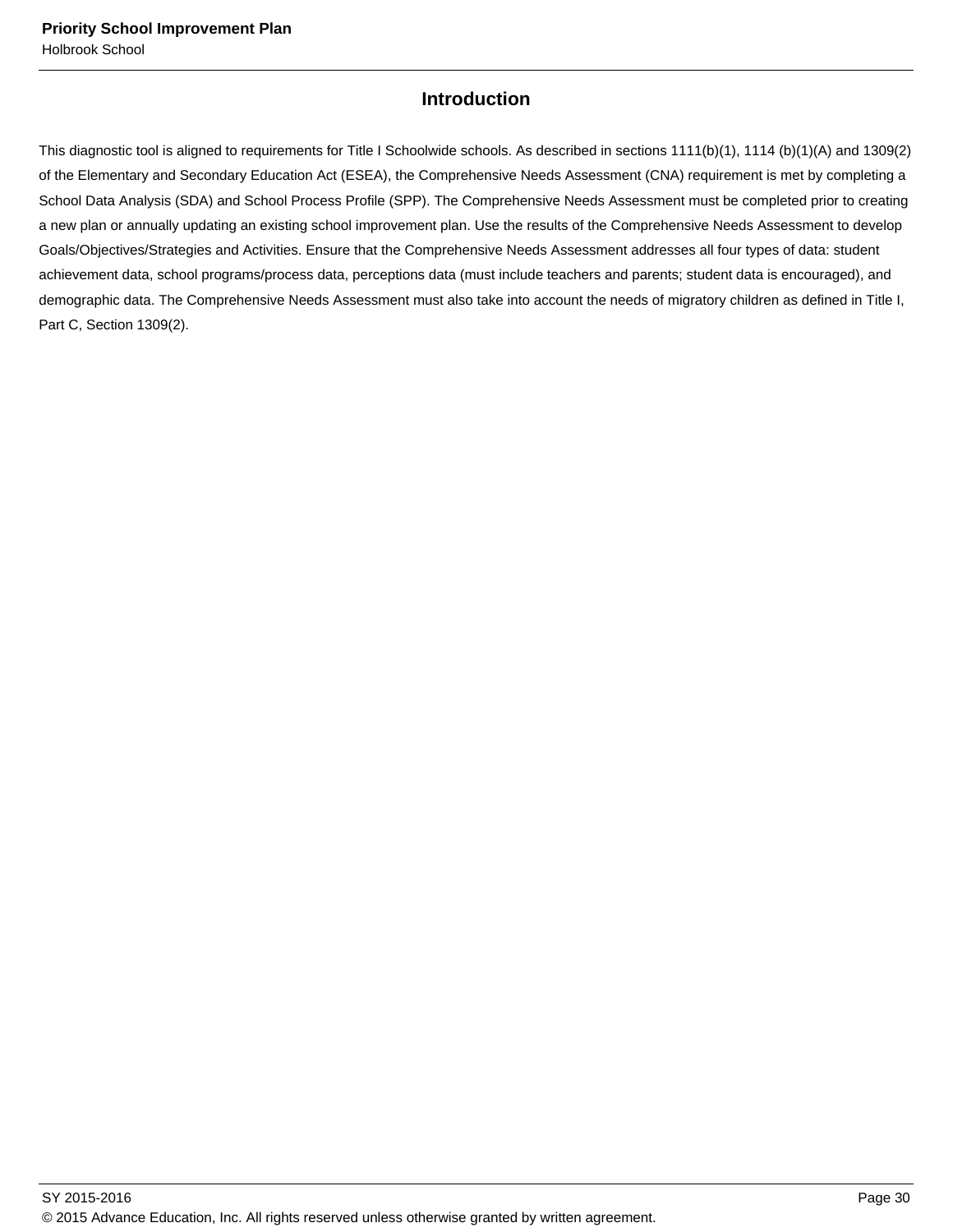# **Component 1: Comprehensive Needs Assessment**

#### **1. How was the comprehensive needs assessment process conducted?**

The Schoolwide Title I Improvement Committee met during the school year on a regular basis. During the development of the plan the committee met with staff and parents to receive input from each stakeholder group for the purpose of developing a comprehensive plan. Our efforts include:

- Analyzing student achievement data from multiple assessments (NWEA-MAP, ILC Process, DRA, ELPA/WIDA)
- Conducting parent, student, and staff surveys
- Completing the Ed YES! Report (School Systems Review)
- Monitoring student progress through various sources of data
- Holding monthly staff meetings and 16 professional development workshops for staff

- Sharing school information and receiving input from parents who attend Open House, Parent Engagement after-school activities, and Parent/Teacher Conferences

# **2. What were the results of the comprehensive needs assessment process? What information was concluded as a result of analyzing perception, student achievement, school programs/process, and demographic data?**

#### A. STUDENT ACHIEVEMENT DATA

Our school scored in the 12th percentile for the 2013-2014 school year and the 13th percentile on the 2012-2013 Top-to-Bottom list. Data from the 2014-2015 school year is forthcoming.

### READING:

Strengths: Kindergarten and 1st grade- 80% or more students met their NWEA reading goals School Wide - 87% of students grew in reading this year (Fall to Spring) School Wide 5% more students are at or above the norm in reading. Kindergarten had 20% more students at or above the norm in reading than in the Fall 1st Grade has 23% more students at or above the norm in reading than in the Fall 6th Grade has 11% more students at or above the norm in reading than in the Fall

#### Challenges:

Schoolwide- 67% met their goals or are at or above the norm for reading 3rd grade- only 42% of students met their goals Decrease in the number of students at or above the norm in reading in grade 3,4,5 and 8

As we are no longer doing MEAP and do not have multiple years for MSTEP we can only compare trends from NWEA data which we have starting Fall 2013.

Holbrook has 1 reading specialist who provide smaller group instruction in reading and push in to support classroom reading instruction in a Daily 5 model. Holbrook also has a literacy coach that supports the implementation of schoolwide program as well as develops reading SY 2015-2016 Page 31 © 2015 Advance Education, Inc. All rights reserved unless otherwise granted by written agreement.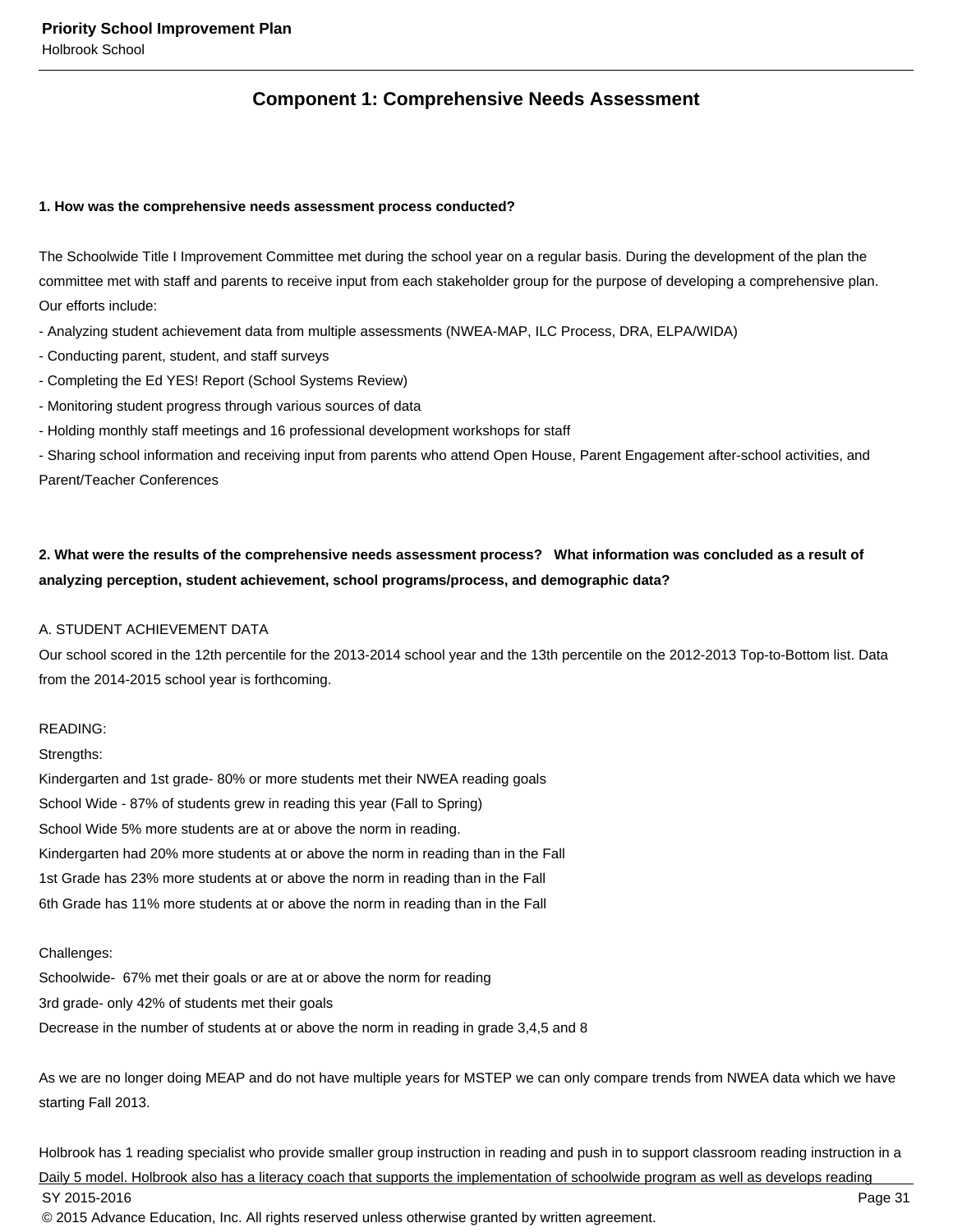Holbrook School

strategies across all content areas. The Direction Instruction Program is used in Grade K-3.This year our ELL teacher began push-in support in ELA lessons for our large ELL population. We have 3 bilingual paraprofessional who support ELL students within the classrooms. We have programs like DISE,Rosetta Stone, Lexia and Raz Kids to support students english language learning and reading development. Trends:

Overall School Wide Meeting Growth Targets: Spring 14- 75% Spring '15 64% Decrease of 11%

Decrease in Growth Target Achievement from 2nd grade cohort into 3rd grade cohort of 33%

With the exception of 4th grade- all cohort groups decreased their percentage of students meeting NWEA growth targets

#### WRITING:

Due to the switch from MEAP to MSTEP we do not have writing data. We only have NWEA language usage data. **Strengths** 

School Wide we had an increase of 8% of student at or above the grade level norms. In 5th grade we had an increase of 29% of students at or above the grade level norm.

#### **Challenges**

School Wide only 19% of our students were at or above the grade level norm this spring. SchoolWide only 65% of our students met their growth targets for language usage. K-2 do not take the Language Usage NWEA test, we are lacking K-2 writing data.

School Wide we are seeing an increase in students at or above the norm however its still only 20% of our students. Just over 1/3 of our student population isn't meeting their language usage goal.

After having a year to better understand the CCSS, as well as the MStep, teachers are now better able teach our young writers in more authentic and fluid ways. Outside of the typical "writing block," teachers will continue to make connections between what they have learned about writing and how to apply it across all content subjects. Additionally, teachers have begun to increase the rigor with which they teach writing: equally emphasizing the three main writing genres, using sources in writing, using rubrics to improve their writing.

While there are always areas we can improve it, we know that the data we are presently looking at to assess growth in writing is primarily focused on language usage. Finding time to more explicitly teach grammar continues to be a challenge at times, given how much our teachers work to both meet students' individual needs, as well as ensure they are learning grade-level content.

#### MATHEMATICS:

Strengths:

28% of students were at of above the grade level norm in mathematics, this is a 16% increase from the Fall. School Wide 92% of students grew from the Fall to Spring on NWEA Math. K,1st ,2nd,and 5th- had 100% of students grow from their FAll NWEA scores

## Challenges:

35% decrease in the number of students meeting their math goals from 2nd grade to 3rd grade. Only 72% of students school wide meet their NWEA math goals. 3rd grade had a decrease in number of students at or above grade level proficient by 3% 7th grade maintained the number of students at or above the grade level norm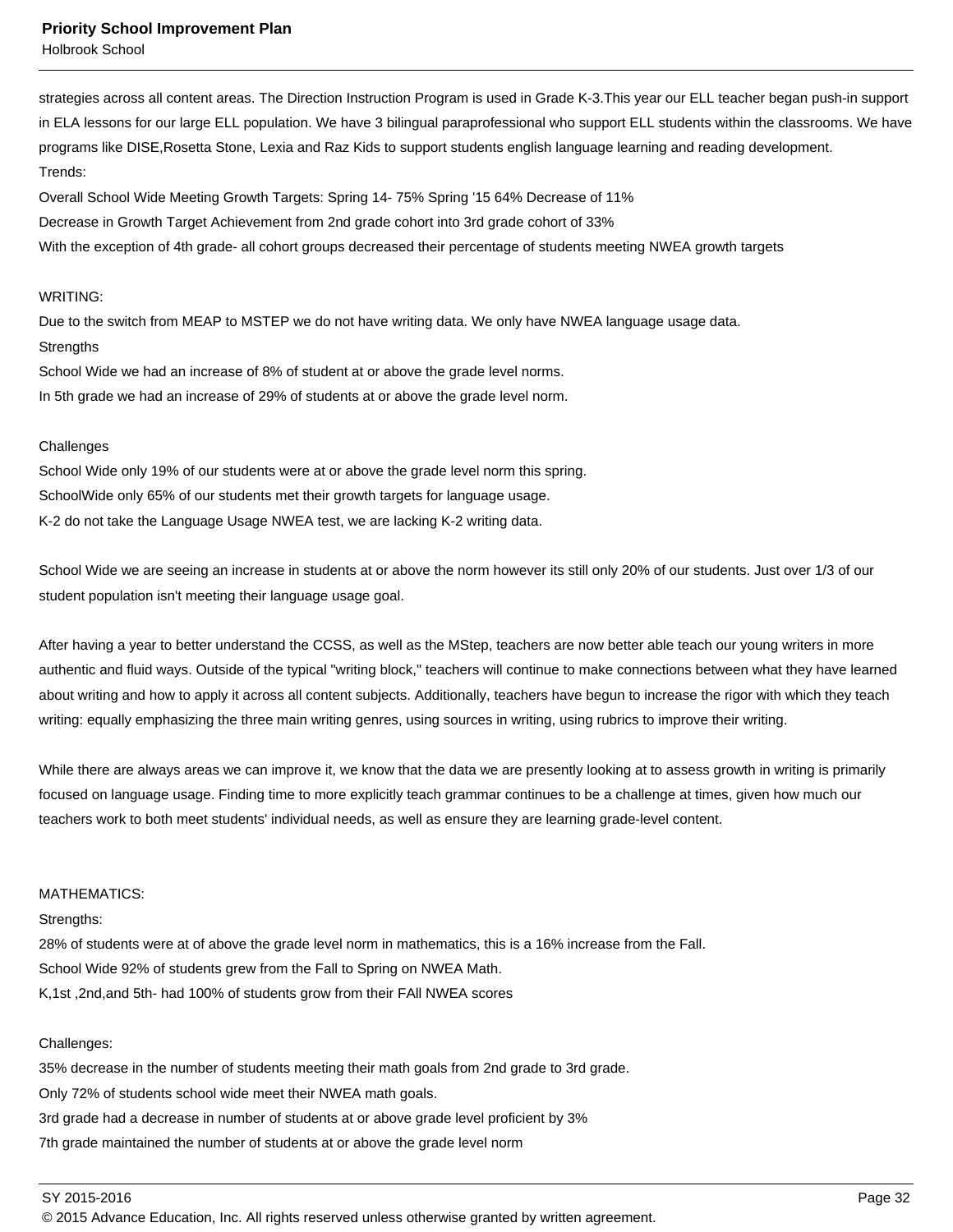Holbrook School

Math data has maintained approximately the same percent of students achieving their NWEA growth targets over the past two year. When students switch from taking the 2nd grade math test with audio, to the 3rd grade test without audio, we notice a large drop off (over 30%) in the amount of students meeting their goal. A similar drop off can be noted from when students switch from the 5th grade test to 6+ NWEA math test approximately 25% decrease.

Grades 3-5 have moved to a center based model with classroom teacher and a math special or other highly qualified math teacher assisting allowing for more differentiated instruction and timely feedback.K-2 continues to be strong in mathematics instruction and have a new CCSS aligned Everyday Math Curriculum. Grade 6 began this year with a new CCSS version of connected math which will be rolled up each grade level. Intervention block/Advanced math block were schedule this year to meet the needs of the 8th grade class and extended your higher ability math students. Additionally, we have programs like Study Island and accelerated math that are used for interventions. Our 6-8 Math instructor and our Math Specialist attended PD throughout the year with follow up coaching to help improve their practice.

#### SCIENCE:

#### **Strengths**

4th grade 27% at or above the norm on Spring NWEA 7th Grade 23% at or above the norm on Spring NWEA 80% of students in 4th grade met their NWEA goals from Fall to Spring School Wide 84% of student grew in science

#### **Challenges**

Only 4% of students are at or above the norm in 3rd grade and 6th grade Only 43% of students met their growth goals in third grade Only 15% of the students school wide are at or above the grade level norm

Historically in Science on the MEAP Holbrook has had scores of 0% proficient. NWEA growth scores show a trend of higher levels of achievement. Our highest percent proficiency grade levels are 4th and 7th which are the MSTEP science testing grades.

Having NWEA growth data allows, teachers to unpack data and see which areas our students are strong or weak in. We completed a program evaluation on the Foss kits which have been our main resource for teaching science. Evaluations this year were focused on science instruction. Teachers were required to use SIOP planning template for science lessons.

#### SOCIAL STUDIES

We do not currently have common assessment data and MEAP has changed to MSTEP so we do not have Social Studies data to determine strengths and weaknesses.

Former trends were...

MEAP SOCIAL STUDIES 2013-2014 (% At or above proficiency)

#### Grade 6

Overall - 3% Female - 8% Male - 0% ELL - 13% Non-ELL - 0% ED - 4% Non-ED - 0%

We had the same number of students pass the social studies MEAP this year as did last year, however, our schoolwide proficiency level dropped from 3.7% to 3.3% due to the fact that fewer students were administered the test this year.

Holbrook has acknowledged this gap in our data and have worked this year to develop school assessments using Study Island to support monitoring of growth. For 2015-2016, a new assessment system has been provided by Wayne County RESA (Illuminate DnA), and we are preparing to utilize this tool in Social Studies to eliminate this lack of data.

SY 2015-2016 Page 33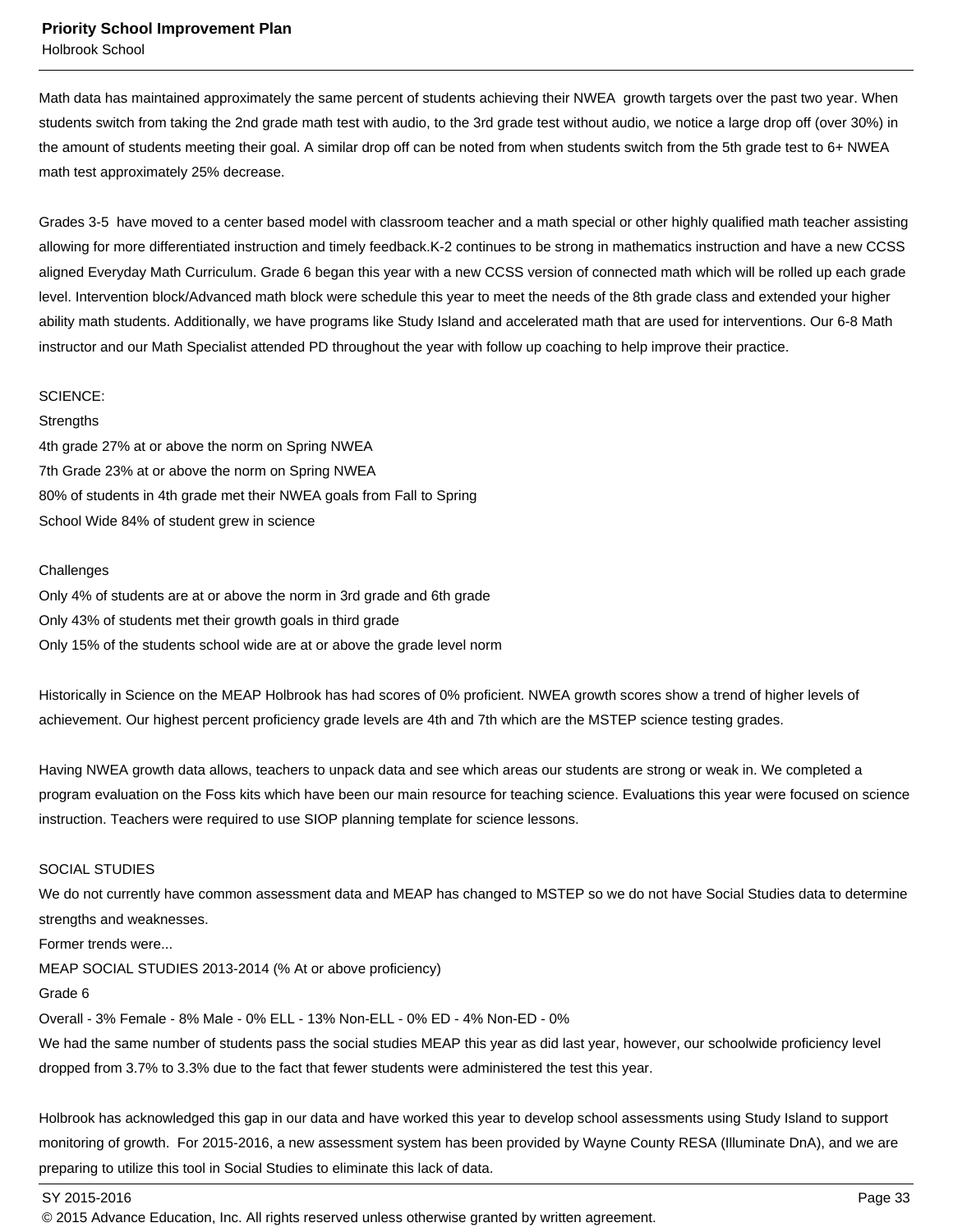Holbrook School

#### B. PERCEPTION DATA

1. Student Perception Data

Overall, the domains that received the highest ratings by students were "Purpose & Direction" and "Teaching and Assessing for Learning". Also worthy

of note is the fact that a statement about motivation to learn received either the first or second highest rating in all grade levels: "In my school my principal and teachers want every student to learn."

The four highest rated responses (by overall average) for each grade level are listed below (in order of rating):

## Grades 3-5:

- In my school my principal and teachers want every student to learn.
- My teachers want me to do my best work.
- In my school I am learning new things that will help me.
- My school has computers to help me learn.

#### Grades 6-8:

- In my school. teachers work together to improve student learning.
- My school motivates me to learn new things.
- In my school, programs and services are available to help me succeed.
- In my school, the principal and teachers have high expectations of me.

Students in grades 3-5 expressed their area of concern in the standard of "Governance and Leadership" while the 6-8 grade students expressed dissatisfaction in the "Resources and Support Systems".

Overall, there appears to be general dissatisfaction in areas of respect among students in the school. Many of the lowest satisfaction scores or the 3-5 group and the 6-8 group all deal with respect: "In my school students treat adults with respect" (3-5), "In my school, students treat adults with respect" (6-8), "In my school, all students are treated with respect" (6-8), and "In my school, students respect the property of others"

#### Grades 3-5:

- My principal and teachers ask me what I think about school.
- In my school students treat adults with respect.
- My school is safe and clean.
- In my school I am treated fairly.

Grades 6-8:

- In my school, all students are treated with respect.
- In my school, students help each other even if they are not friends.
- In my school, students treat adults with respect.
- In my school, students respect the property of others.

There are significant cultural hurdles in place at our school: one of gender relations and one of indifference about education. These differences cause tension within classrooms, between genders, and sometimes between teachers and students. As teachers continue to have high expectations for students and families they are confronted by an apathetic view towards education. In addition, we do a lot to make sure that we are communicating effectively with our parents and community, but we sometimes have difficulty due to the language differences. We will continue our work of improving parental involvement by organizing more family nights and continuing to utilize our

#### SY 2015-2016 Page 34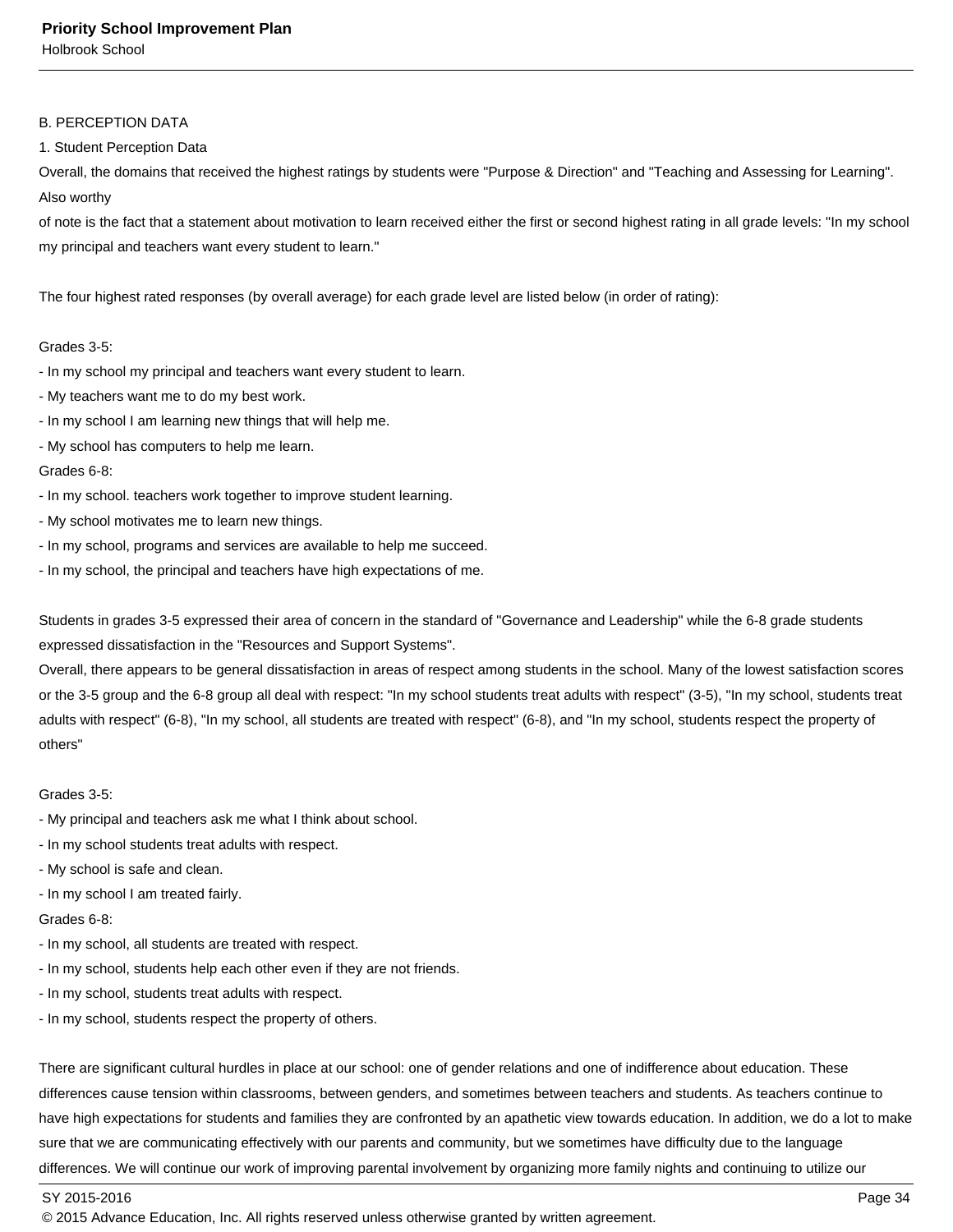Holbrook School

bilingual paraprofessionals. Noted earlier, these lowest areas are still not a significant percent, but our goal is to achieve 100% satisfaction. We will also look to the work of our student academic and behavior specialist to bring about a culture of respect in our building. We will hold character assemblies each month coordinated by our staff but performed by our students to help with our development of respect and understanding.

#### 2. Parent Perception Data

Overall, the parent survey appears to reveal that parents are satisfied with the instruction that their children are receiving in the classroom. The four highest rated responses from parents are listed below (in order of rating), followed by an overall summary:

- Our school provides a safe learning environment.
- Our school maximizes learning time.
- Teachers work as a team to help my child learn.
- Teachers and staff are always improving for student learning.

Overall, the parents surveyed expressed satisfaction with our school. There were not any areas of concern indicated this year. We understand that we must not take that for granted and will continue to develop a more concise survey to extract more specific feedback for next year. We will continue to work in the previous areas of concern to ensure that all stakeholders are satisfied. In the past, the areas of concern were the following:

The three lowest rated responses (by overall average) from parents are listed below (in order of rating)

- Our school provides up-to-date learning resources and tools for learning.
- Our school provides opportunities for students to participate in activities that interest them.
- The school informs me of all activities available on a regular basis.

One possible cause for the patterns we have identified deals with the language and cultural barriers inherent in our school population and community. Often families have limited access to phones so the teleparent system does not reach them consistently. In addition, due to staffing and funding issues, we do not offer many extra-curricular activities to target the personal, non-academic interests of our students. We have hired numerous paraprofessionals, brought more parents in to the building, and hired a parent coordinator who will all help to ensure there is outreach into the community. These stakeholders should significantly improve relations and build a solid base of communication across cultural and language barriers. We also have a larger staff than in previous years, so we will look to implement more activities to target the academic and non-academic interests of our students.

#### 3. Teacher Perception Data

Overall, the domains that received the highest ratings by teachers and staff were "Purpose & Direction" and "Using Results for Continuous Improvement". The common theme among many of these statements is that the teachers and staff appear to be satisfied with the way data is being monitored and the academic expectations that students are held to.

The four highest rated responses (by overall average) from teachers/staff are listed below (in order of rating):

- Our school's purpose statement is clearly focused on student success.
- Our school's leaders expect staff members to hold all students to high academic standards.
- Our school leaders monitor data related to school continuous improvement goals.
- Our school's leaders hold themselves accountable for student learning

Overall, the domain that received the lowest ratings by teachers and staff was "Teaching & Assessing for Learning", which received three of the

four lowest responses. Also worthy of note is the fact that the lowest rated statement scored significantly lower (2.96 out of 5.00) than any of the other responses ("Our school provides opportunities for students to participate in activities that interest them").

The four lowest rated responses (by overall average) from teachers/staff are listed below (in order of rating):

#### SY 2015-2016 Page 35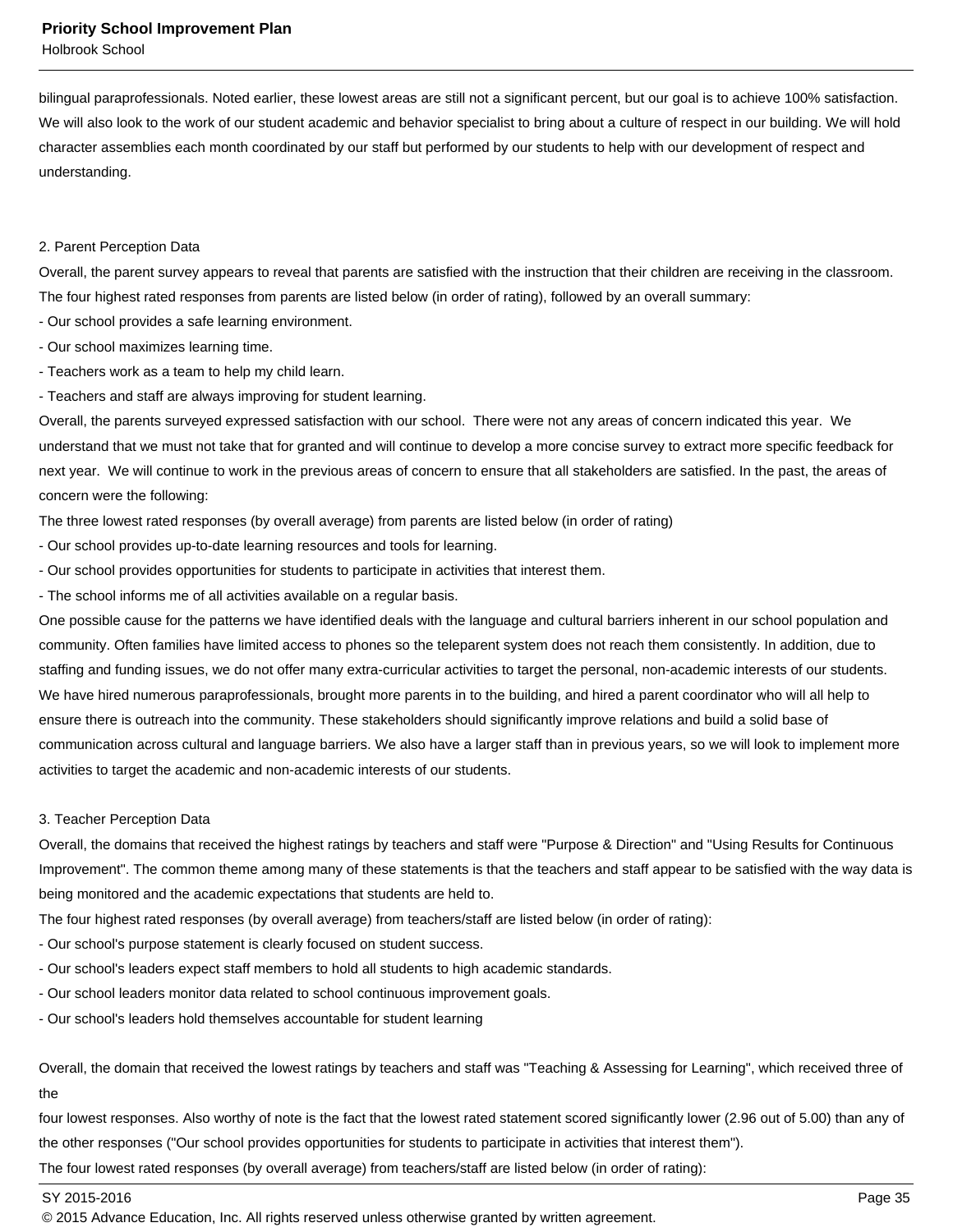Holbrook School

- Our school provides opportunities for students to participate in activities that interest them.

- In our school, a formal process is in place to support new staff members in their professional practice.

- All teachers in our school use consistent common grading and reporting policies across grade levels and courses based on clearly defined criteria.

- All teachers in our school have been trained to implement a formal process that promotes discussion about student learning.

Comparinging last two year's staff perception data to this year's, we see many similarities. Again, "Teaching & Assessing for Learning" is our lowest scored section. Moreover, the statement that scored, by far, the lowest overall average was the same last year and this year ("Our school

provides opportunities for students to participate in activities that interest them"), even though the average slightly improved this year.

#### C. SCHOOL PROGRAMS/PROCESS DATA

#### 1. School Systems Review

Our entire staff took part in completing our School Systems Review throughout the beginning of the 2014-2015 school year. During staff meetings, the results and responses from previous years SPR were read over and discussed, and teachers were given the opportunity to provide input on the scoring and responding for this year. Upon reaching consensus and completing the rubric, we analyzed the data to determine

the following:

- We have rated ourselves the highest on Strand IV- School, Family, and Community Relations, scoring a 2.25. Our teachers believe that we fall in the "Full Implementation" rating for the "Cultural Responsiveness" indicator in this section.

- We have rated ourselves the lowest for the section on Leadership for Learning (Strand II), scoring a 1.62. Within this our lowest areas fell under Standard 5 "A Culture for Learning". Our teachers believe that we are only "Beginning Implementation" for Indicator N(Safe and Supportive Environment) and Indicator O (Shared Leadership for Learning)

Moving forward with this information, we have several initiatives in place to address our needs:

#### Indicator N

- We have a Restorative Practice Coordinator to facilitate building a safe and supportive environment in our school culture. This data is also reflective of our perception data from students.

## Indicator O

- We have developed a protocol to utilize our professional learning community time more effeciently.

- Teams of teacher leaders will continue to share best practices and build leadership opportunities throughout the school professional development calendar.

- PD opportunities through the ISD have are available in our budget for teachers to grow as leaders.

#### D. DEMOGRAPHIC DATA

There are 261 students in grades K-8 at Holbrook School. The race/ethnicity breakdown is as follows:

African American - 13%

Asian or Pacific Islander - 4%

Hispanic - <1%

Two or more races- <1%

White - 82% (Middle Eastern 81%, Caucasian <1% )

Moreover, 53% of our students are female. We also have 96% of our students classified as Economically Disadvantaged. Our ELL population makes up 78% of our entire student body. Lastly, 6% of our population is made up of Students with Disabilities. Approximately 10% of our student body is considered mobile, either from moving district to district or from moving back and forth from their home country of Yemen.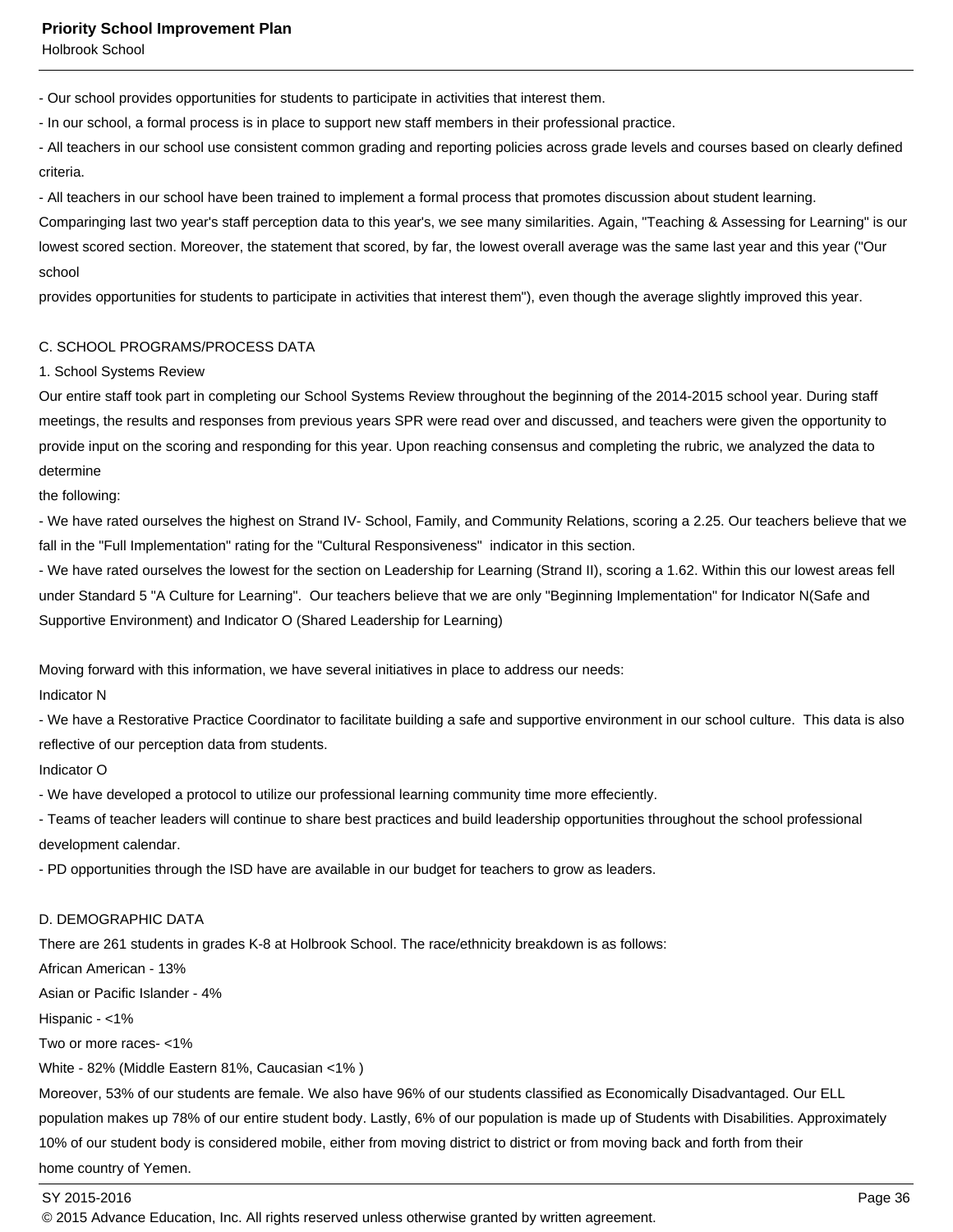## **3. How are the school goals connected to priority needs and the needs assessment process? It is clear that a detailed analysis of multiple types of data was conducted to select the goals.**

\*Note: Given that we are designated as a Priority School, we completed a Reform and Redesign Plan during the 2012-2013 school year. This plan was then organized in to our Unpacking Tool and is replacing the Goals and Plans section of our School Improvement Plan. This Unpacking Tool is attached to our School Improvement Plan in the Additional Requirements section.\*

Due to this year being a transition year to the new state assessment, we will continue to monitor our achievement and use the goals set in 2014-2015. Based on the results of the achievement data portion of the comprehensive needs assessment, we find the need for goals in each of the five main content areas, as follows: 2015-2016 M-Step Proficiency Targets: Reading - 50.87%

Mathematics - 42.03% Science - 29.18%

Social Studies - 35.31%

The goals that we have laid out in this plan address all five of the main content areas that appear on the M-Step assessment. Given that our school is underperforming in all areas, we have developed individual goals that will help to improve proficiency scores on each assessment. Built into a number of the goals are strategies and activities that directly address the gaps that we see when analyzing our demographic data, as well as the needs of the staff that surface in the perception and school program/process data.

The goals that we have created are aligned with the needs identified through the administering of the Comprehensive Needs Assessment. Furthermore, the Comprehensive Needs Assessment included a multitude of data types, including:

Primary Student Achievement Data

- NWEA-MAP Assessment Data - three testing cycles per school year

- MEAP/M-Step Test Results

- Developmental Reading Assessment (DRA) - a series of leveled books and recording sheets that allow the teacher to determine students' reading accuracy, fluency and comprehension levels. It is administered to all students three times per year.

Additional Achievement Data

- WIDA Test Results - available each summer

- Study Island Custom Assessments - used to assess student mastery of Grade Level Content Expectations in Math, English Language Arts, and Science.

- Everyday and Connected Mathematics assessments administered several times each year

Demographic Data

- Gap analysis from MEAP/M-Step assessment results
- Student enrollment data
- Student attendance data

Perception Data

- Student survey
- Parent survey
- Teacher/staff survey

School System/Process Data

## SY 2015-2016 Page 37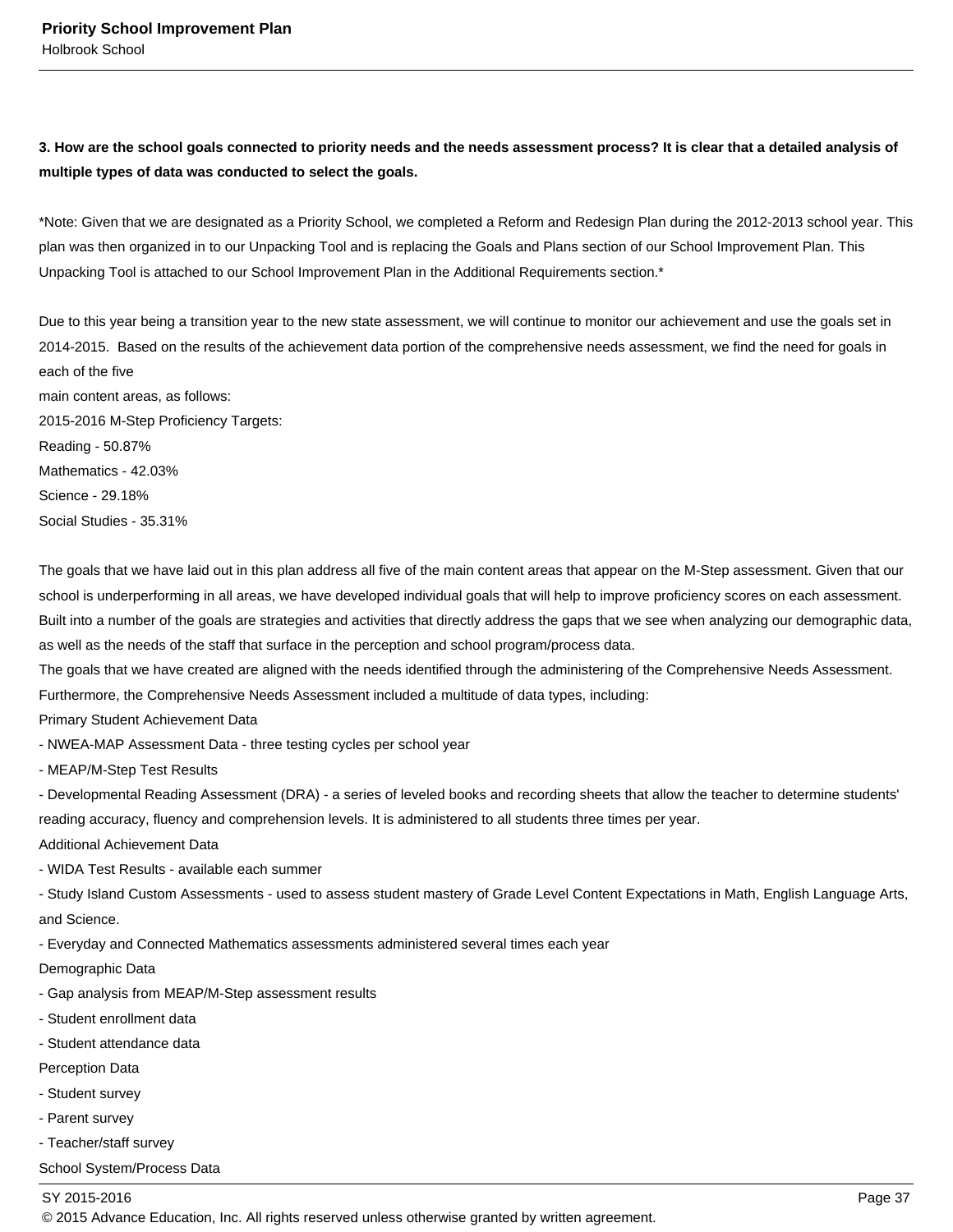- School Systems Review

# **4. How do the goals address the needs of the whole school population? How is special recognition paid to meeting the needs of children who are disadvantaged?**

Given that most of our goals stem from deficiencies identified through analysis of schoolwide data, we are confident that the needs of the whole school population are being addressed. Moreover, many of the strategies attached to our goals include means of differentiating instruction so that we can be sure that we are reaching each and every student's individual needs. Similarly, we have included strategies that involve using data analysis to inform individualized instruction.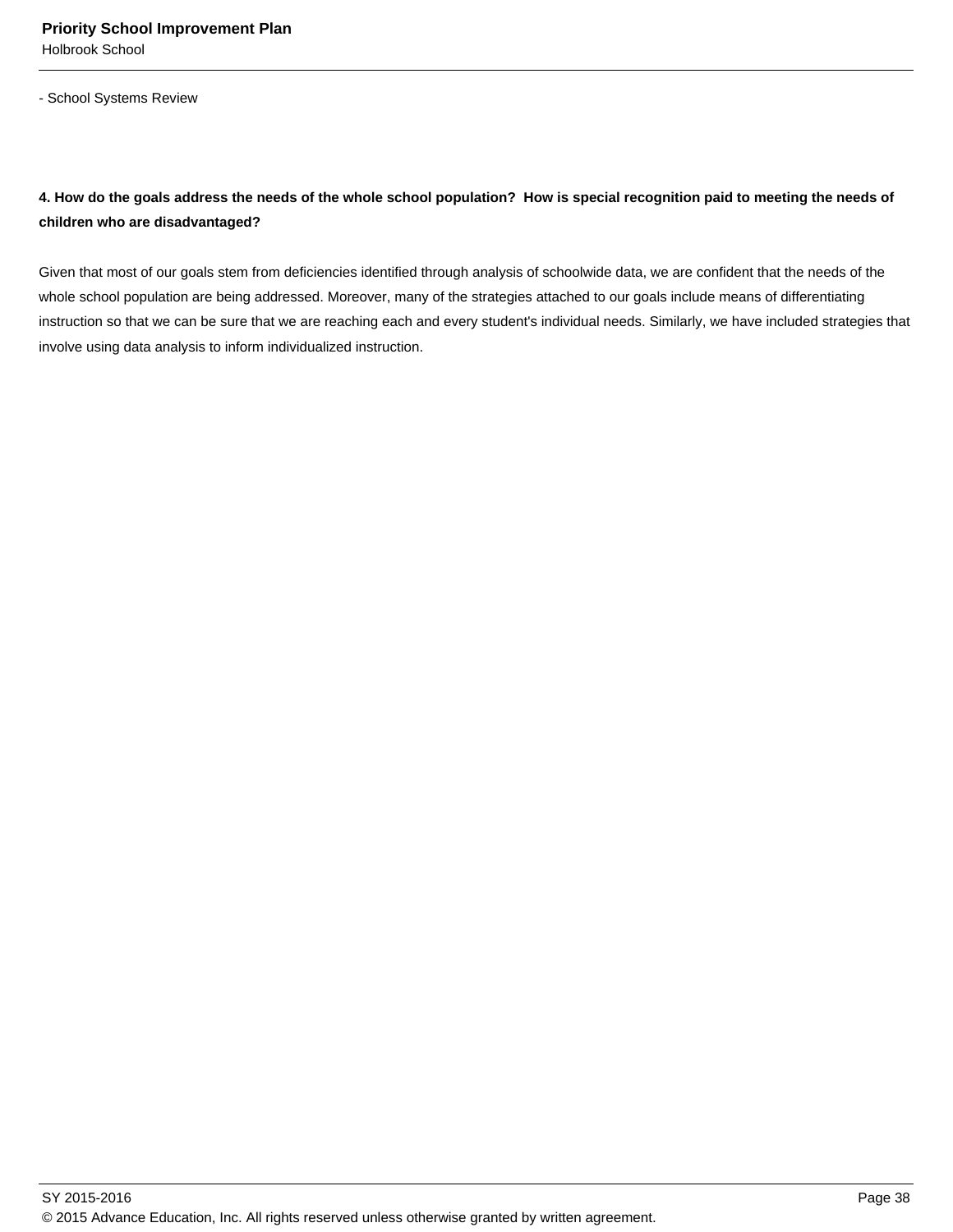# **Component 2: Schoolwide Reform Strategies**

## **1. Describe the strategies in the schoolwide plan which focus on helping ALL students reach the State's standards.**

\*Note: Given that we are designated as a Priority School, we completed a Reform and Redesign Plan during the 2012-2013 school year. This plan was then organized in to our Unpacking Tool this year and is replacing the Goals and Plans section of our School Improvement Plan.This Unpacking Tool is attached to our School Improvement Plan in the Additional Requirements section.\*

The schoolwide plan and strategies for improvement were formulated following a careful review of multiple forms of data. The

strategies(listed below) are intended to help all students reach state standards. They are all aligned directly with the three big ideas of our Reform and Redesign Plan:

- 1) Using Data to Drive Instruction
- 2) Improving Classroom Instruction
- 3) Developing Robust Professional Learning Communities

The strategies from this plan that fall in to the above three big ideas are listed below:

- Reading Mastery Program (Direct Instruction)
- ELA Push-In schedule
- ITM (RTI) Process
- Data team meetings to identify/discuss students
- Math specialist push-in/pull-out schedule
- Classroom paraprofessionals
- Sheltered Instruction Observation Protocol
- Instructional Learning Cycle process
- Professional development to support Danielson Framework
- Participation in Wayne RESA Formative Assessment Project to develop assessment-oriented PLCs at the school-wide level
- Peer classroom walk-throughs
- Core-specific professional development workshops
- Systematic PLC schedule and development

With the exception of the ITM process (designed for identification of specific students of concern), all of the above strategies focus on helping ALL students to reach the State's standards. Some of the above strategies are content-specific (i.e. ELA push-in schedule, Reading Mastery program, core-specific professional development workshops), while others may apply across content areas (i.e. Professional development to support Danielson Framework, peer classroom walk-throughs, and Instructional Learning Cycle process). Please see below for the strategies broken down by content area:

Reading:

- Reading Mastery Program
- ELA Push-In Schedule
- Core-specific professional development workshops (Shifting in to the 20th Century Literacy, Common Core ELA)
- ITM Process
- Data team meetings to identify/discuss students
- Classroom paraprofessionals
- Sheltered Instruction Observation Protocol
- Instructional Learning Cycle process
- Professional development to support Danielson Framework

## SY 2015-2016 Page 39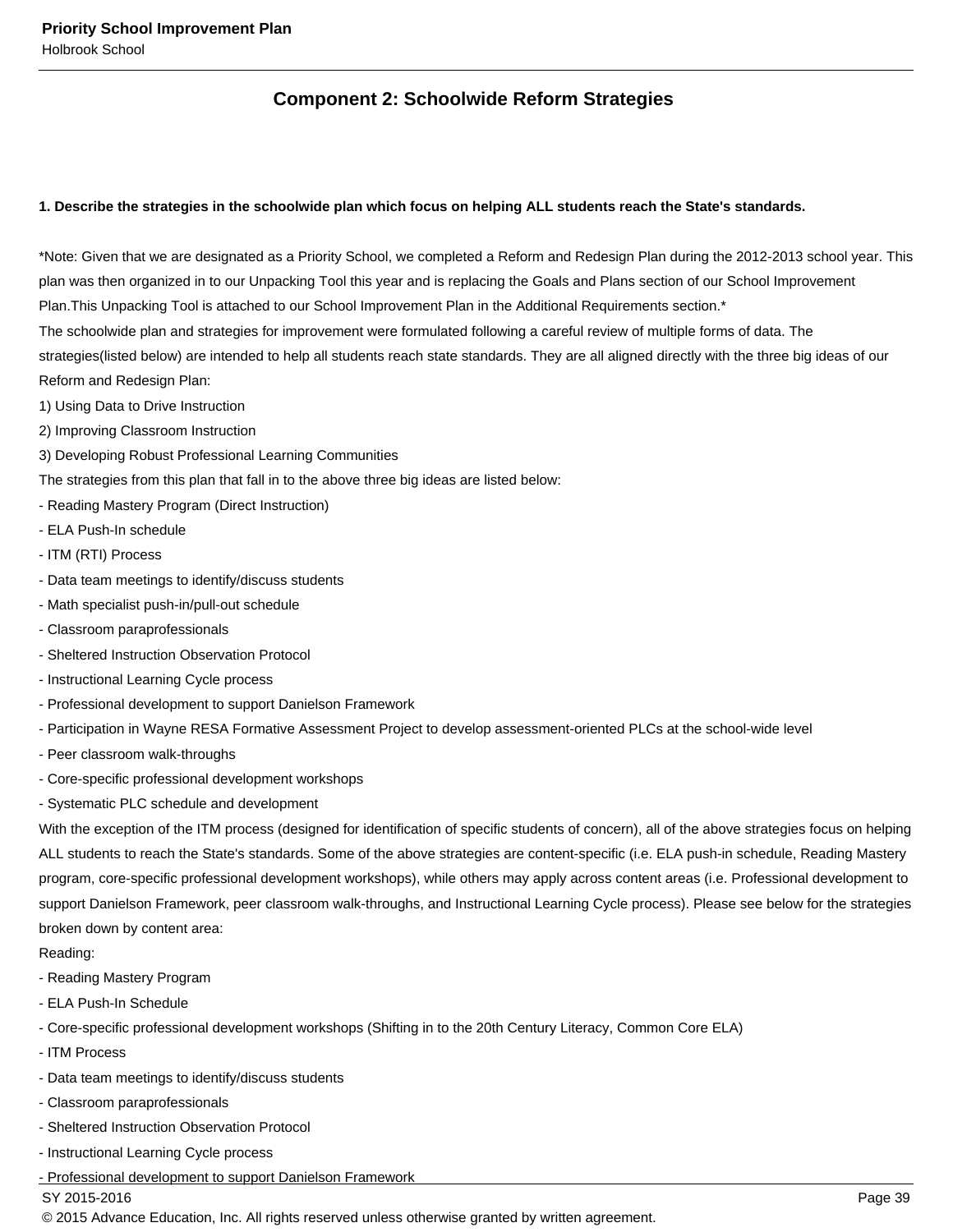Holbrook School

- Peer classroom walk-throughs
- Systematic PLC schedule and development

Writing:

- Reading Mastery Program
- ELA Push-In Schedule
- ITM Process
- Data team meetings to identify/discuss students
- Classroom paraprofessionals
- Sheltered Instruction Observation Protocol
- Instructional Learning Cycle process
- Professional development to support Danielson Framework
- Peer classroom walk-throughs
- Systematic PLC schedule and development

### Mathematics:

- Math specialist push-in/pull-out schedule
- Core-specific professional development workshops (EMEPS and TIPMS)
- ITM Process
- Data team meetings to identify/discuss students
- Classroom paraprofessionals
- Sheltered Instruction Observation Protocol
- Instructional Learning Cycle process
- Professional development to support Danielson Framework
- Peer classroom walk-throughs
- Systematic PLC schedule and development

Science:

- ITM Process
- Data team meetings to identify/discuss students
- Classroom paraprofessionals
- Sheltered Instruction Observation Protocol
- Instructional Learning Cycle process
- Professional development to support Danielson Framework
- Peer classroom walk-throughs
- Systematic PLC schedule and development
- Social Studies:
- ITM Process
- Data team meetings to identify/discuss students
- Classroom paraprofessionals
- Sheltered Instruction Observation Protocol
- Instructional Learning Cycle process
- Professional development to support Danielson Framework
- Peer classroom walk-throughs
- Systematic PLC schedule and development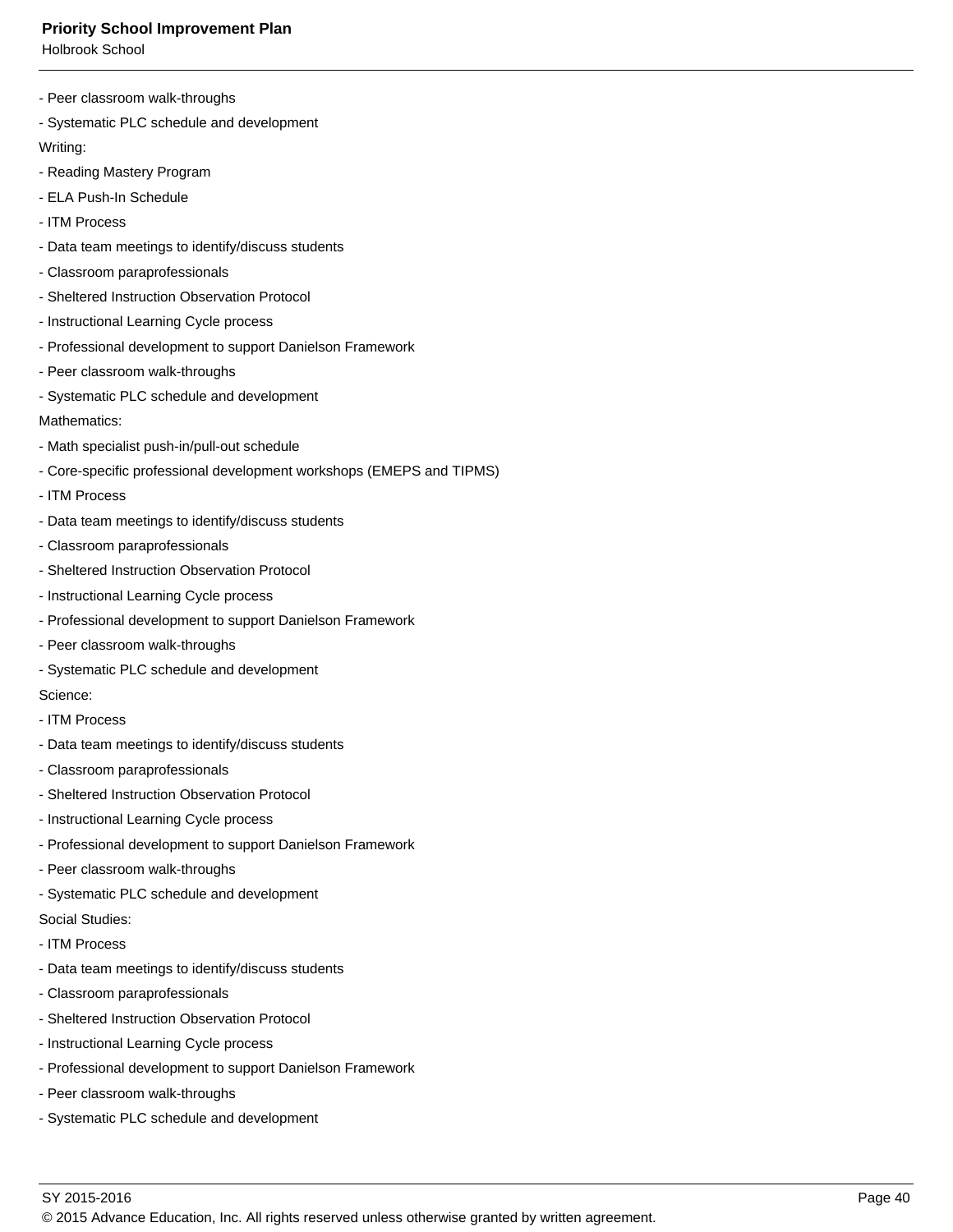# **2. Describe how the research-based methods and strategies in the schoolwide plan increase the quality and quantity of instruction (which accelerates and enriches the curriculum).**

#### Quality of instruction:

Nearly every one of the strategies in the schoolwide plan are focused on improving the quality of instruction, as that is one of our three big ideas from our Reform & Redesign Plan. Professional development to support specific areas of need on the Danielson Framework, paired with regularly-scheduled peer walk-throughs using the same framework will greatly help to improve the quality of instruction. Such a focus allows for formal and informal conversations to take place around best practices, common strategies, and instructional feedback. The content-specific workshops and the SIOP training will also serve as more focused opportunities to improve classroom instruction. Quantity of Instruction:

The shift toward a carefully-crafted push-in schedule for our reading specialists allows for a great increase in the quantity and, more importantly, coordination of instruction. In years past, students were being pulled out of their classrooms many times throughout the day,causing minor disruptions in the main classroom and adding more transitions to certain students' days. The move to a push-in schedule,however, reduces these disruptions and fosters a more collaborative approach to instruction. A similar shift will take place with our math specialist who will balance time between pushing in to the classroom and pulling students out of the classroom based on identified need. We are moving toward a full mathematics push-in schedule in the near future as we continue to monitor the implementation of the reading push-in schedule.

# **3. Describe how the research-based reform strategies in the schoolwide plan align with the findings of the comprehensive needs assessment.**

Each of the reform strategies which are included in the schoolwide plan align with the findings of the needs assessment. Our achievement data informs us that all content areas need support, and we are making sure to do so through the implementation of our various instructional strategies and our professional development initiatives. We are also working to provide more focused professional development to our teachers, as discovered from the review of process data. Moreover, to manage the high-level of English Language Learners in our building (as revealed through our demographic data), we are training all of our teachers in the Sheltered Instruction Observation Protocol, as well as providing Reading Mastery instruction to all students in grades K-3.

# **4. Describe the strategies in the schoolwide plan which provide a level of INTERVENTIONS for students who need the most instructional support in all major subgroups participating in the schoolwide program.**

Besides the push-in and pull-out schedules of our reading and math specialists (described previously), there are various other strategies built in to our plan to ensure that appropriate interventions are being provided to the students who need them. All students in grades K-3 receive additional ELA instruction using the Reading Mastery program. This program is tailored specifically to the individual student's results on the placement test. Moreover, paraprofessionals are placed in the classroom to provide one-on-one or small group support where appropriate. Additionally, many faculty members are involved in determining when interventions are necessary. Our ITM process, data team meetings, and PLC groupings all provide ample time for multiples sources of data to be analyzed for identification of proper interventions. In addition, Hamtramck Public Schools has designed and implemented a K-8 "Response to Intervention" (RTI) Model. A team including classroom teachers, administrators, reading and math specialists, social worker, special education staff, students and parents come together to develop

#### SY 2015-2016 Page 41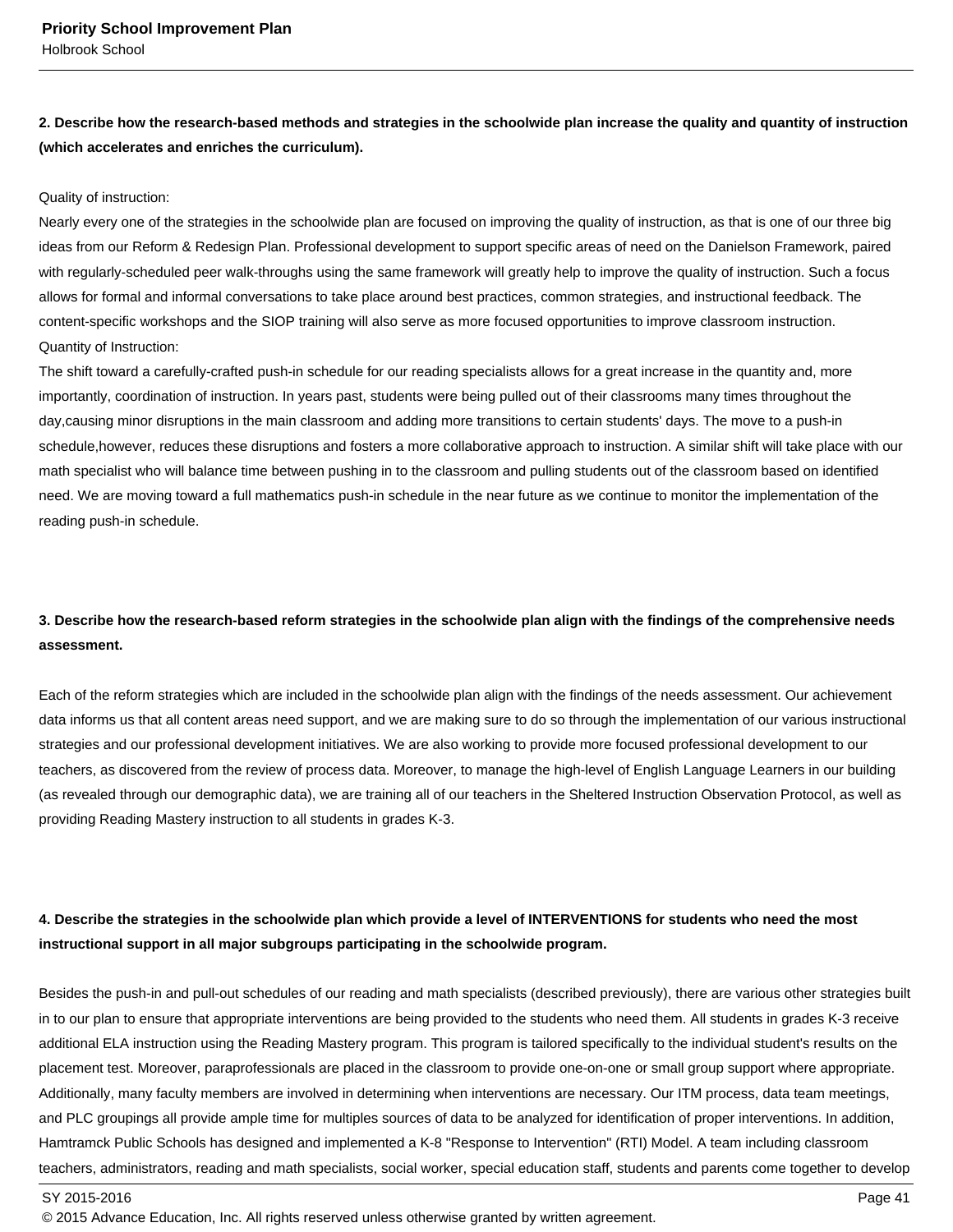Holbrook School

a support plan for students who struggle to meet the standards. Utilizing the Response to Intervention (RTI) three-tier design, the fidelity of classroom curriculum using differentiated instruction is emphasized by the general education teacher in Tier I. In Tier II, reading and math specialists support small groups of 5-6 referred students in the area of expressed need. Progress is monitored by frequent assessments by the specialists and the classroom teacher along with additional programming when necessary (i.e. Failure Free Reading etc.) to support the students' needs. Tier III targeted students receive intensive small group (2-3) or individual instruction in areas of need. After 9-12 weeks of academic monitoring in each tier, a student may be referred for a child study. Parents are included in all discussions and have input through the entire process.

#### **5. Describe how the school determines if these needs of students are being met.**

The collection and analysis of all of our assessment data (formative, interim, and summative) helps us to determine whether or not the academic needs of our students are being met. Teachers are provided with time during Common Planning Times to analyze and discuss their student data and to identify focus students. In addition, the Data Team meets quarterly as new interim assessment data becomes available to reevaluate the push-in/pull-out schedules and to discuss students of concern.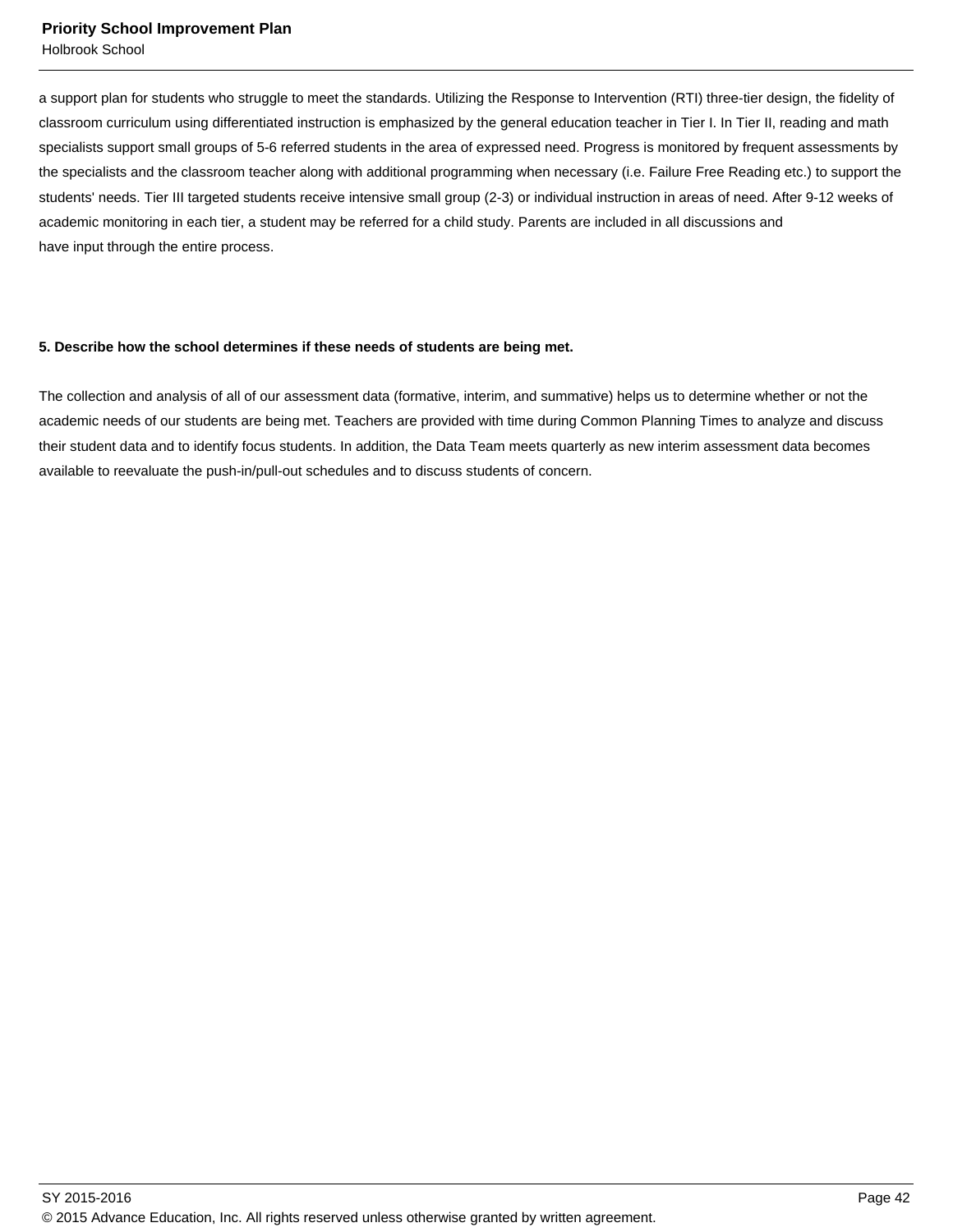# **Component 3: Instruction by Highly Qualified Staff**

| ∣Label | Assurance                                                                                                                                                                                                                                                                                                                             | Response | ∣Comment                                                                                                                                                                                                                                        | <b>Attachment</b> |
|--------|---------------------------------------------------------------------------------------------------------------------------------------------------------------------------------------------------------------------------------------------------------------------------------------------------------------------------------------|----------|-------------------------------------------------------------------------------------------------------------------------------------------------------------------------------------------------------------------------------------------------|-------------------|
|        | 1. Do all of the instructional paraprofessionals<br>meet the NCLB requirements for highly<br>qualified? Provide an assurance statement. If<br>Ino, what is the number that is not highly<br>qualified and what is being done to address<br>this?<br>NOTE: A schoolwide program must have all<br>highly qualified instructional staff. | Yes      | All five instructional<br>Iparaprofessionals meet the NCLB I<br>requirements for highly qualified.<br>All have either successfully<br>Ipassed the Work Keys<br>requirement, have 60 credit hours<br>of coursework, or hold a college<br>degree. |                   |

| Label | <b>Assurance</b>                                                                                                                                                                                                                                                                                             | <b>Response</b> | ∣Comment                                                                                                                                                                                        | <b>Attachment</b> |
|-------|--------------------------------------------------------------------------------------------------------------------------------------------------------------------------------------------------------------------------------------------------------------------------------------------------------------|-----------------|-------------------------------------------------------------------------------------------------------------------------------------------------------------------------------------------------|-------------------|
|       | 12. Do all of the teachers meet the NCLB<br>requirements for highly qualified? Provide an<br>assurance statement. If no, what is the number<br>that is not highly qualified and what is being<br>Idone to address this?<br>NOTE: A schoolwide program must have all<br>highly qualified instructional staff. | Yes             | All Holbrook teachers possess a<br>minimum of a bachelor's degree<br>  and a valid teaching certificate for  <br>the State of Michigan, and 78% of<br>them hold a master's degree or<br>higher. |                   |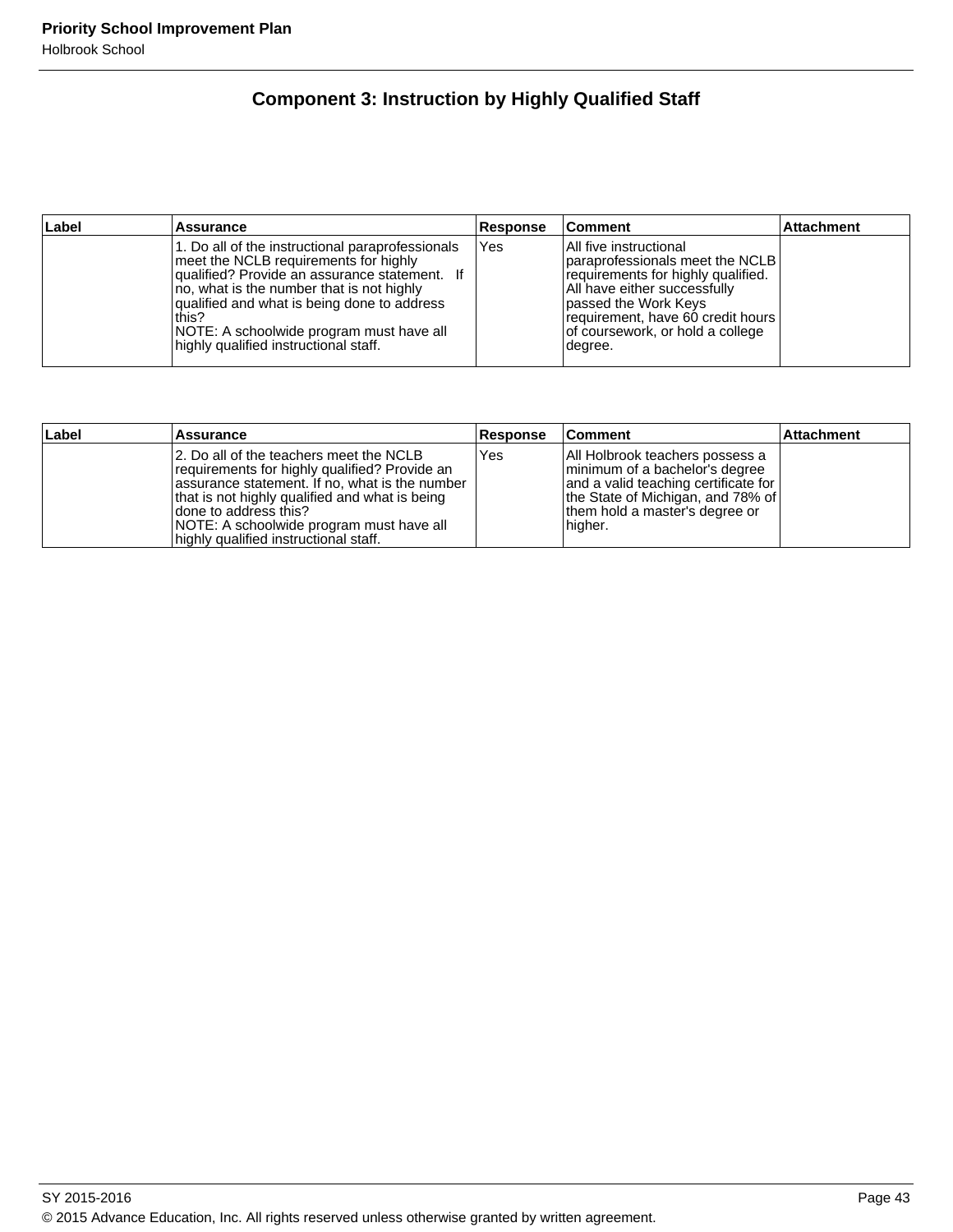# **Component 4: Strategies to Attract Highly Qualified Teachers**

#### **1. What is the school's teacher turnover rate for this school year?**

Over the summer of 2014, one full-time teacher (a Title I Reading Specialist) was replaced. In addition, our Title I Behavior and Academic Specialist position was removed due to funding constraints. This change represents a 10% teacher turnover rate in our building. This rate is lower than the 23% turnover rate in the summer of 2013.

#### **2. What is the experience level of key teaching and learning personnel?**

The range of teaching experience for full-time Holbrook teachers is:

0-3 years: 3 teachers 4-8 years: 5 teachers 9-15 years: 5 teachers 15+ years: 5 teachers

## **3. Describe the specific initiatives the SCHOOL has implemented to attract and retain high quality teachers regardless of the turnover rate.**

Holbrook staff will seek to utilize multiple outlets, such as job fairs, to seek out high quality teachers whose values align with that of the school.

Several initiatives to retain high quality teachers were incorporated into Holbrook's Reform Plan for the upcoming year. Teachers' hard work and accomplishments continue to be celebrated, to create an atmosphere of positive, professional growth. Based on successful outstanding student growth on benchmark assessments, teachers will be allowed to celebrate with an extended lunch hour off campus with a colleague of their choice each month.

Additionally, the leadership team will support the process of seeking out and obtaining grants, creating community partnerships, and obtaining donations to support both student and professional learning. Opportunities for professional growth outside of our school-wide professional development time will be continually supported and encouraged with opportunities for teachers to attend other development opportunities.

# **4. Describe the specific initiatives the DISTRICT has implemented to attract and retain highly qualified teachers regardless of the turnover rate.**

The district promotes retention of highly-qualified teachers through supports such as retirement opportunities/investments, health benefits (medical, dental and vision), life insurance benefits, longevity pay, and compensation for advanced degree. SY 2015-2016 Page 44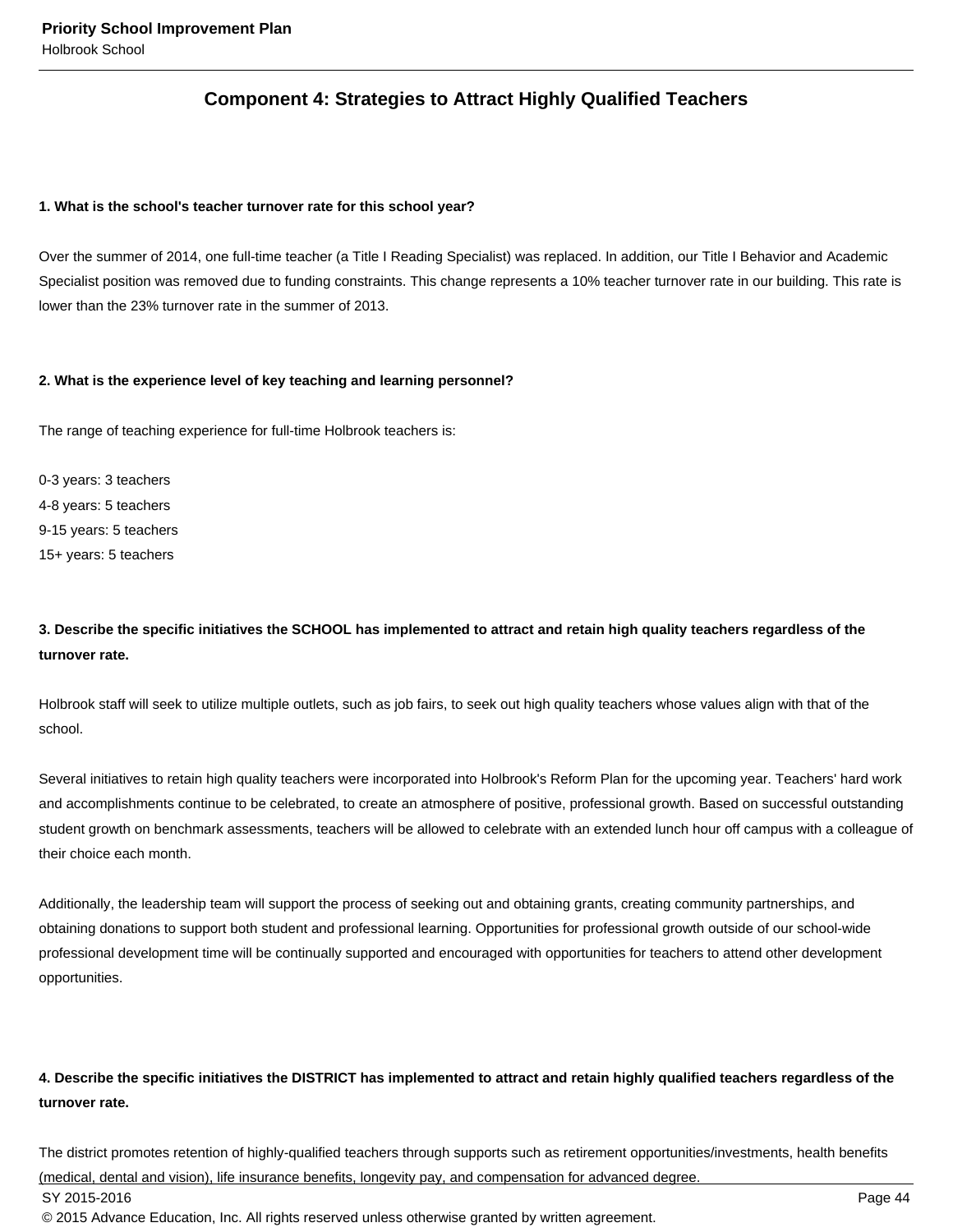## **5. If there is a high turnover rate, what initiatives has the school implemented to attempt to lower the turnover rate of highly qualified teachers?**

Within the past 4 years, the school has experienced a significant turnover in staff due in large part to increased accountability brought on by the hiring of a new building administrator and the priority school designation. As we continue to improve we are keenly aware that due to the small teaching staff size, any teacher turnover can impact school improvement work. Therefore, it is crucial that we focus on increasing teacher retention. Because of the district's financial situation, teachers have taken severe concessions in pay and benefits, which has made it difficult to attract a significant number of quality applicants.

As part of the planning process when developing the reform and redesign plan, the school culture committee was tasked with the job of ensuring that the climate of the building is contributing to staff satisfaction, and that all teachers feel supported. This is accomplished through the use of staff perception surveys, conducted throughout the year. The results of the surveys are used to assess overall school improvement progress, as well as to assess staff satisfaction, so future improvement efforts can be adjusted. The staff has begun to develop a sense of camaraderie, caring and trust which has resulted in monthly after-school social gatherings where the majority of staff has been present. This has provided an outlet for relationship-building and collaborative discussions in a relaxed environment which carries over into our daily work in the school.

On an academic note, the creation of personal professional development goals for improvement has allowed for a sense of personal accomplishment and growth, outside of the school-wide professional development that occurs. Teachers are encouraged to take on leadership roles, as well as to participate in outside learning opportunities, where they can then become an ambassador of the workshop and learning when they return to Holbrook, thus creating a true sense of ownership. Restructuring the school schedule has provided opportunities for staff to regularly collaborate and support one another in the context of teaching.

Moving forward, we have had very little turnover this year, as it seems that our efforts in this area are effective. We will continue to monitor our teacher retention and work toward 100%.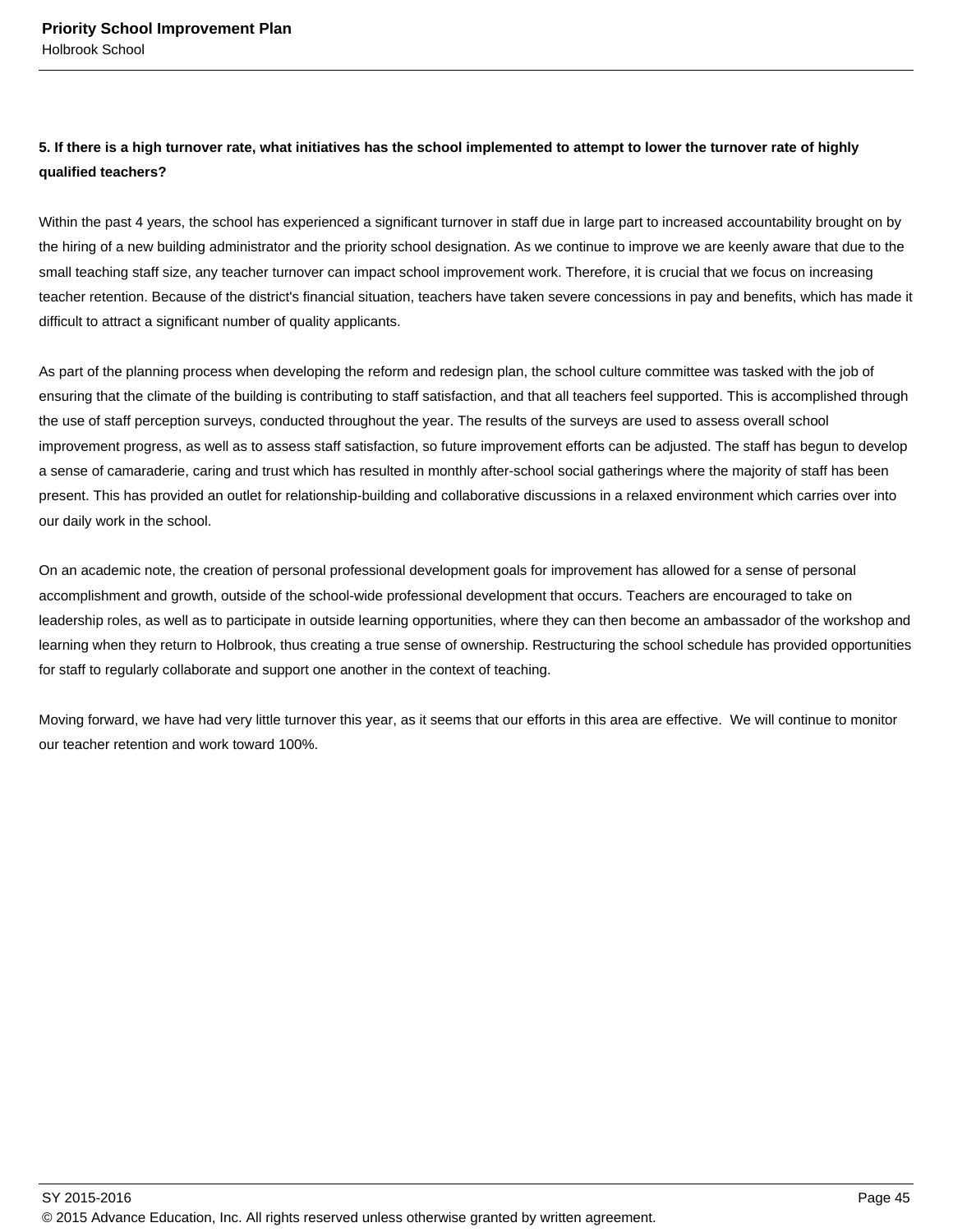# **Component 5: High Quality and Ongoing Professional Development**

# **1. Describe the professional learning that the staff will receive that is aligned with the comprehensive needs assessment process and the goals of the school improvement plan.**

The focus for school-wide professional development sessions is driven by the needs of the school and the students. The big ideas of our reform plan (use data to drive instruction, develop effective instructional strategies, and develop robust professional learning communities) guide our professional learning to help support the goals of our school improvement plan.

Additionally, teachers shared back to the whole staff regarding any professional learning that they participated in on their own (i.e. CCSS in Math and Reading, Coaching 101, Writing Conference). During Summer 2013 (and continuing in Summer 2014 for those still not trained), all teaching staff attended a 4-day SIOP training, learning about best practices for ELL students.

We have also implemented the Teachscape tool to support our goal setting, reflection, and professional learning throughout the building. Teachers have access to multiple learning modules that align with professional goals created with feedback from the principal and literacy coach.

#### **2. Describe how this professional learning is "sustained and ongoing."**

Throughout the year, most focus areas for professional development are revisited to provide teachers with additional support. This is done both during school-wide staff meetings, as well as during common planning periods for instructional teams. In addition, surveys are administered after each professional development session to determine where the faculty still has questions or needs support. In addition, the majority of professional development is job-embedded and conducted by in-house staff members, thus helping to build capacity within the school and allow for sustained and ongoing development.

To provide even more opportunities for learning and growth, we continue to strive to narrow our focus for professional learning, so teachers can have opportunities to revisit topics in a learning community, as they put them into practice in their classrooms and seek continually improvement. Teacher input is solicited on an ongoing basis to provide feedback on professional development offerings and make futuresuggestions about the types of training most needed to facilitate ongoing growth and development. In the

Our professional learning plan is attached, and outlines the basis of our plan. There will also be continued growth and development sessions during common planning time that is provided to teachers each week. Moreover, the Holbrook staff has committed to one additional faculty meeting each month to ensure consistency and sustained growth. Those meetings will provide teachers opportunities to discuss, reflect and modify their teaching practices to cultivate continued meaningful success.

All teachers have been given the opportunity to receive support from our two in-house coaches, as well as content coaches from RESA, to help provide ongoing support as teachers work towards their own professional learning goals. Additionally. eleven teachers are currently attending year-long workshop series to support them in their learning. Attending series, opposed to individual sessions, afford teachers' the opportunity to revisit and build upon prior learning. Several teachers are also attending Priority School subject series on evenings and weekends, for literacy and science.

SY 2015-2016 Page 46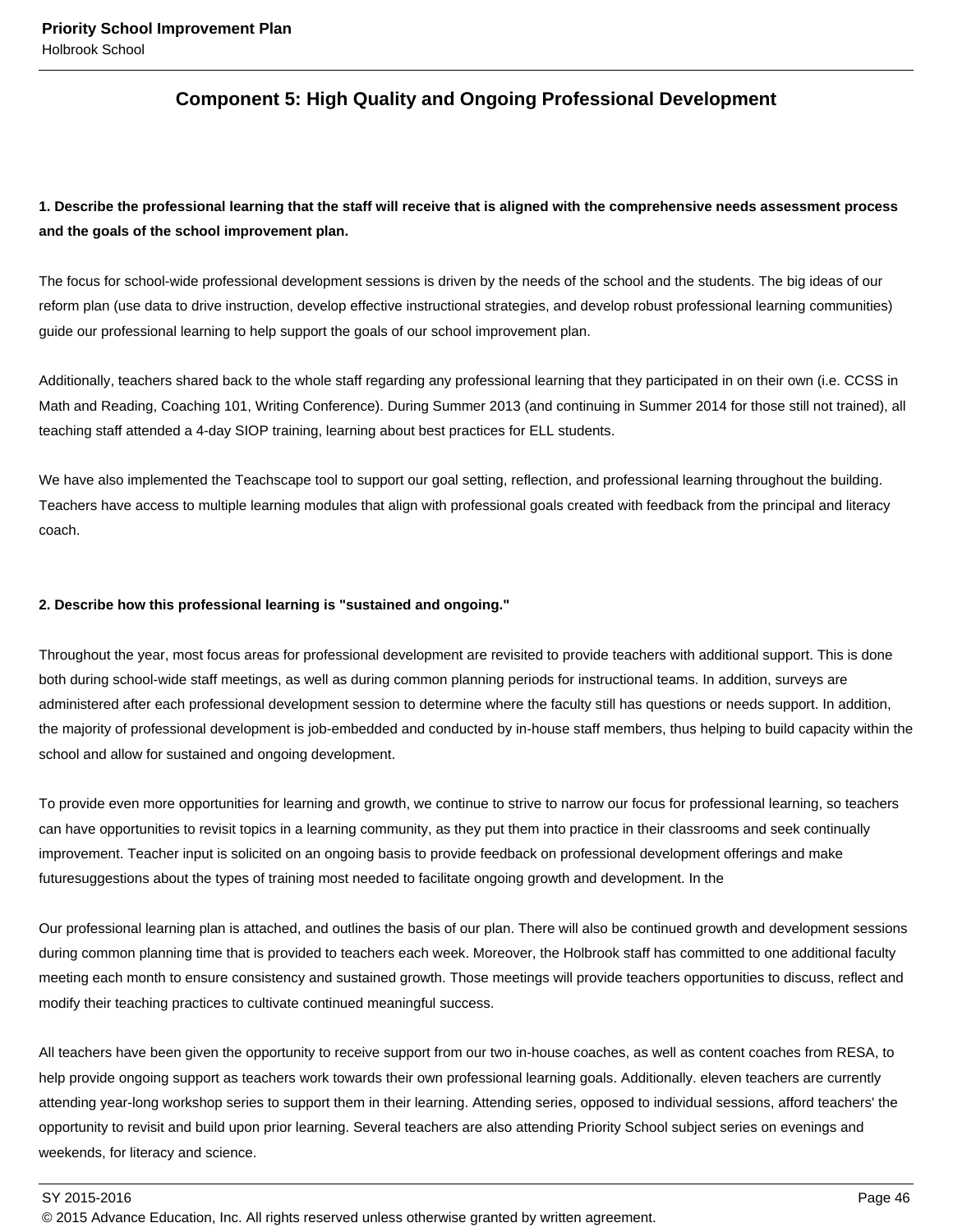Holbrook School

Through the use of the online Teachscape platform, both administration and colleagues can provide feedback to teachers aligned to their professional learning goals. This feedback provides continued opportunities for growth, embedded within daily practice.

| ∣Label | Assurance                                                  | <b>Response</b> | <b>Comment</b>          | ⊺Attachment                                       |
|--------|------------------------------------------------------------|-----------------|-------------------------|---------------------------------------------------|
|        | 3. The school's Professional Learning Plan is<br>complete. | Yes             | <b>IADD ATTACHEMENT</b> | l Professional<br>IDevelopment Plan<br>12015-2016 |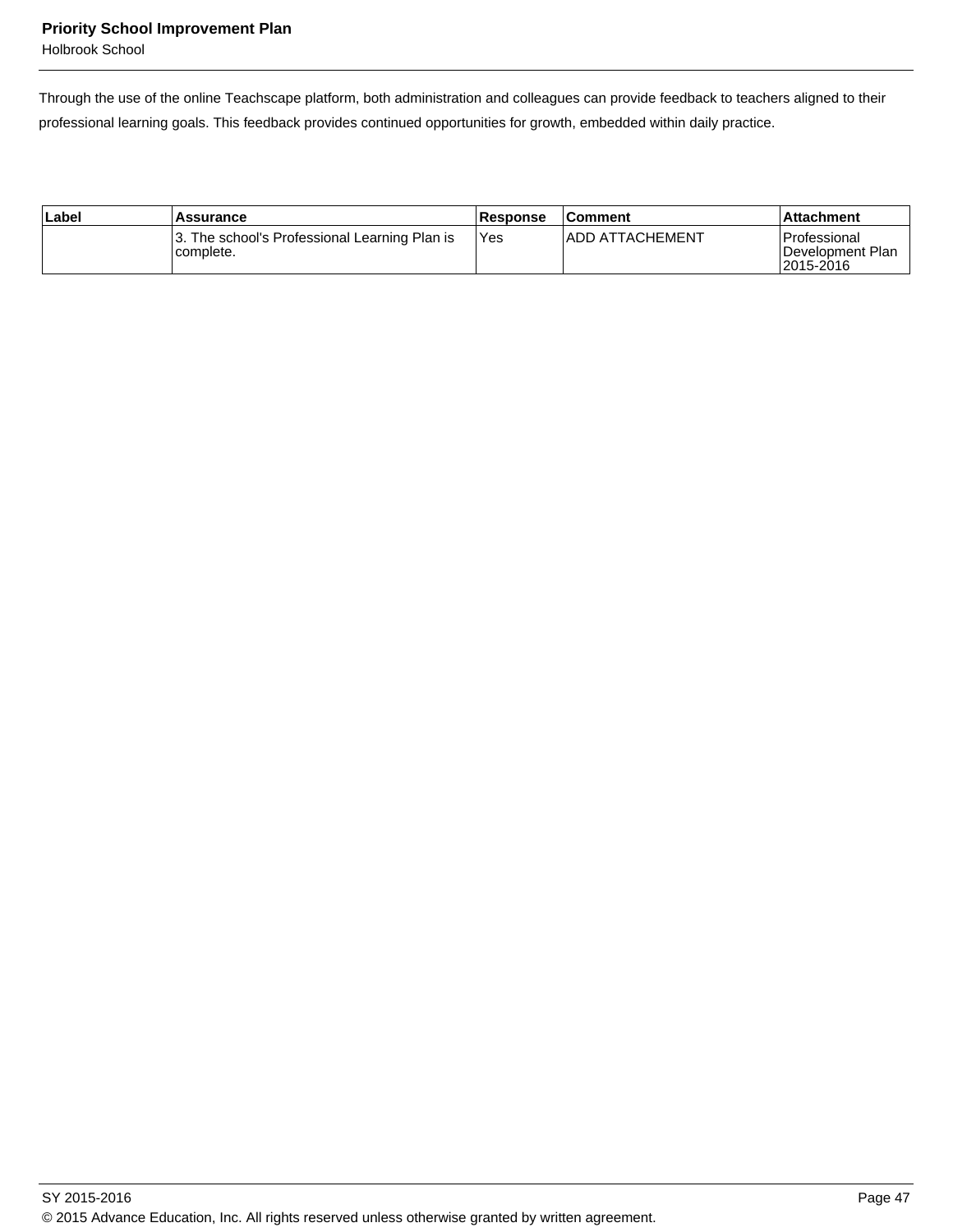# **Component 6: Strategies to Increase Parental Involvement**

#### **1. Describe how parents are (will be) involved in the design of the schoolwide plan.**

Parent representatives are recruited to participate on the building school improvement team, including the design and creation of the school reform and redesign plan. Parents are notified in advance of all school improvement committee meeting dates which are scheduled at times convenient for them. Our parent-coordinator also translates for our parents in their native language changes and updates in our schoolwide plan to illicit feedback to address the needs of our community. Additionally, parent input on the schoolwide plan is gathered multiple times each year through parent surveys, as well as informal and formal discussion at monthly parent-teacher association meetings and parent events.

#### **2. Describe how parents are (will be) involved in the implementation of the schoolwide plan.**

The staff at Holbrook Elementary School understands the importance of parental involvement in the education of their children. Teachers communicate students' progress to families on a regular basis through the use of weekly Friday folders, as well as at parent-teacher conferences (held three times a year). Holbrook is also working to develop our Parent Connect through MiStar to increase accessability for monitoring progress of students. Additionally, Holbrook continues to host, sponsor, and/or provide the following age-appropriate activities during the 2015-2016 school year:

- Open House/Curriculum Night
- Title I Parent Meeting
- Annual Report Parent Meeting
- Parent/Teacher Conferences
- Quarterly Awards Ceremonies
- District-Wide Science Fair
- Family Math Night
- Family Science Night
- Title I Budget Planning Meeting
- Kindergarten Round-Up
- End of the Year Awards Program
- Monthly PTA Meetings

Parent activities have been and will continue to be arranged and scheduled for the convenience of the parents, with childcare provided when necessary. In conjunction with the fall Open House, a general meeting will be held prior to the classroom visitations during which information will be shared and available regarding the school improvement plan, curriculum expectations, and MEAP and NWEA results.

#### **3. Describe how parents are (will be) involved in the evaluation of the schoolwide plan.**

A perception survey was given to parents during the 2014-2015 school year to gain input into the overall operation of the school. Results this surveys was analyzed by the School Improvement Team with recommendations made for changes to the overall academic program for the SY 2015-2016 Page 48 © 2015 Advance Education, Inc. All rights reserved unless otherwise granted by written agreement.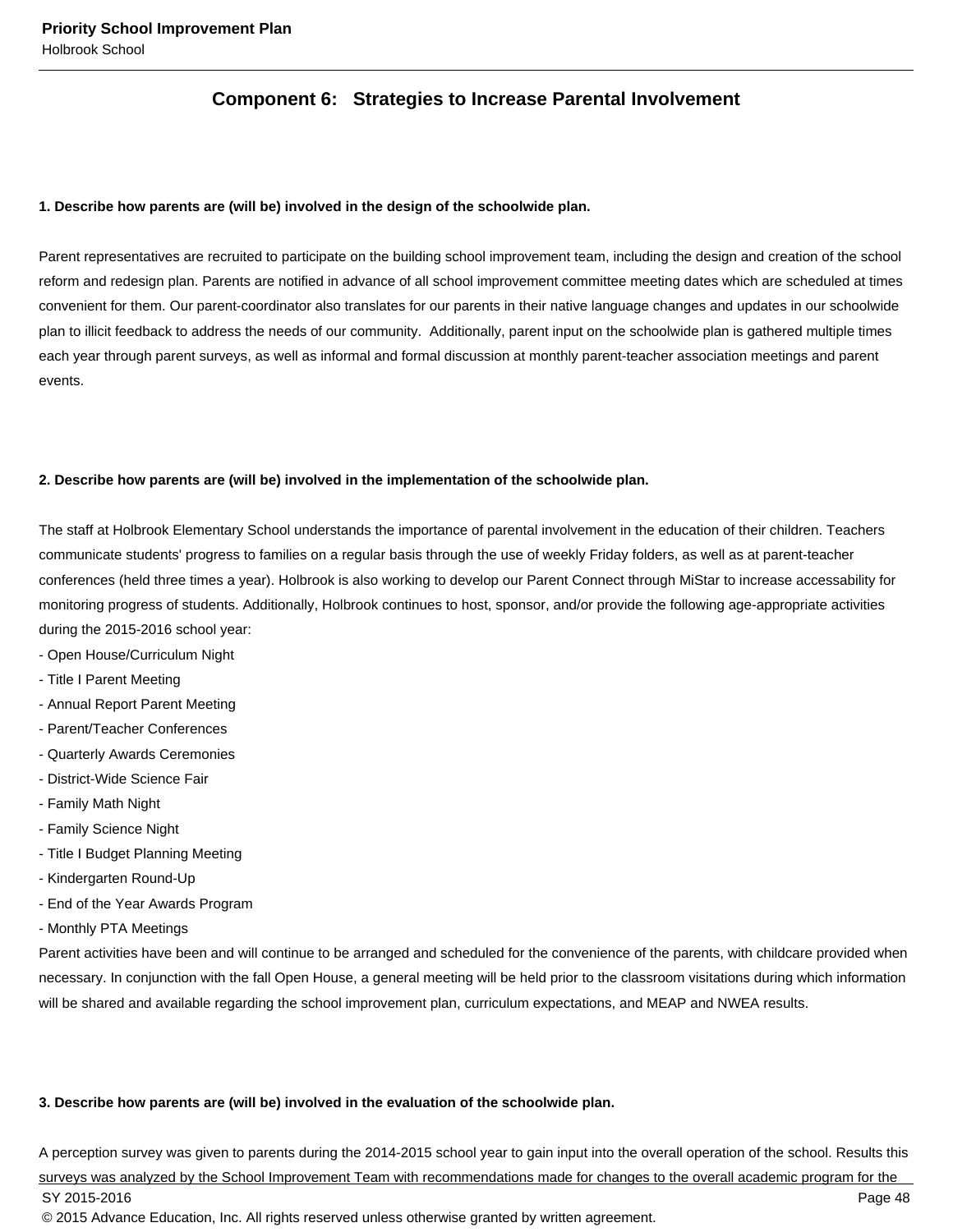Holbrook School

upcoming school year. The survey results were examined by the School Improvement Team, and will continue to be used to evaluate resources, priorities, and the needs of the school involvement plan. Parent input is also collected through informal and formal discussions during monthly parent teacher association meetings and during parent teacher conferences.

| Label | Assurance                                                                                                                                                                      | <b>Response</b> | <b>Comment</b> | ⊺Attachment                                 |
|-------|--------------------------------------------------------------------------------------------------------------------------------------------------------------------------------|-----------------|----------------|---------------------------------------------|
|       | 14. Does the school have a Title I Parent<br>Involvement policy that addresses how the<br>school carries out the required activities of<br>IESEA Section 1118 (c) through (f)? | Yes             |                | <b>Parent Involvement</b><br>Plan 2015-2016 |

#### **5. Describe how the school is carrying out the activities outlined in ESEA Section 1118 (e) 1-5, 14 and (f).**

Section 1118(e)(1): Assist parents in understanding of the State's content standards and assessments and how to monitor their child's progress: The Parents' Guide to the Grade Level Content Expectations is distributed each Fall during the Open House/Curriculum Night. It is available in English, as well as in Arabic. It can also be found on our school's website for all stakeholders' reference. At the Open House, parents are invited to their students' classrooms, where the teachers explain curriculum expectations, as well as how parents will be able to monitor the progress of their child throughout the school year (progress reports, Friday Folders, report cards, MEAP/WIDA results, NWEA MAP student progress reports, Parent-Teacher Conferences, tests and quizzes etc...).

Section 1118(e)(2): Provide materials and training to help parents work with their children:

Monthly after-school activities will be held throughout the year. The focus is to give the parents strategies, skills and instructional materials to increase their child's ability to become successful academically. Our school's website is regularly maintained/updated and offers learning resources for students and parents. Childcare will be provided and refreshments offered to encourage parental involvement at these monthly workshops. Some of the monthly activities include: Parent Resource Room with opportunities for parents to learn English through use of the Rosetta Stone language acquisition program, as well as language classes taught by the Parent Coordinator. Parents also have access to take home games and materials in Math, ELA, Science and Social Studies which support student learning and provide opportunities for parents to assist their children. In addition to these activities parents are provided additional training and materials at events throughout the year such as Literacy Night, Math Night and Science Night.

#### Section 1118(e)(3): Train staff to build effective parent involvement:

Staff professional development meetings will include opportunities to dialogue about strategies which help build effective parent involvement programs. Additionally, Holbrook staff teachers and administration are part of the district's improvement plan committee, whose focus has primarily been on parental involvement.

Section 1118(e)(4): Collaborate with other programs to coordinate parent involvement:

Ongoing collaboration exists between the school staff and the parent teacher association to coordinate parent involvement efforts. The Restorative Practice Coordinator and Parent Coordinator will work closely to recruit parents to become more involved in the overall operation of the school. In addition, the school will collaborate with WATCH D.O.G.S, an outside program which supports and encourages fathers to become involved in the daily life of the school.

Section 1118(e)(5): Provide information in a format and language that parents will understand: All information regarding the school program and activities are distributed to parents in a language they can easily understand. At Holbrook,

SY 2015-2016 Page 49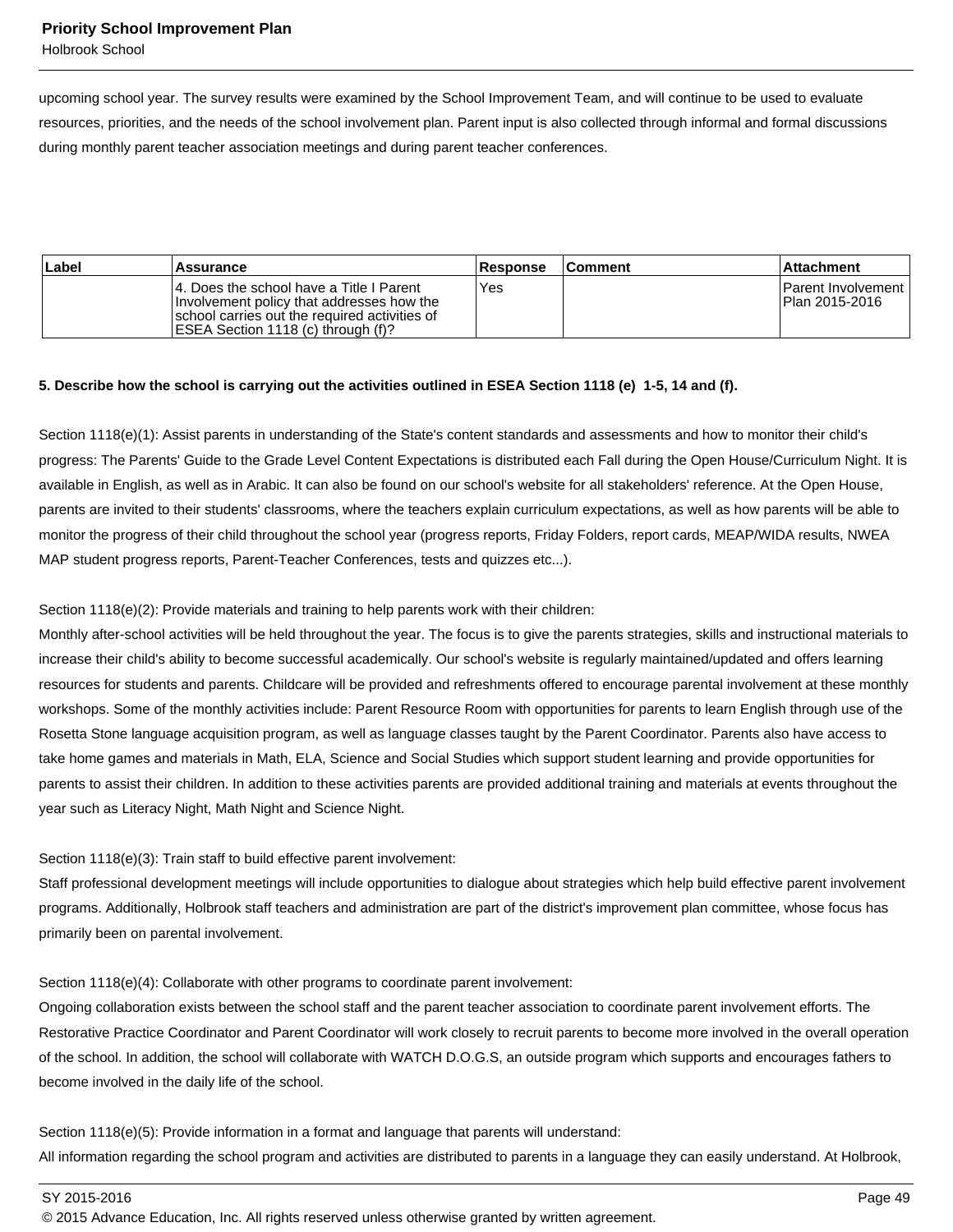Holbrook School

literature is translated into Arabic to meet the needs of our population. Additionally, automated phone messages, as well as the school website, are both translated into Arabic.

Section 1118(e)(14): Provide other reasonable support for parent involvement as parents may request:

All teachers have a daily preparation period which provides an opportunity for parents to meet to discuss any pressing concerns or issues in a timely manner as they arise. Parents can contribute their ideas about parent involvement at monthly parent-teacher association or parentprincipal roundtable meetings or at any other time or manner which is most convenient i.e.; phone calls, emails, personal visits, handwritten notes. The use of Rosetta Stone, as well as English classes for parents, is made available to parents to help those who want to learn English better support their students' learning.

#### Section 1118(f): Provide full opportunities for participation of parents with limited English proficiency or with

disabilities and for parents of migratory children including providing information and school reports required under Section 1111 in a format and to the extend practicable in a language such parents understand in carrying out parental involvement policy in the school division and in the schools: All of our migratory students come from households with limited English proficiency, thus our strategies for providing full opportunities for involving these parents overlap. All parents are invited and encouraged to participate in all school programs regardless of language proficiency, disability or other factors. Every attempt is made to provide translation services in person, on the phone, or in writing when needed to meet the needs of the parent(s). Parents with disabilities are provided accommodations when needed through home visits or meeting locations which are convenient to them or through the use of additional staff when needed to meet other needs. In addition, additional information and school reports such as MEAP and WIDA reports will include parent guides to reading the reports in a language parents can read and understand. In addition, a Title I Parent Coordinator has been hired to assist in communication with all of our families and to build stronger relationships. This coordinator also teaches English as a Second Language to a number of our students' mothers every morning. These mothers receive

one-on-one and whole group instruction, as well as time to work on the Rosetta Stone computer program. The Parents' Guide to the Grade Level Content Expectations will be distributed in September during Open House. The teacher will explain the grade level requirements in an understandable manner. In addition, the standards are all made available to stakeholders on our school's website. Translators will be available. MEAP parent reports are distributed to parents prior to spring parent/teacher conferences. The teacher and principal will go over the MEAP results as requested by parents in an understandable manner. Any literature will be translated into Arabic. Translators will also be provided at our parent workshop nights.

In order to build an effective home-school partnership and in compliance with Section 1118 of No Child Left Behind (2001), Holbrook Elementary will provide the following:

-An annual Title 1 meeting which includes a general session explaining Title 1 services to parents.

-An annual Education Report meeting will be held to explain all aspects of previous year's achievement results.

-Teachers will meet with parents in their classrooms giving a presentation on Grade Level Content Expectations and/or Common Core State Standards.

-A minimum of three scheduled parent/teacher conferences are held each year. The Student/Parent/Teacher Compact is discussed and signed. Student progress is discussed, as well as the expectations for each grade level, assessment information and any other concerns that parents and teachers may have. In conjunction with the fall Open House, the state's content standards are explained to parents along with ways to monitor their child's progress.

-At Curriculum Night at the beginning of the school year, parents will be informed about the Title 1 program and Grade Level Curriculum -Expectations and/or Common Core State Standards. Parents are also invited to attend informational meetings throughout the year. --All parent meetings are offered at a variety of times to make it convenient for all parents to have an opportunity to participate. -Refreshments, translation, and child care are frequently offered at these meetings.

SY 2015-2016 Page 50

<sup>© 2015</sup> Advance Education, Inc. All rights reserved unless otherwise granted by written agreement.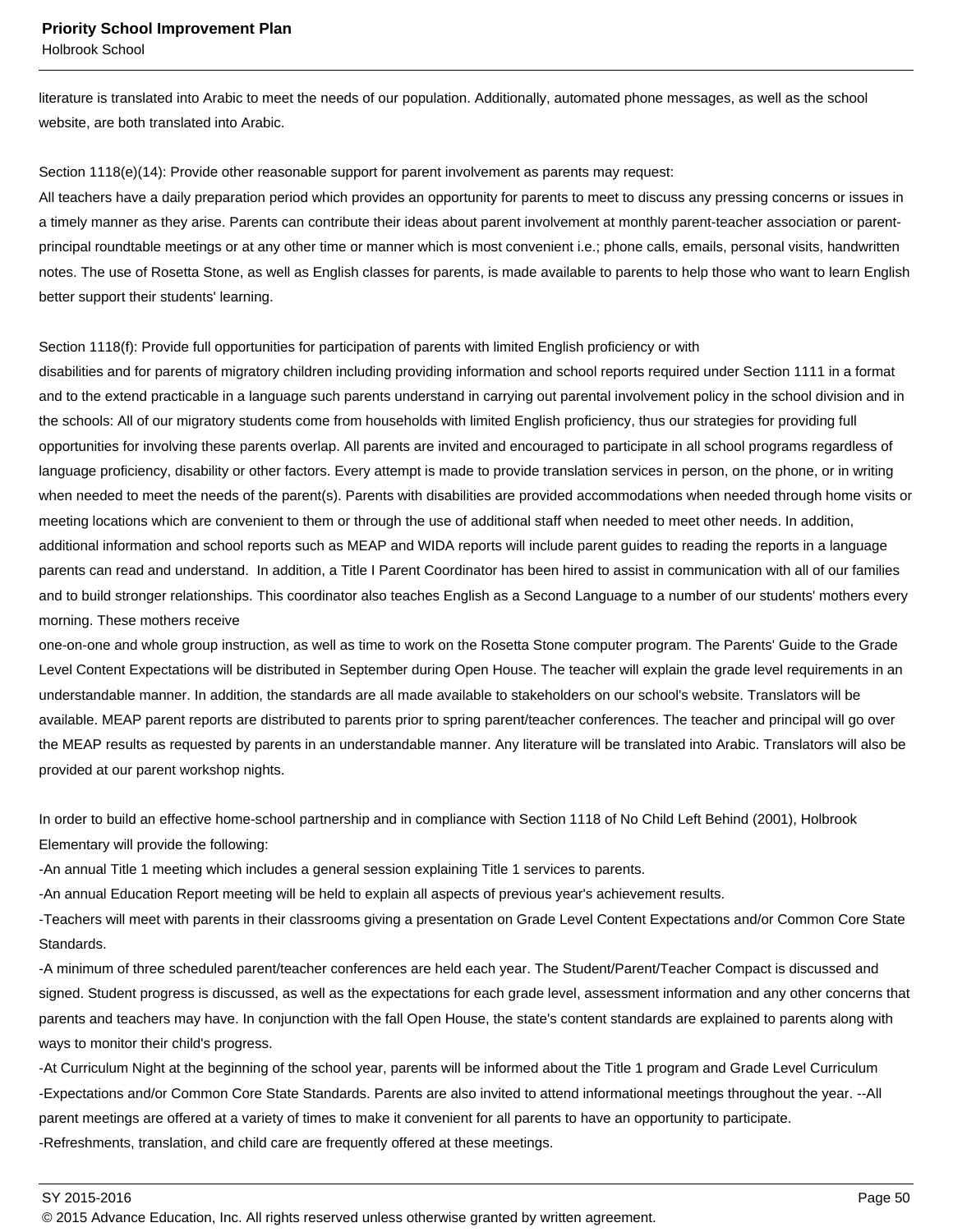#### **6. Describe how the parent involvement component of the schoolwide plan is (will be) evaluated.**

Sign-in sheets and participation percentages will be maintained for all school activities and functions to track involvement and monitor improvement in this area. Additionally, all stakeholders will continue to be surveyed annually to gauge effectiveness of the parent involvement components of the schoolwide plan.

## **7. Describe how the results of the evaluation are (will be) used to improve the schoolwide program.**

Based on feedback the school receives throughout the year, adjustments will be made to ensure families' needs are being met to the best of our ability. Stakeholders' perception surveys will continue to be used annually to formally assess progress and provide valuable information that will guide future plans. The School Improvement Team meets regularly throughout the year and makes revisions and adjustments to the overall school plan based on analysis of multiple forms of data.

## **8. Describe how the school-parent compact is developed.**

As part of the School Improvement Team's planning process, parents are invited to assist in making revisions to the School-Parent Compact each year. Once adopted, the School-Parent Compact is reviewed, discussed and signed by all stakeholders (Parents, Teachers, Students, Principal) at the Fall Parent-Teacher Conferences.

## **9. Describe how the School-Parent Compact is used at elementary-level parent teacher conferences.**

The School-Parent Compact is presented to parents at the Fall parent-teacher conferences each November. The compact is reviewed and discussed with parents individually and is signed by all stakeholders.

# **10. How is the School-Parent Compact shared with middle school or high school parents (depending on the grade span of the school)?**

The School-Parent Compact is presented to parents at the Fall parent-teacher conferences each November. The compact for middle school students (6th, 7th, and 8th graders) will be given to homeroom teachers who will meet with parents to review and discuss. (Homeroom teachers also teach core subject classes, therefore they will be meeting with parents to discuss academic progress as well)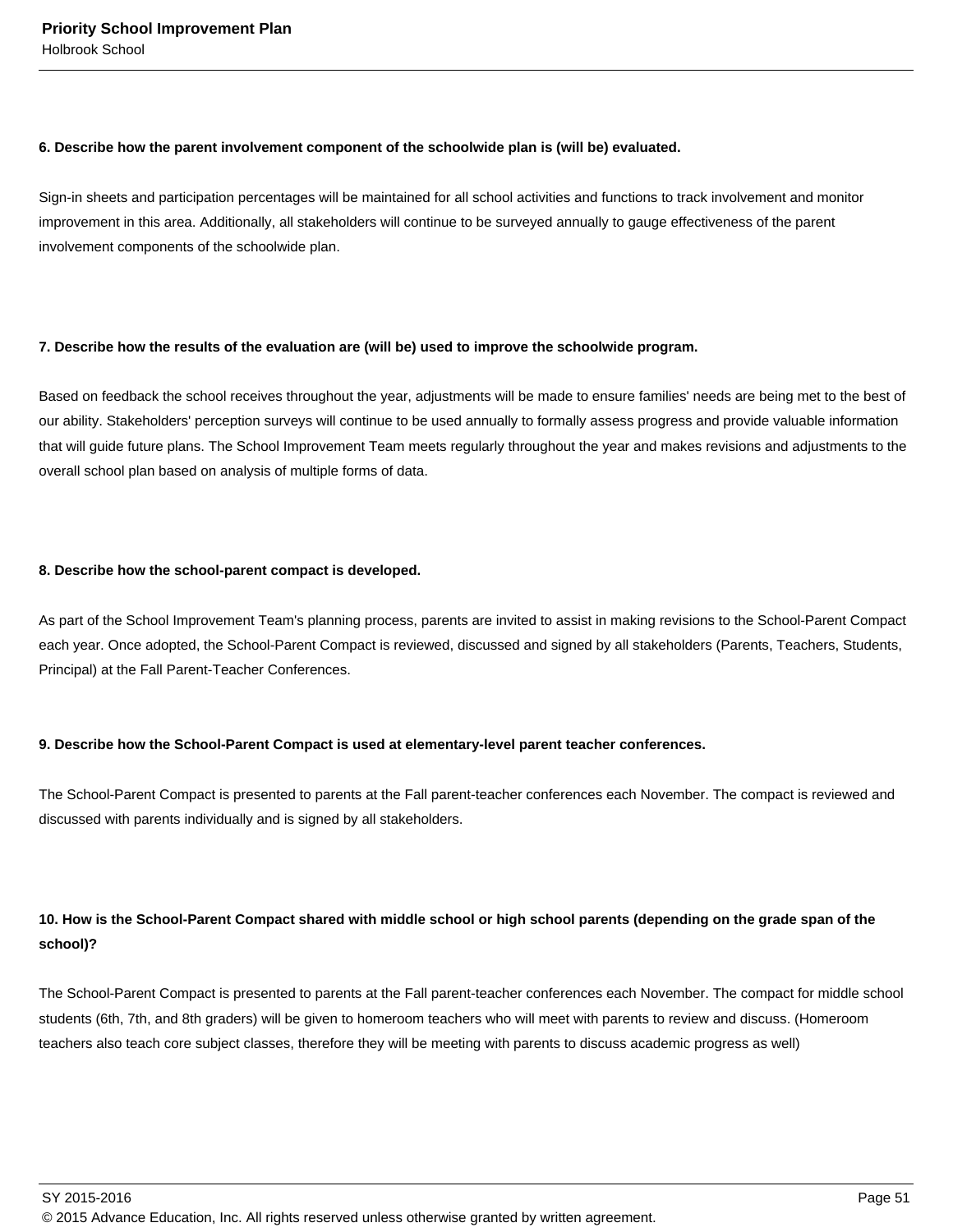Holbrook School

| Label | <b>Assurance</b>                                    | Response | ∣Comment                                                                                                                                                                                                                | <b>Attachment</b>                                |
|-------|-----------------------------------------------------|----------|-------------------------------------------------------------------------------------------------------------------------------------------------------------------------------------------------------------------------|--------------------------------------------------|
|       | The School's School-Parent Compact is<br>lattached. | Yes      | Compacts are signed during the<br>lfirst Parent-Teacher conference.<br>If parents are unable to attend,<br>teachers will schedule a meeting<br>with parents and students in<br>order to review and sign the<br>compact. | <b>Student-Parent-</b><br><b>Teacher Compact</b> |

## **11. Describe how the school provides individual student academic assessment results in a language the parents can understand.**

Throughout the year, parents are notified and informed of individual student assessment(s) on a regular basis through the use of signed Friday Folders, signed quarterly progress reports and report cards. Parents receive individual student reports for MEAP/M-Step, NWEA MAP testing, and WIDA testing along with a guide for reading the reports in a language they can understand. Opportunities to discuss the reports in person with a translator are always available. Parents also have the ability to meet with school staff and teachers during Parent-Teacher Conferences three times each year. Translators will be available for parents when needed. Additional conferences are scheduled as requested by either the parents or the teacher with translators being provided.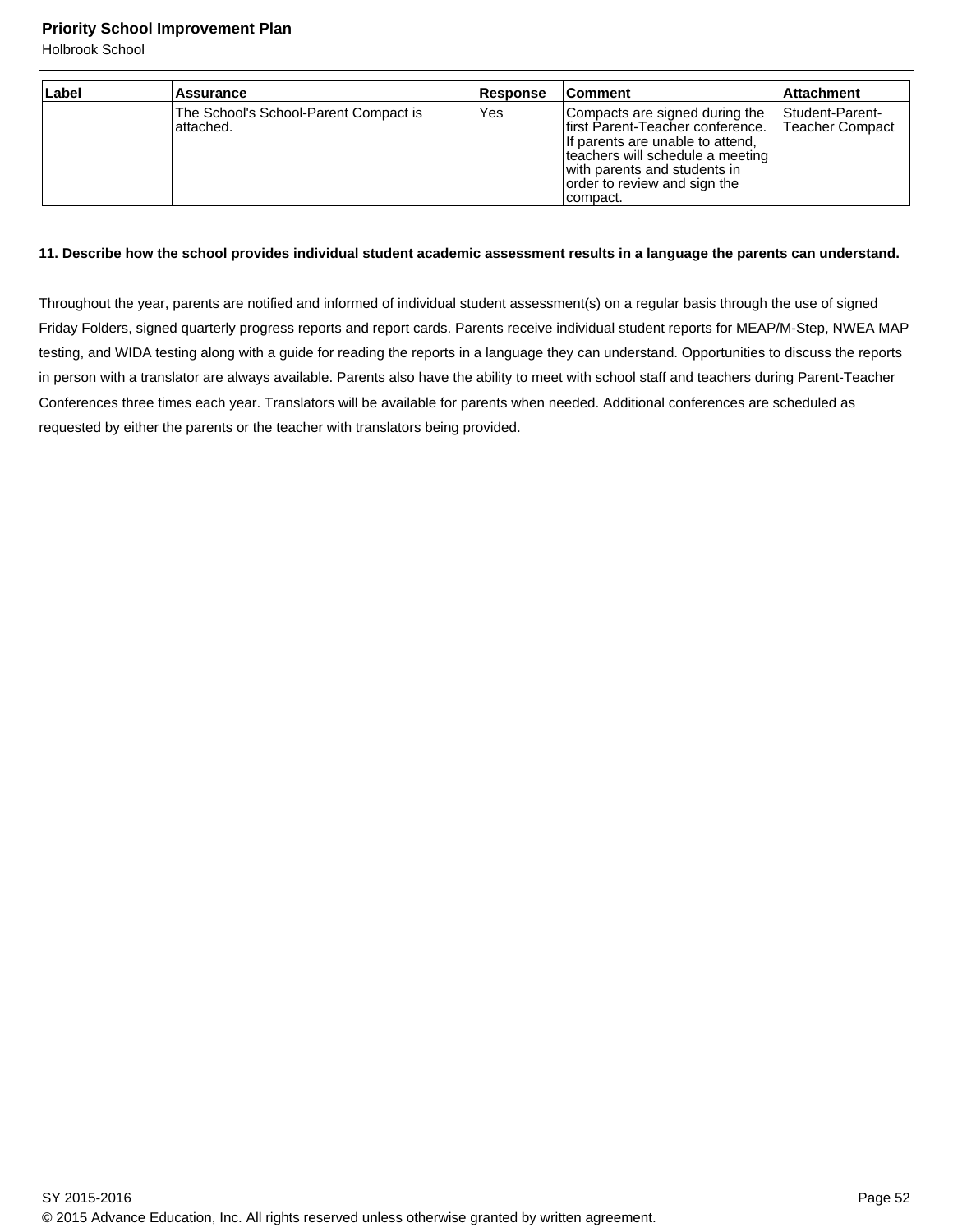# **Component 7: Preschool Transition Strategies**

# **1. In what ways does the school connect with preschool age children more than a once a year visitation to the kindergarten classroom?**

Currently most of our students that attend preschool attend at the district Early Childhood Elementary school. Beginning this year, kindergarten readiness testing will be implemented along with monthly sessions for parents which provide opportunities from them to regularly visit the school, meet the staff and receive training which helps their child transition successfully to Kindergarten from our existing pre-school program at the Early Childhood Elementary School. In addition, the Holbrook Kindergarten staff and district's Early Childhood Center communicate regularly to ensure that the transition for preschool children is successful. Each Spring, families are invited to attend a kindergarten round-up after school. Two times during the school year (once in the fall and once in the spring), parents of children in the Early Childhood Elementary School will be invited to our school for a presentation/discussion regarding how to adequately be prepared to start their children in Kindergarten the following school year. This strategy will help the parents in easing the transition from the Early Childhood Elementary School to Holbrook Elementary.

# **2. What types of training does the school provide preschool parents and/or preschool teachers on the skills preschool age children will need when they enter kindergarten?**

Currently, the district's only pre-school program is housed at the Early Childhood Elementary. This results in the majority of students who finish the preschool program choosing to remain at the same school for Kindergarten. Therefore, many Kindergarten students who enroll at Holbrook are new students who have not previously enrolled in a preschool program or who have recently moved to the area. A focus has been placed on building a partnership with the Early Childhood Elemenary in which Holbrook staff will attend parental involvement activities and provide resources to support pre-school parents. Those resources will include: translation for Arabic-speaking parents utilizing our Arabic-speaking paraprofessionals, skills and strategies for emergent readers supported by our literacy coach, and information necessary for a successful transition into Kindergarten from our Kindergarten teacher. Holbrook will also invite parents of preschool students in the fall to a parent support meeting in which resources and strategies will be shared with parents to help better prepare their preschooler for kindergarten. In addition, a parent survey is sent out to all families about pre-school aged children and follow-up calls were made in order to encourage participation in the district preschool program.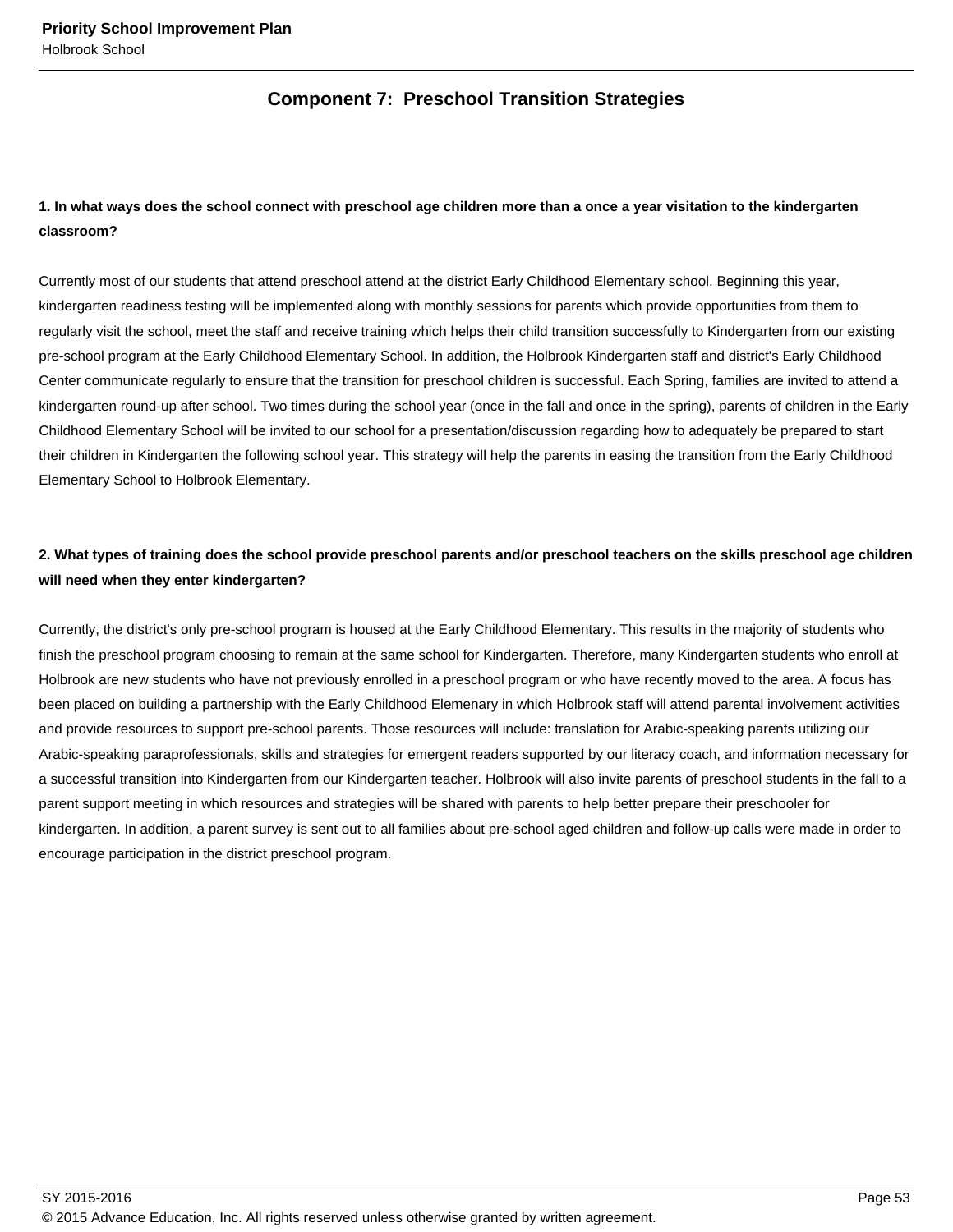# **Component 8: Teacher Participation in Making Assessment Decisions**

#### **1. How do teachers provide their input into the decisions regarding the use of school-based academic assessments?**

Holbrook School teachers have input regarding the use of school-based assessments. Common planning time is included in the school schedule on a daily basis for teachers to collaborate and make decisions about assessment practices and instruction . Pre- and postassessments will continue to be administered for ILCs in Math, ELA and science. In addition, all teaching staff will continue to monitor and provide input into assessment decisions using Study Island, NWEA-MAP, Development Reading Assessment, Everyday Math, and Connected Math through regular common planning time. As we move continue to use the Northwest Evaluation Association (NWEA) Measures of Academic Progress (MAP) testing, additional discussions will be held to further evaluate the assessment program to determine what, if any, of the existing assessments can be eliminated.

# **2. How are teachers involved in student achievement data analysis for the purpose of improving the academic achievement of all students?**

Teachers in each grade level (K-8) are involved in student achievement data collection and analysis. Teachers meet regularly throughout the year during common planning time and professional development sessions to analyze and examine both standardized assessment and inhouse assessments results. A master data tracking spreadsheet is maintained on the shared server, giving teachers instant access to multiple measures of data. The literacy coach assists staff by providing support to both dissect assessments, and then using that information to inform future instruction using best teaching practices. Teachers complete regular Instructional Learning Cycles (ILCs) with the support of the Literacy Coach and content area coaches provided by Wayne RESA affording them explicit opportunities to use data to drive instruction careful instructional planning and the analysis of pre- and post assessments. Teachers also meet regularly with the reading specialists/ math specialist/co teachers/ coaches to use student achievement data for grouping and instructional planning of their Guided Reading lessons.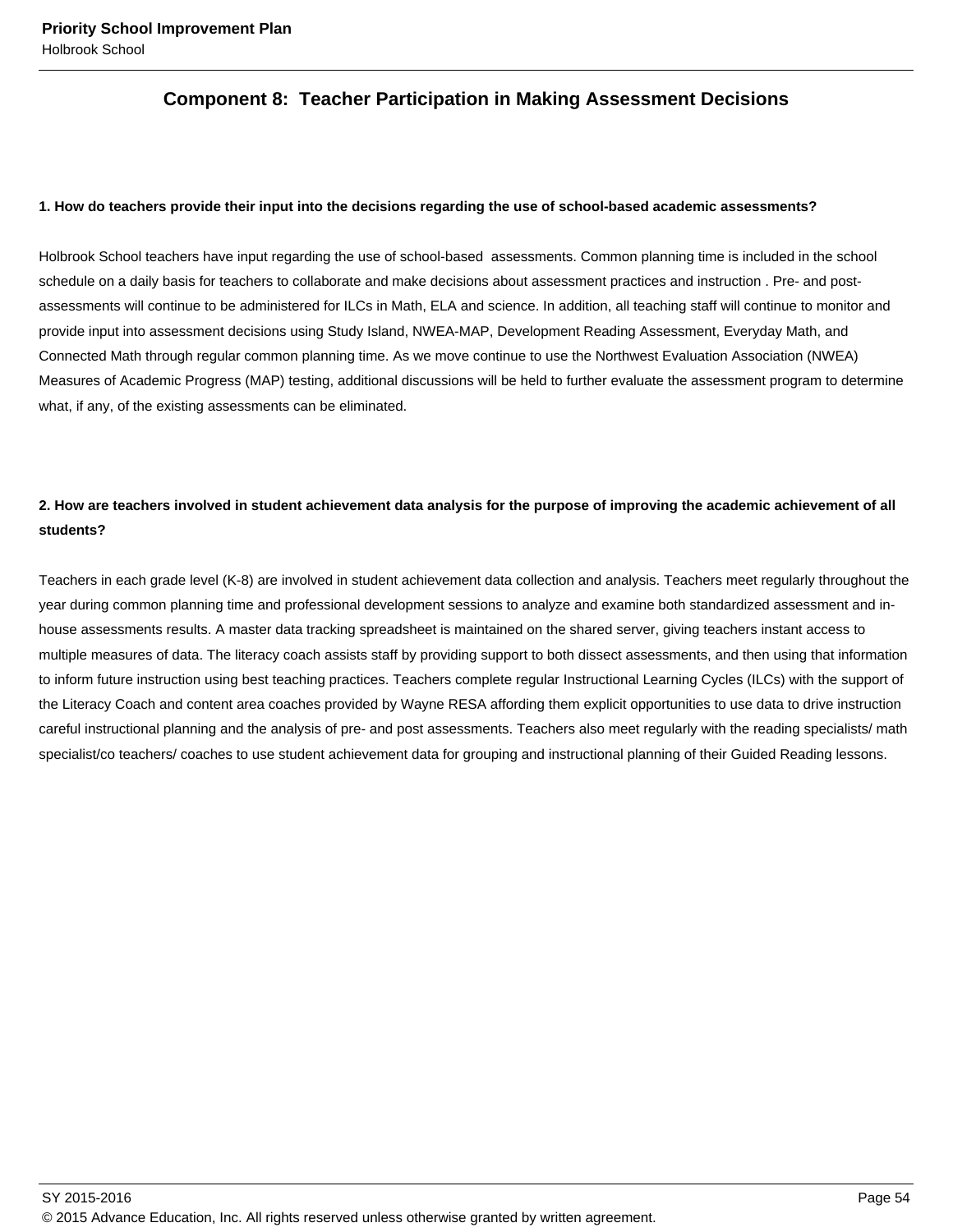# **Component 9: Timely and Additional Assistance to Students Having Difficulty Mastering the Standards**

# **1. Describe the process to identify students who experience difficulty mastering the State's academic achievement assessment standards at an advanced or proficient level.**

The school's data team meets regularly to discuss students of concern who are struggling to make adequate progress towards proficiency in the state standards. Interventions and supports are discussed, implemented and are tracked through the school's interdisciplinary team meeting process to ensure that adequate progress and growth occur. Students are identified as not making adequate progress using testing data from MEAP, NWEA, ELPA/WIDA, MLPP, Woodcock-Munoz, DRA, local assessments, and teacher recommendations. Identification methods also include analyzing data from additional assessment methods, including Lexia, Study Island, and Failure Free Reading.

In addition, results from the Northwest Evaluation Association (NWEA) Measures of Academic Progress (MAP) testing will be utilized to set growth targets for each child in the school in Reading and Math, and in Reading, Math, Language Usage and Science for students in grades 3-8.

#### Reading

## Grade Span: K-8

Identification/Criteria for Selection: Multiple data sources are utilized to identify students in need of intervention, including MStep/MEAP and NWEA data, DRA scores, WIDA proficiency, and teacher/specialist observation. Students that fall below the 50th percentile are eligible for service.

## Writing

## Grade Span: K-8

Identification/Criteria for Selection: Multiple data sources are utilized to identify students in need of intervention, including MStep/MEAP and NWEA data, DRA scores, WIDA proficiency, and teacher/specialist observation. Students that fall below the 50th percentile are eligible for service.

## **Mathematics**

## Grade Span: K-8

Identification/Criteria for Selection: Multiple data sources are utilized to identify students in need of intervention, including MStep/MEAP and NWEA data, Everyday Math assessments, and teacher/specialist observation. Students that fall below the 50th percentile are eligible for service.

#### **Science**

## Grade Span: 4-8

Identification/Criteria for Selection: Multiple data sources are utilized to identify students in need of intervention, including MStep/MEAP, NWEA, and common assessment data, as well as teacher observation. Students that fall below the 50th percentile are eligible for service.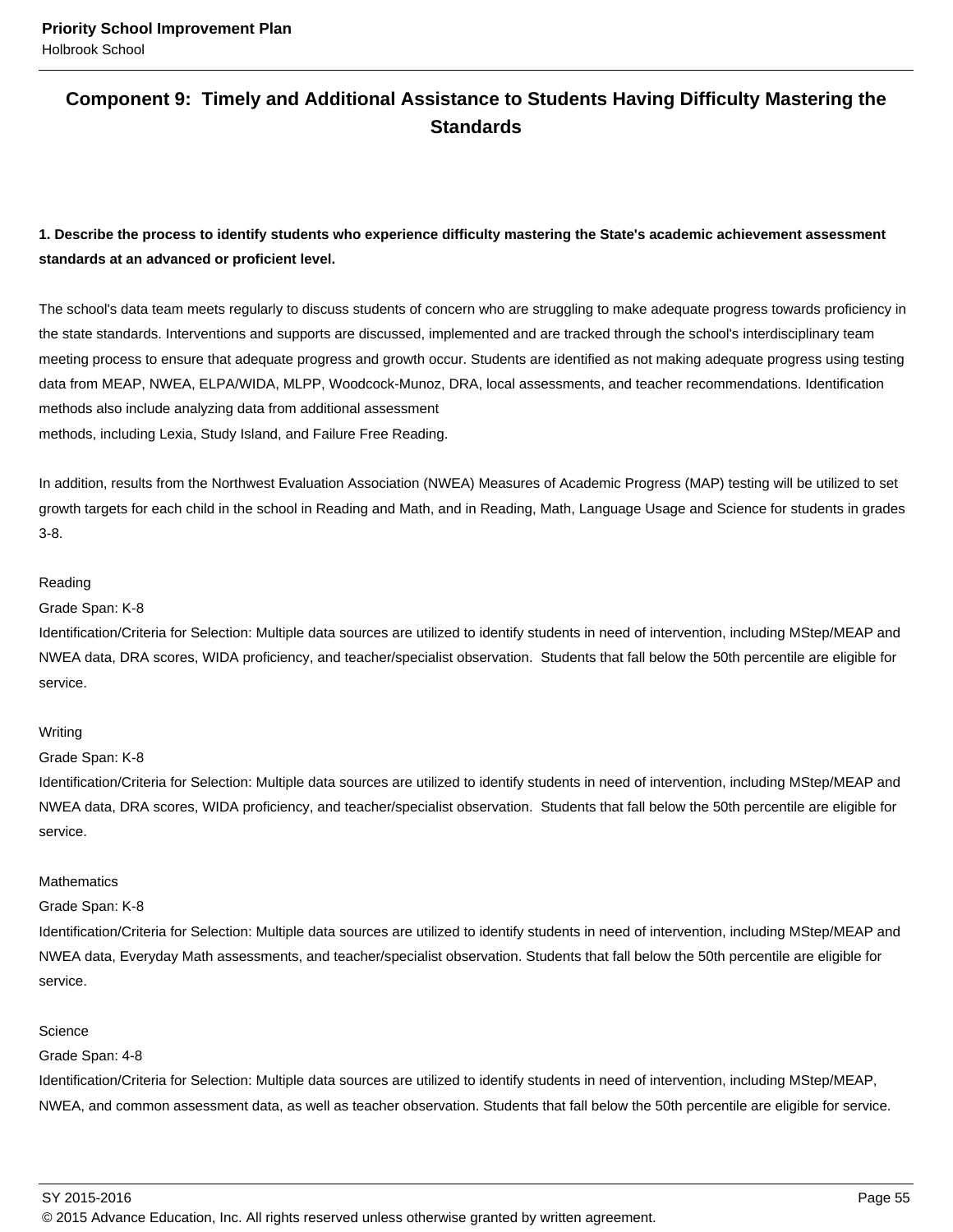Holbrook School

#### Social Studies

Grade Span: 4-8

Identification/Criteria for Selection: Multiple data sources are utilized to identify students in need of intervention, including MStep/MEAP data and teacher observation. Students that fall below the 50th percentile are eligible for service.

## **2. How is timely, effective, additional assistance provided to students who are experiencing difficulty mastering the State's academic achievement assessment standards at an advanced or proficient level?**

Students who continue to struggle receive additional assistance through the initiation of an interdisciplinary team meeting (ITM). Once a meeting is scheduled, a program of support to assist the child in meeting the standards is developed in conjunction with input from the classroom teacher, special education teacher, principal, literacy coach, social worker, ESL teacher, reading and math specialist(s), and parent(s). Once students have been identified as needing additional assistance, they are placed in one or more of the following programs in order to help them master grade level standards.

#### Reading

To support students in Reading, the classroom teacher utilizes small group and individualized interventions to differentiate instruction (i.e.Daily Five/Guided Reading). Title I reading specialists and paraprofessionals are assigned to assist students in specific areas of need through individual and small group interventions based on need. Reading specialists now also have a comprehensive schedule for push-in to each K-5 classroom to support Guided Reading and provide individualized support without removing students from the classroom. Additional programs, such as Failure Free Reading, Study Island, and Lexia, are used to provide on-level instruction and practice for struggling students.

#### Writing

For Writing, the classroom teacher utilizes small group and individualized interventions to differentiate instruction. Title I teachers and paraprofessionals are assigned to assist students in specific areas of need through pull-out programs designed to limit the time out of the classroom.

#### Math

To support students who are struggling in Math, the use of the Accelerated Math program ensures that students receive support in the areas where they most need it. Furthermore, our Title I Math Specialist works with small groups of targeted students to help ensure that individual student needs are being met. They are also provided support In a push in format. Additionally, the use of programs, such as Accelerated Math and Study Island, provide differentiated instruction and practice for students who are struggling with mastering content.

#### **Science**

To provide additional support for students in Science, inquiry based science kits have been introduced in grades 1-8. Instruction includes hands-on experiments to explore science concepts that align with the Grade Level Content Expectations and/or Common Core State Standards. The students work in cooperative groups and text is geared toward visual learners and is specific towards the science topic being investigated.

#### SY 2015-2016 Page 56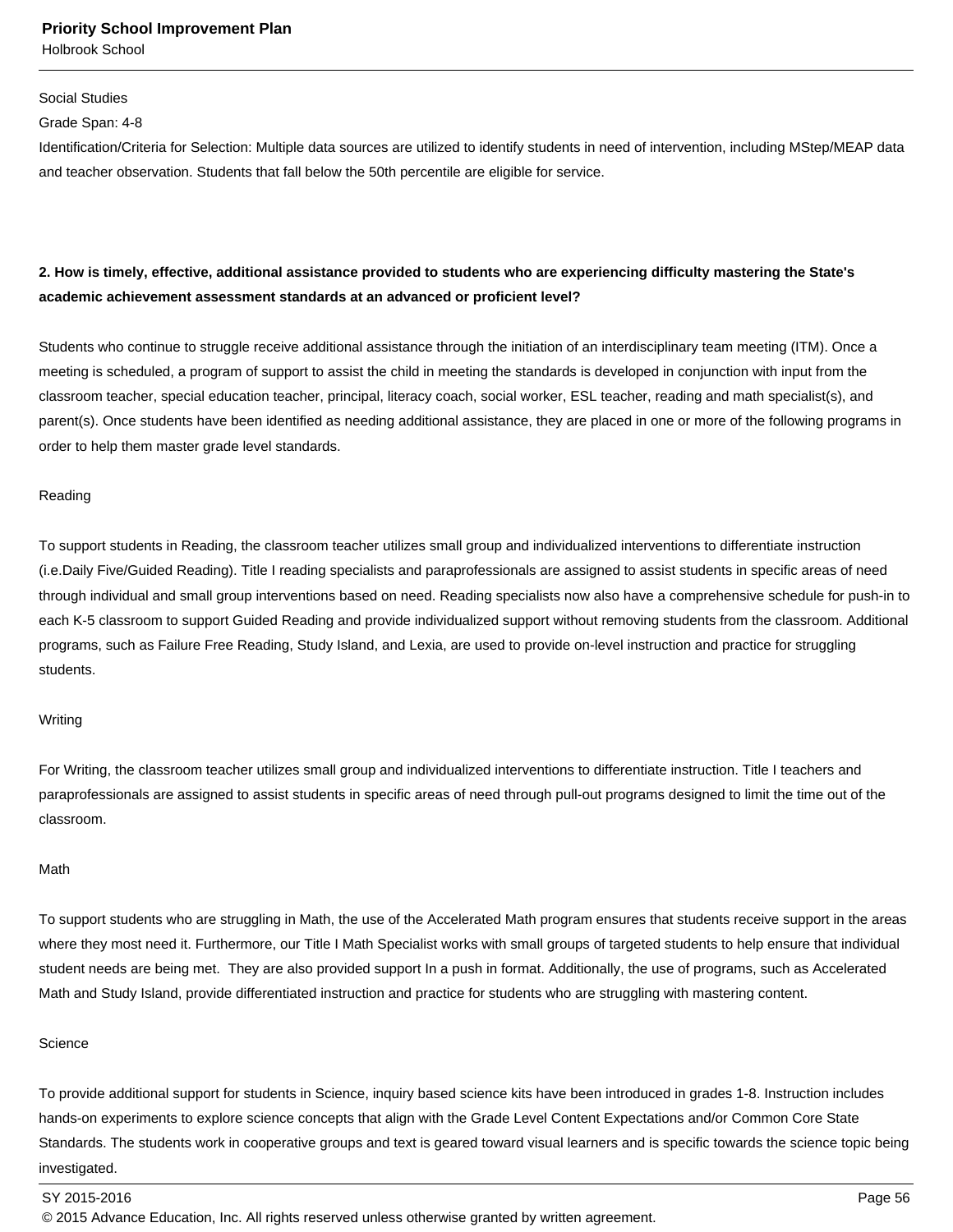Holbrook School

#### Social Studies

In Social Studies, teachers have access to grade level alignment of Social Studies Grade Level Content Expectations through the Wayne County RESA web site. The variety of lesson plans and strategies are geared for differentiated learners.

In addition to the core subjects Holbrook also provides these programs, services and support to identified students:

- Paraprofessionals - Our building employs paraprofessionals, including some who are bilingual, to provide timely, additional support for students not mastering the achievement standards. Paraprofessionals, in cooperation with the classroom teacher, design goals and objectives, to improve achievement of underperforming students.

- Summer School Program - A comprehensive summer school program taught by certified teachers (when possible) is in place to assist identified students. It is offered to all students in need of increasing their academic skills. All core subjects are taught during a program which runs 4 hours per day, 5 days per week for 4-5 weeks.

- ESL Instruction - The school implements the daily ESL pull-out program to address the needs of English Language Learners. The ESL teacher and paraprofessionals work with students in grades K-8 who scored at the basic or low intermediate levels on the English Language Proficient Assessment given in the Spring of 2013.

- Title I Reading Specialists - Our school has one Title I reading specialist who provide push-in and pull-out support to students based on Developmental Reading Assessments and NWEA MAP data. Once M-Step data is released, it will also be utilized as a piece of our criteria. During the pull-out sessions, activities and strategies are introduced in a small group setting to help build comprehension and fluency skills. In addition, the Title I reading teacher will provide more intensive Tier III intervention strategies for students who need them.

- Title I Mathematics Specialist - Our school has one Title I math specialist who provides push-in and pull-out intervention support to students based on assessment data and observation data. During the pull-out sessions, activities and strategies are introduced in a small group setting to help develop fundamental skills and concepts that have been identified as high need areas. During the push-in sessions, the math specialist supports the regular classroom teacher through collaborative and coordinated planning, instruction, and assessment. In addition, the Title I math specialists provides more intensive Tier III intervention strategies for students who need them.

- School Social Worker - Works with students to enhance social skills, boost confidence, implement modification plans, and help families navigate through available community services

- Special Education - The special education teacher and paraprofessionals work with students who have been identified through the referral system as having a designated disability. This requires the development of an Individual Education Plan (IEP). The special education staff, in conjunction with homeroom teachers, works with students on the goals and objectives stated in their IEP, utilizing the resource room and a push-in program. This involves co-teaching between the resource room teacher and the homeroom teacher on a regular basis.

- As of April 2015 Restorative Practice Building Coordinator -Works with students to enhance and develop academic, social and behavioral skills which allow them to be successful. In addition, they work closely with families to support and teach effective parenting skills and to intervene in truancy cases or other issues which might prevent students from being successful in school.

SY 2015-2016 Page 57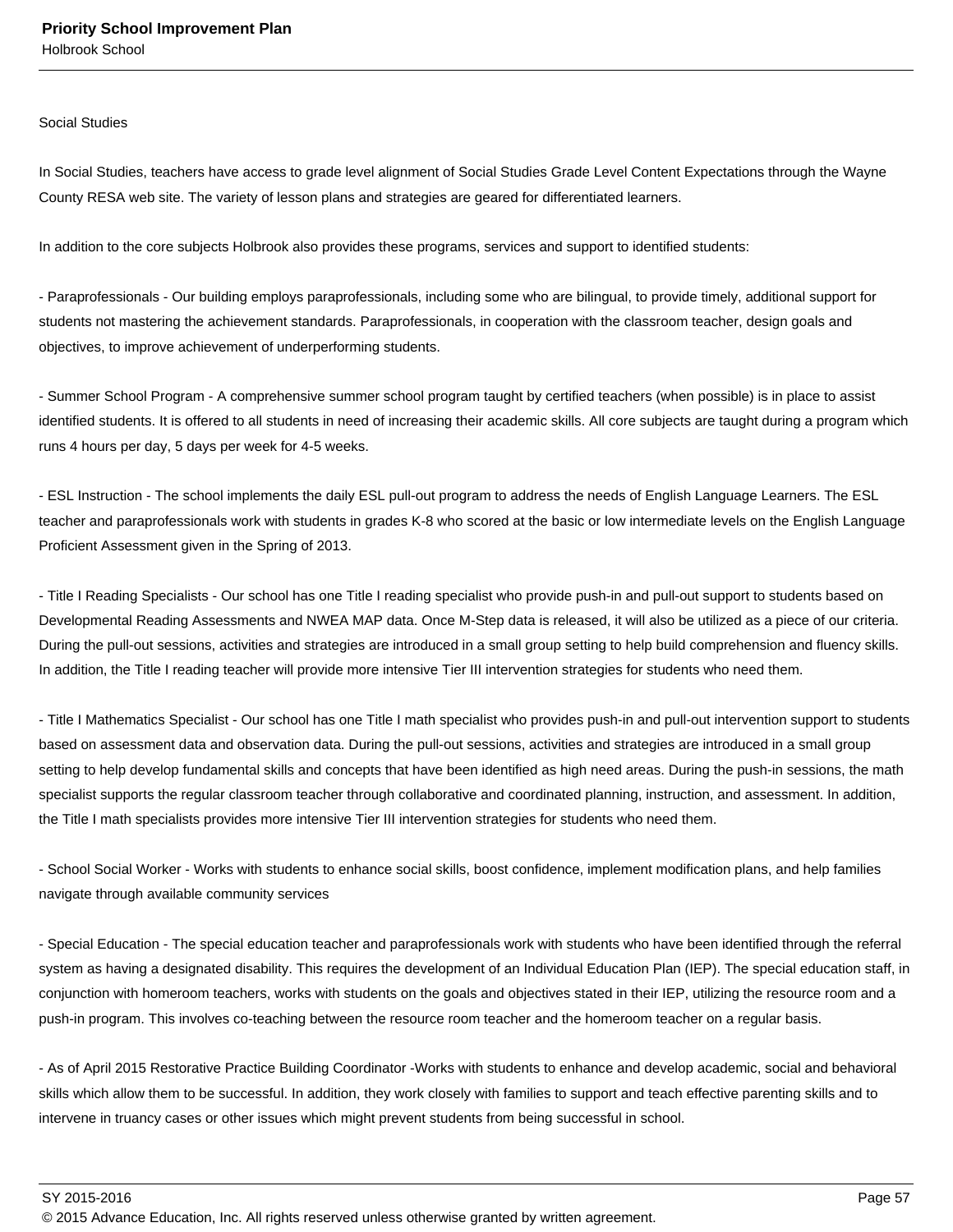### **3. How are students' individual needs being addressed through differentiated instruction in the classroom?**

The staff at Holbrook Elementary recognizes that a "one size fits all" education model does not meet the needs of the various ability levels of our students. Teachers have all been (or will be) trained, through SIOP and other avenues, to incorporate strategies to differentiate instruction within their lessons. Teachers allow students an opportunity to learn at their level while providing them with different ways to acquire content, process ideas, and develop assessments so that each student can learn effectively. Holbrook Elementary will incorporate a variety of differentiated instruction methods:

#### Reading

Differentiated Instruction Methods in Reading

- Build prior knowledge
- Choral reading
- Focused strategy instruction with guided practice
- Guided reading groups
- Graphic organizers
- Higher Order Thinking Skills (HOTS)
- Independent reading with student selected books
- Leveled books with a variety of genres and student interest appeal
- Listening centers
- Metacognition instruction
- Mnemonic techniques
- Modeling reading
- Multiple learning styles activities
- Multi-sensory approach
- One-to-one adult tutoring
- Peer tutoring
- Repeated reading
- Scaffolding
- Technology integration

**Writing** 

- Differentiated Instruction Methods in Writing
- Focused writing strategy instruction with guided practice
- Graphic organizers
- Individualized instruction
- Integrating writing and reading
- Involving writer's in goal setting
- Modeling writing
- One-to-one adult conferencing
- Peer conferencing
- Small group instruction
- Students' self-evaluation of writing with "child friendly" rubric

#### SY 2015-2016 Page 58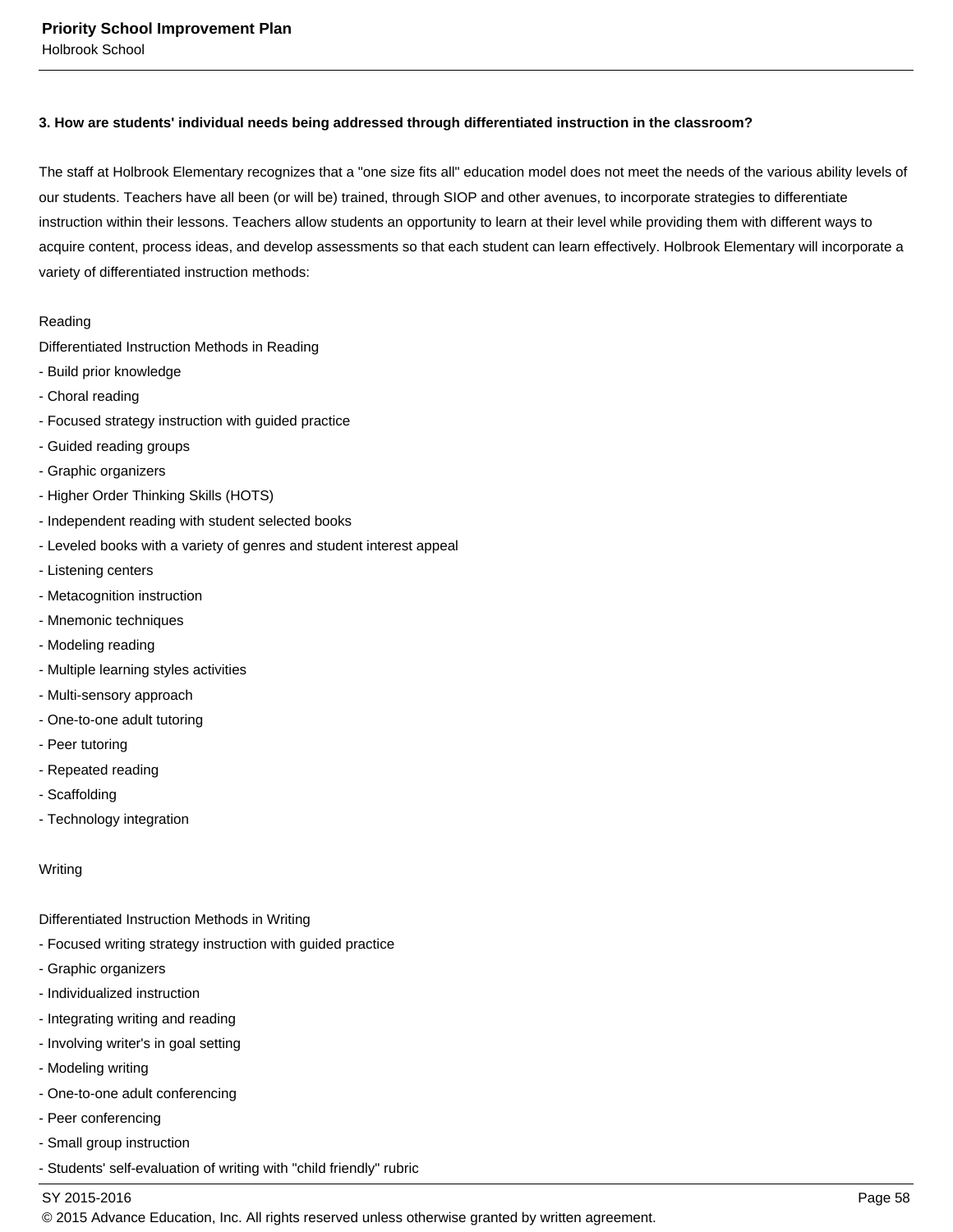Holbrook School

- Picture symbols represent writing traits
- Publishing student's writing
- Technology integration
- Writing across the curriculum

Math

Differentiated Instruction Methods utilized in Math

- Cooperative group learning
- Cross-curricular reinforcement instruction
- Guided practice
- Hands-on-learning using a variety of manipulatives
- Integration of technology
- Multi-sensory techniques
- One-to-one adult tutoring
- Peer tutoring
- Problem solving strategies taught with examples provided
- Real world application examples
- Variety of instructional methods used to address various learning styles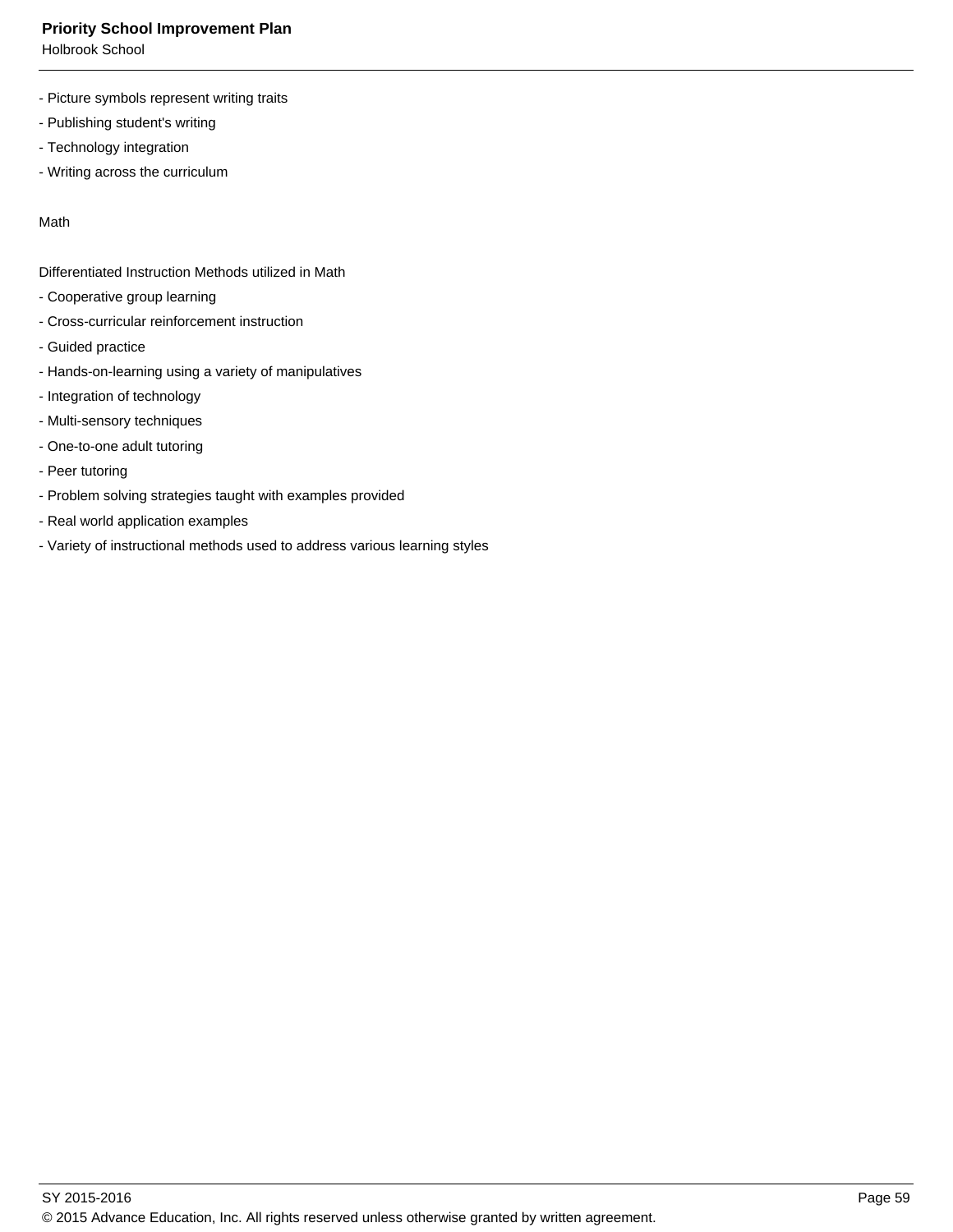# **Component 10: Coordination and Integration of Federal, State and Local Programs and Resources**

# **1. In what ways are the programs coordinated and integrated toward the achievement of the schoolwide goals? Include a LIST of the State, local and Federal programs/resources that will be supporting the schoolwide program.**

Holbrook Elementary School ensures that all federal, state, and local funds are focused on the goals,strategies, and action activities defined in the School Improvement Plan. Coordination and integration of federal, state and local services and programs are ensured through collaboration between staff, parents, students, and the school district as part of the comprehensive continuous improvement planning process. Holbrook Elementary School coordinates and integrates funds from Title I and Section 31A, MSRP funds and district general funds to support a variety of programs as outlined in the School Improvement Plan.

Each of these programs is intended to provide staff, parents and students with the skills and resources necessary to be successful in their educational roles.

At Holbrook Title 1 supports:

- All Building Professional Development
- Literacy Coach
- Data and Assessment Coach
- A Parent Coordinator
- Paraprofessionals
- Title I Reading and Math Specialists
- Parental Involvement After-School programs

Title II: -Professional Development

31a:

-Social Worker (2 Days per week)

Coordination of funds is completed by the Director of Federal Programs Coordinator with staff, administration and central office administration.

## **2. Describe how the school will use the resources from Title I and other State, local and Federal sources to implement the ten required schoolwide components.**

A.Comprehensive Needs Assessment

- Meetings with members of school improvement team for the purpose of conducting data analysis and writing the plan, are funded by the General Fund and Title 1 funds.

#### B. Schoolwide Reform Strategies

SY 2015-2016 Page 60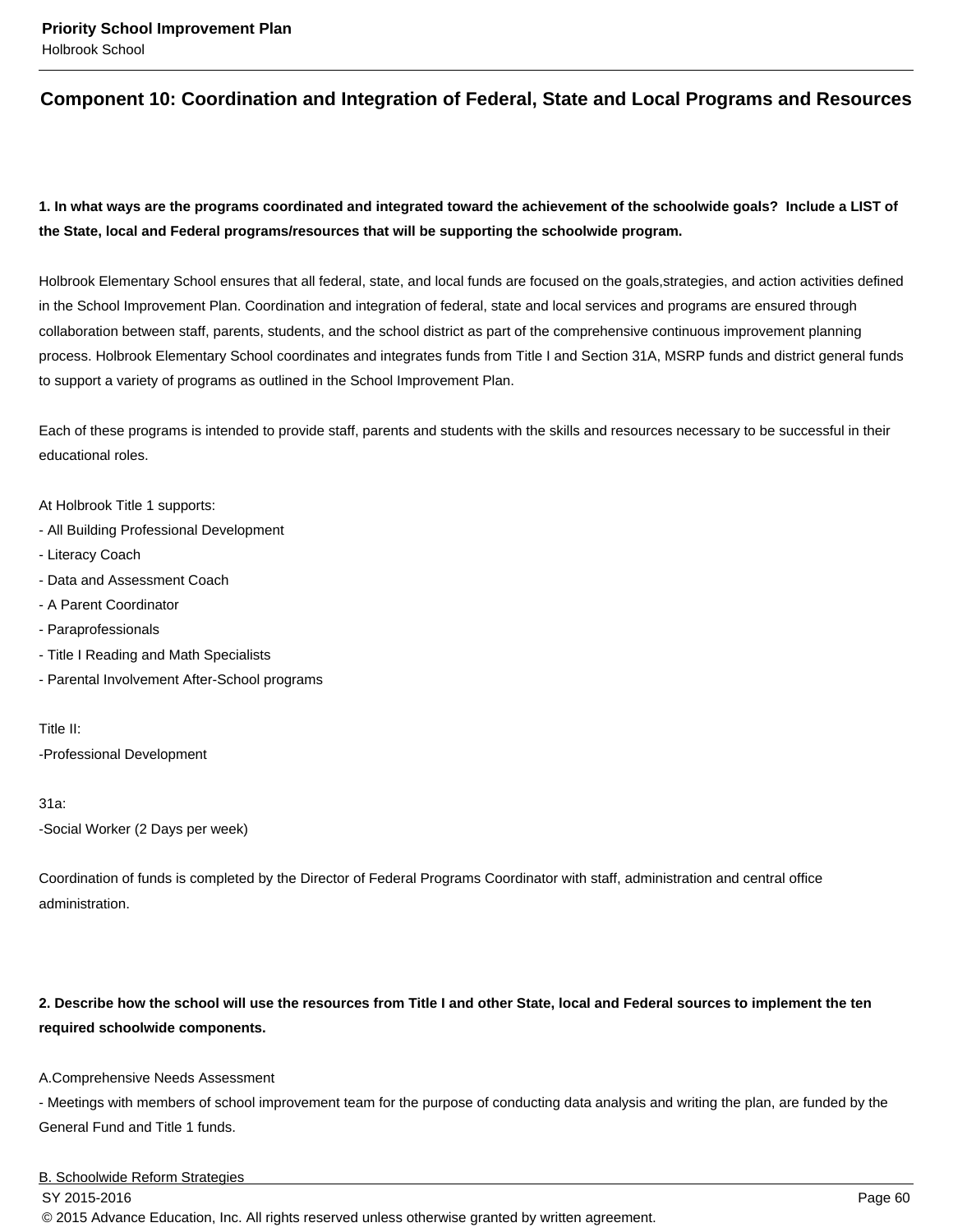Holbrook School

- Identifying strategies aligned with the needs assessment and creating action plans for implementation is funded by the General Fund and Title 1.

C. Instruction by Highly-Qualified Professional Staff

Title I Schoolwide Diagnostic

- Professional Development is funded by Title IIA at the district level and Title I at the building level.

D. Strategies to Attract and Maintain Highly-Qualified Teachers to High Needs Schools.

- Advanced degree stipend and comprehensive salary and benefits package is funded by the General Fund. Professional development and training to support participation in conferences and workshops are funded by Title I.

#### E. High-Quality and Ongoing Professional Development

- Training in Everyday Mathematics, Connected Mathematics, Direct Instruction, Teachscape, NWEA are funded by Title I funds at the district and building level and Title IIA funds at the district level. The Data and Assessment Coach and Literacy Coach are funded by Title I.

F. Strategies to Increase Parental Involvement-

- Open House, Parent Teacher Conferences and Parent involvement activites are all funded by Title I and the General Fund.

#### G. Transition Strategies

- Kindergarten round-up activities, preschool visits to elementary schools, 8th grade visits to high school are funded by the General Fund.

H. Teacher Participation in Making Assessment Decisions

- Common Planning Meetings to analyze MEAP/NWEA results and grade level content meetings are all funded by General Fund.

I. Timely and Additional Assistance to Students Having Difficulty Mastering the Standards

- Reading and Math Specialists, Paraprofessional Assistance, Social Worker & Speech Therapy Services, Study Island, and Summer School are all funded by Title I and General Fund.

J. Coordination & Integration of Federal, State & Local Programs and Resources

- Central Office Coordinator of State/Federal Programs is funded by Title I

**3. How does the school coordinate and integrate the following Federal, State and local programs and services in a manner applicable to the grade level to support achievement of the schoolwide goals: violence prevention programs, nutrition programs, housing programs, Head Start, adult education, vocational and technical education, and job training.** 

Funds used at Holbrook Elementary School will be coordinated and integrated from the general fund, Title I, and 31-A At Risk sources to support a variety of programs. The programs will be selected to provide staff, parents, and students with the skills and resources necessary to achieve the goals established for Holbrook Elementary School.

## Violence Prevention programs

Title 1 supports Restorative Practice Training to all teachers for the prevention of violence.

#### Nutrition Programs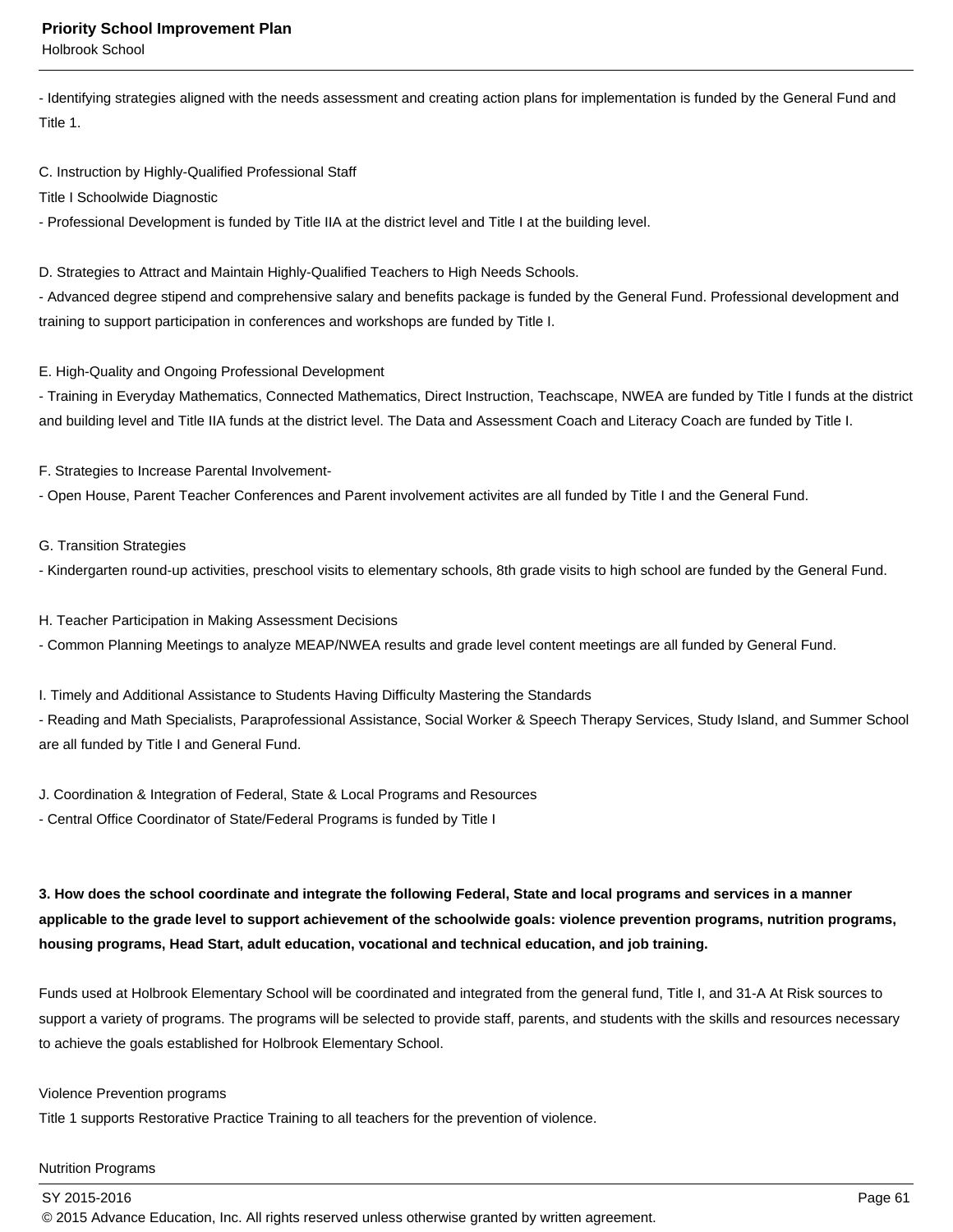Holbrook School

Through state and federal programming all eligible students at Holbrook are provided with a free breakfast and lunch.

Housing Programs.

The District has a Homeless Liaison who works with the community and families to provide resources to those in need.

Holbrook is a K-8 school so there is not adult education, vocational or technical education at our site. The District does provide Head Start, and the adult programs (job training) at other locations in the District.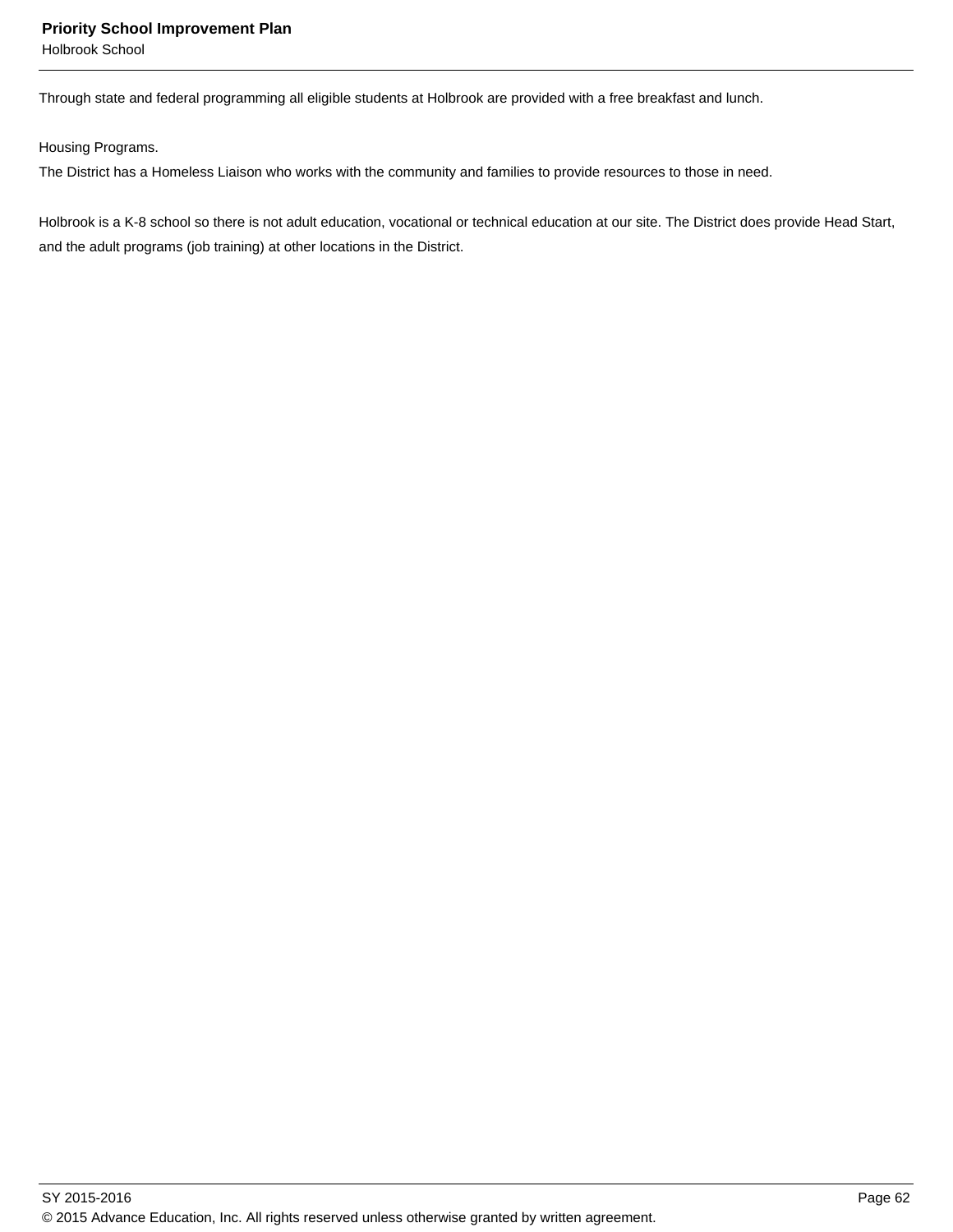# **Evaluation:**

#### **1. Describe how the school evaluates, at least annually, the implementation of the schoolwide program.**

During the 2014-2015 school year, all stakeholders, students, parents and teachers were surveyed concerning their academic needs in the classroom, success of additional programs outside of the classroom, social and behavioral concerns, and professional development. Results were evaluated and used as an element of the comprehensive needs assessment for making necessary changes for continued growth of student academics.

# **2. Describe how the school evaluates the results achieved by the schoolwide program using data from the State's annual assessments and other indicators of academic achievement.**

The schoolwide program is also evaluated annually through state and local testing. By using multiple indicators of academic achievement M-Step), English Language Proficiency (WIDA), NWEA-MAP, Developmental Reading Assessments and district common assessments, the school improvement team meets to monitor progress in the implementation of school programs, to assess the effectiveness of the school improvement plan and make changes as needed. Continuing to collect feedback from all stakeholders, both through formal surveys as well as on a day-to-day basis, will provide valuable information about the needs of the school over time.

# **3. Describe how the school determines whether the schoolwide program has been effective in increasing the achievement of students who are furthest from achieving the standards.**

The following methods will be utilized to evaluate the effectiveness of the schoolwide plan:

- 1) Achievement Data
- a. Analysis of M-Step scores (Grades 3-8) by grade and demographic subgroups
- b. Analysis of MLPP scores (Grades K-2)
- c. Analysis of WIDA scores (English Language Learners all grades)
- d. Analysis of DRA scores (Grades K-8)
- e. Analysis of District Math Assessment scores (Grades (K-8)
- f. Analysis of Study Island Assessments (Grades 2-8)
- g. Analysis of report card grades by marking periods
- h. Common assessment in subject areas
- i. Analysis of NWEA Assessment Scores
- j. Analysis of Accelerated Reader and Accelerated Math usage and performance data
- 2.) Professional Development
- a. Feedback from Professional Development Participant Surveys
- b. Impact of professional development on teacher pedagogy and implementation of programs
- c. Impact of teacher's professional development on student achievement

3.) Parental Involvement

SY 2015-2016 Page 63